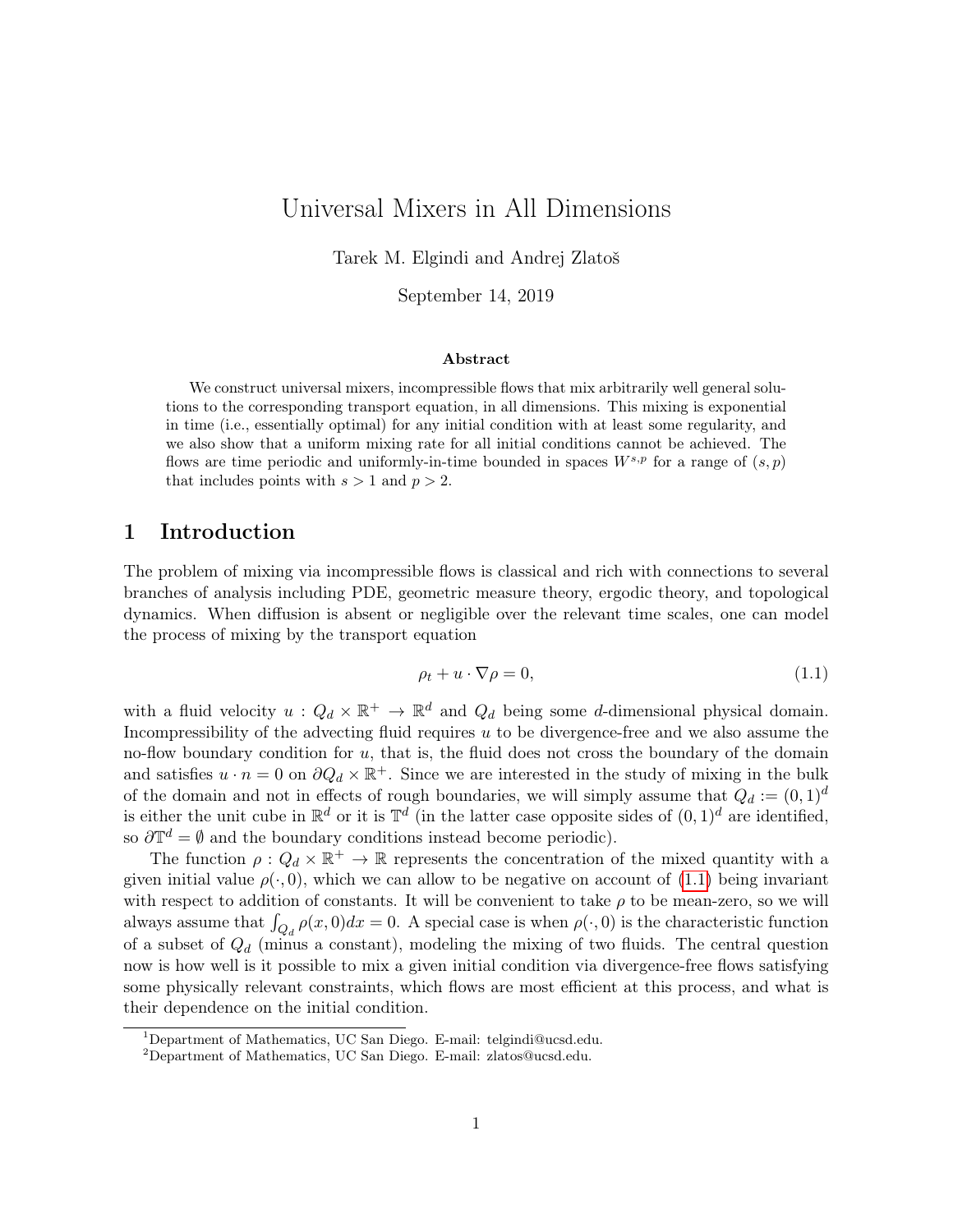In order to study mixing efficiency of flows, one needs to start with a quantitative definition of how well mixed the advected scalar  $\rho$  is at any given time (see the review [\[31\]](#page-27-0) for various options). While diffusive mixing results in the time-decay of  $L^p$  norms of  $\rho$  [\[8,](#page-26-0) [12,](#page-26-1) [29,](#page-27-1) [32\]](#page-27-2) (recall that  $\rho$  is mean zero), these norms are all conserved for [\(1.1\)](#page-0-0). Instead, we need to use measures of mixing that capture the small-scale variations of  $\rho$ . The following two definitions, one geometric in flavor and the other functional-analytic, have been in use recently (see also the discussion at the end of this introduction for a relation to the dynamical systems point of view). In them, when  $Q_d \subseteq \mathbb{R}^d$  (i.e., not  $\mathbb{T}^d$ ), then we extend the function  $f: Q_d \to \mathbb{R}$  on the rest of  $\mathbb{R}^d$  by zero; and as always  $\int_A f dx dy = |A|^{-1} \int_A f dx dy$ .

<span id="page-1-0"></span>**Definition 1.1.** Let  $f \in L^{\infty}(Q_d)$  be mean-zero on  $Q_d$ .

(i) We say that f is  $\kappa$ -mixed to scale  $\varepsilon$ , with  $\kappa, \varepsilon \in (0,1)$ , if for each  $y \in Q_d$ ,

$$
\left| \int_{B_{\varepsilon}(y)} f(x) dx \right| \leq \kappa \|f\|_{\infty}.
$$

The smallest such  $\varepsilon$  is the ( $\kappa$ -dependent) *geometric mixing scale* of f.

(ii) The functional mixing scale of f is  $||f||_{\dot{H}^{-1/2}}^2 ||f||_{\infty}^{-2}$ .

Remarks. 1. The definition in (i) is from [\[33\]](#page-27-3), which was in turn motivated by [\[6\]](#page-26-2), where the special case  $d=2, \ \kappa=\frac{1}{3}$  $\frac{1}{3}$ ,  $f(Q_2) = \{-1, 1\}$  was considered. In it, the "worst-mixed" region determines the mixing scale, but deviations of size roughly  $\kappa$  are tolerated.

2. The definition in (ii), which is motivated by [\[22\]](#page-27-4) (where  $\mathbb{T}^d$  was considered instead of  $Q_d$ but their analysis easily extend to  $Q_d$ ), does not tolerate deviations but averages the degree of "mixedness" of f over all of  $Q_d$ . To see the latter, we note that (30) in [\[22\]](#page-27-4) shows for mean-zero functions equivalence of the  $\dot{H}^{-1/2}$ -norm and the *mix-norm* 

<span id="page-1-1"></span>
$$
\Phi(f) := \left[ \int_{Q_d \times (0,1)} \left( \int_{B_r(y)} f(x) dx \right)^2 dy dr \right]^{1/2}.
$$
 (1.2)

3. Other  $\dot{H}^{-s}$ -norms of f have been used to quantify mixing, particularly the  $\dot{H}^{-1}$ -norm [\[2,](#page-26-3) [17,](#page-26-4) [19,](#page-27-5) [21,](#page-27-6) [27\]](#page-27-7), with the functional mixing scale being  $||f||_{\dot{H}^{-1}}||f||_{\infty}^{-1}$  (Wasserstein distance of  $f_+$  and  $f_-$  has also been used [\[5,](#page-26-5)[25,](#page-27-8)[27,](#page-27-7)[28\]](#page-27-9)). The latter may sometimes be more convenient than the  $\dot{H}^{-1/2}$ -norm and also is directly related to mixing-enhanced diffusion rates when diffusion is present [\[8,](#page-26-0)[10\]](#page-26-6), but it lacks the useful connection to the mix-norm. We use the  $\dot{H}^{-1/2}$ -norm here but note that our mixing results for it also hold for the  $\dot{H}^{-1}$ -norm because the former controls the latter. The only case when this is not obvious is non-existence of a universal mixing rate in Theorem [1\(](#page-0-1)ii), but that proof can be easily adjusted to accommodate the  $\dot{H}^{-1}$ -norm (see Remark 2 after Lemma [2.5\)](#page-8-0).

If  $\rho$  solves [\(1.1\)](#page-0-0) with mean-zero  $\rho(\cdot,0) \in L^{\infty}(Q_d)$  and divergence free  $u: Q_d \times \mathbb{R}^+ \to \mathbb{R}^d$ , we will say that the flow  $\kappa$ -mixes  $\rho(\cdot,0)$  to scale  $\varepsilon$  by time t whenever  $\rho(\cdot,t)$  is  $\kappa$ -mixed to scale  $\varepsilon$ . In [\[6,](#page-26-2) [7\]](#page-26-7), Bressan conjectured that if  $\rho(\cdot,0) = \chi_{(0,1/2)\times(0,1)} - \chi_{(1/2,1)\times(0,1)}$  on  $Q_2$  is  $\frac{1}{3}$ -mixed to some scale  $\varepsilon \ll 1$  in time t by a divergence-free u, then

$$
\int_0^t \|\nabla u(\cdot,\tau)\|_1 d\tau \geq C |\log \varepsilon|
$$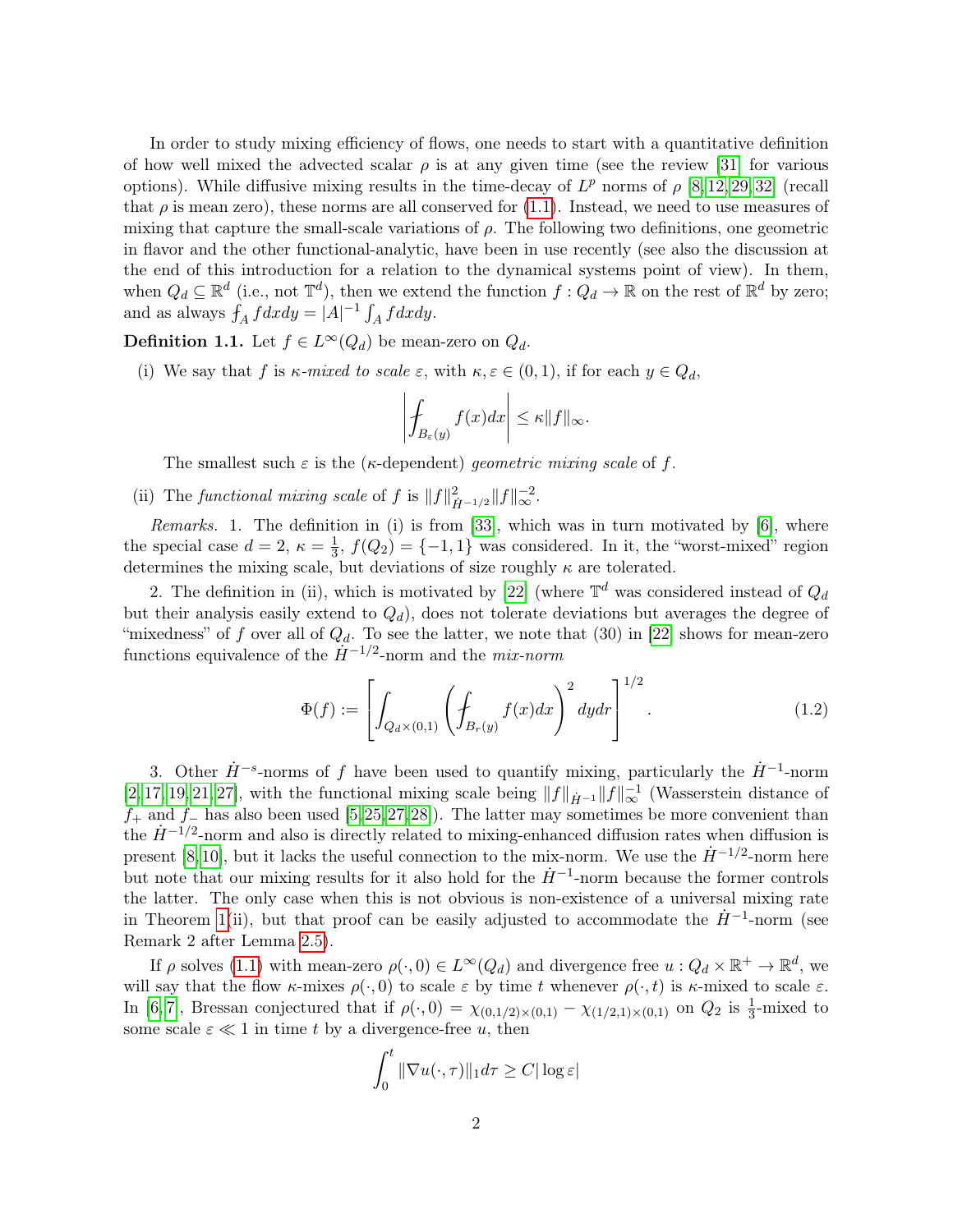(with some  $\varepsilon$ -independent  $C < \infty$ ). After an appropriate change of the time variable, this is equivalent to existence of  $C < \infty$  such that if a divergence-free u satisfies

<span id="page-2-0"></span>
$$
\sup_{t>0} \|\nabla u(\cdot, t)\|_1 \le 1\tag{1.3}
$$

and it  $\frac{1}{3}$ -mixes  $\rho(\cdot,0)$  to some scale  $\varepsilon \ll 1$  in time t, then  $t \ge C |\log \varepsilon|$ . That is, given the constraint [\(1.3\)](#page-2-0), the mixing scale cannot decrease super-exponentially in time (in two dimensions).

This rearrangement cost conjecture of Bressan is still open, but Crippa and De Lellis proved its version with any  $\kappa > 0$  and [\(1.3\)](#page-2-0) replaced by

<span id="page-2-1"></span>
$$
\sup_{t>0} \|\nabla u(\cdot, t)\|_{p} \le 1\tag{1.4}
$$

with arbitrary  $p > 1$  [\[11\]](#page-26-8). This result also extends to the  $\dot{H}^{-s}$ -norm-based definition of mixing via the relationship of the  $\dot{H}^{-1/2}$ -norm and the mix-norm [\[17,](#page-26-4) [27\]](#page-27-7).

This motivates the natural question of whether for any mean zero  $\rho(\cdot, 0) \in L^{\infty}(Q_2)$  in two dimensions, there is a flow that satisfies [\(1.4\)](#page-2-1) and achieves the (qualitatively optimal for  $p > 1$ ) exponential-in-time decay of the mixing scale of the solution  $\rho$ . This was recently answered in the affirmative by Yao and Zlatoš [\[33\]](#page-27-3) for any such  $\rho(\cdot, 0)$  and all  $p \in [1, \frac{3+\sqrt{5}}{2}]$  $\frac{1}{2}$ , while for  $p \geq \frac{3+\sqrt{5}}{2}$ 2 they proved existence of flows achieving mixing scale rates  $O(e^{-t^{\nu_p}/C_p})$  with  $\nu_p > \frac{3}{4}$  $\frac{3}{4}$  (geometric only). Alberti, Crippa, and Mazzucato [\[1,](#page-26-9) [2\]](#page-26-3) independently showed that exponential decay can be obtained for all  $p \geq 1$ , but their result only applies to special initial data  $\rho(\cdot, 0)$  (characteristic functions of some regular sets, up to constants).

In both these works, the mixing flows intricately depend on the initial data, which may not always be very practical. It is therefore natural to ask whether this dependence can be removed and universally mixing flows exist. This was done in questions (C) and (D) of the following list of five fundamental questions from [\[2\]](#page-26-3) concerning mixing by flows.

- (A) Given any mean-zero  $\rho(\cdot, 0) \in L^{\infty}(Q_2)$ , is there a divergence-free u satisfying [\(1.4\)](#page-2-1) such that the mixing scale (functional or geometric) of the solution  $\rho$  decays to zero as  $t \to \infty$ ?
- (B) If the answer to (A) is affirmative, can u be chosen so that the mixing scale decay is exponential?
- (C) Is there a divergence-free u on  $Q_2$  satisfying [\(1.4\)](#page-2-1) such that the mixing scale (functional or geometric) of the solution  $\rho$  decays to zero as  $t \to \infty$  for any mean-zero  $\rho(\cdot, 0) \in L^{\infty}(Q_2)$ ?
- (D) If the answer to (A) is affirmative, can u be chosen so that the mixing scale decay is exponential?
- (E) Is there  $s > 1$ , a mean-zero  $\rho(\cdot, 0) \in L^{\infty}(Q_2)$ , and a divergence-free u satisfying

<span id="page-2-2"></span>
$$
\sup_{t>0} \|u(\cdot,t)\|_{W^{s,p}} \le 1
$$
\n(1.5)

such that the mixing scale (functional or geometric) of the solution  $\rho$  decays to zero exponentially as  $t \to \infty$ ?

Additionally, it is natural to state the universal mixing version of  $(E)$ :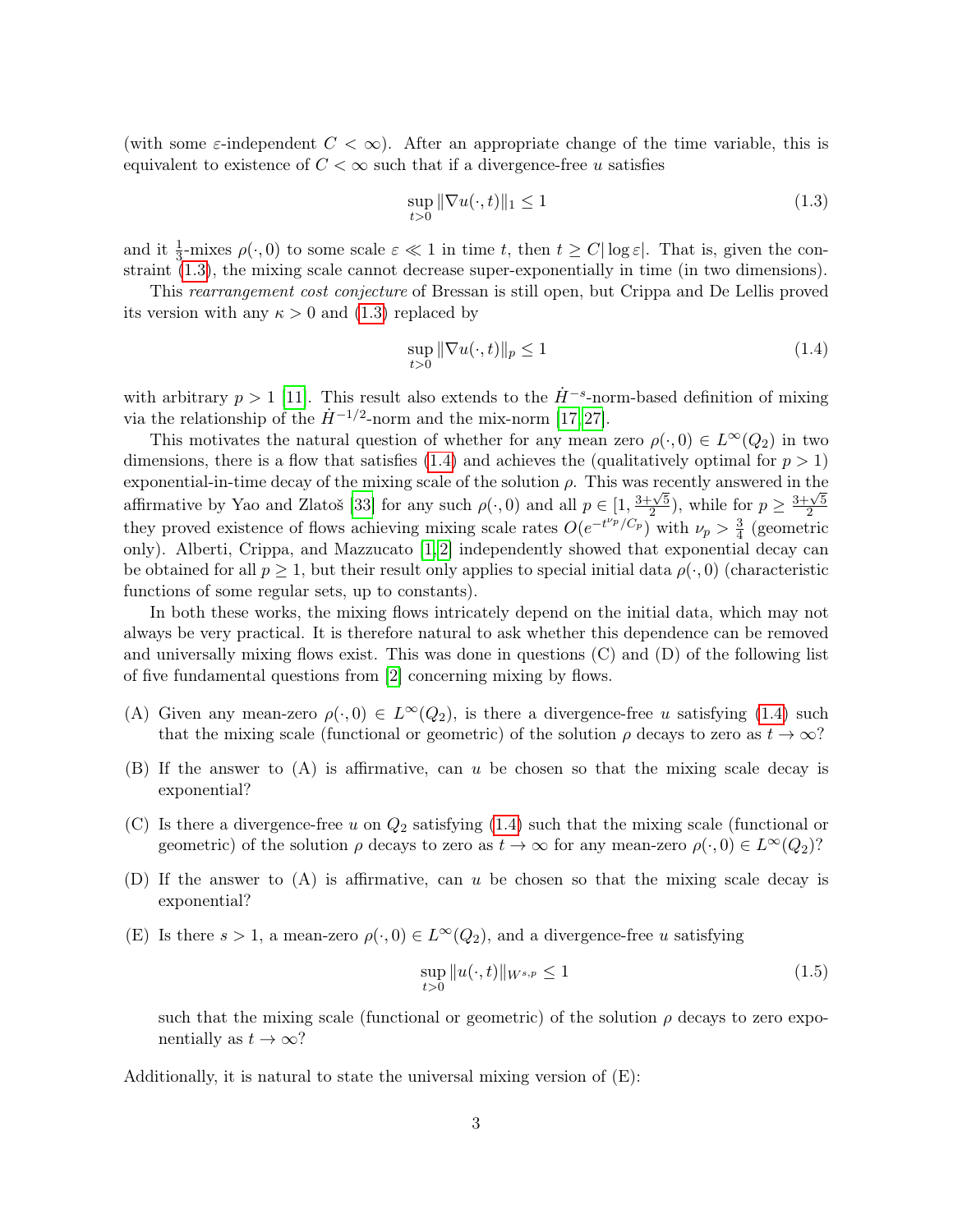(F) If the answer to (E) is affirmative, can a single such u be chosen for all mean-zero  $\rho(\cdot,0) \in$  $L^{\infty}(Q_2)$ ?

The flows from [\[2,](#page-26-3) [33\]](#page-27-3) are self-similar in nature with exponentially-in-time decreasing turbulent scales, which appears to be a serious obstacle when it comes to  $(E)$  and  $(F)$ . Moreover, both [\[2,](#page-26-3)[33\]](#page-27-3) only consider the two-dimensional case  $d = 2$  and the construction in [\[33\]](#page-27-3) for general initial data does not appear to extend easily to  $d > 2$  (the trivial extension of [\[2,](#page-26-3)33] involving initial data depending on only two coordinates is obviously possible). Hence an obvious seventh question is

(G) What are the answers to  $(A)$ – $(F)$  in dimensions  $d \geq 3$ ?

The results from [\[33\]](#page-27-3) answer (A) and (B) in the affirmative for  $p \in \left[1, \frac{3+\sqrt{5}}{2}\right]$  $\frac{2}{2}$ , as well as  $(A)$ in the affirmative for  $p \geq \frac{3+\sqrt{5}}{2}$  $\frac{2}{2}$  and the geometric mixing scale only. (Additionally, [\[2\]](#page-26-3) proves exponential mixing for all  $p \ge 1$  and some special initial data  $\rho(\cdot, 0)$ .) In this paper we answer  $(C)$ – $(F)$  for  $p \in [1, \frac{3+\sqrt{5}}{2}]$  $\frac{2\sqrt{5}}{2}$ , as well as the multi-dimensional version (G) of (A)–(F) (except of (B) for very rough  $\rho(\cdot, 0)$ ). For these p and in all dimensions  $d \geq 2$ , the answers to (C) and (E) are affirmative, while the answers to  $(D)$  and  $(F)$  are "no but morally yes". More precisely, we construct universally mixing flows in all dimensions that also yield exponential mixing for all mean-zero initial conditions  $\rho(\cdot,0)$  with at least some regularity (belonging to  $H^{\sigma}(Q_2)$  for some  $\sigma > 0$ , which includes all characteristic functions of regular sets), while we also show that no flow has a fully universal mixing rate (exponential or otherwise). Moreover, the flows we construct will be periodic in time, with no emergence of small-scale structures as  $t \to \infty$ . We also note that all the answers are the same for both the geometric (with any  $\kappa > 0$ ) and functional mixing. The following definition encapsulates our goals.

- **Definition 1.2.** (i) A divergence-free  $u: Q_d \times \mathbb{R}^+ \to \mathbb{R}^d$  is called a *universal mixer* (in the functional sense or geometric sense for some fixed  $\kappa \in (0,1)$ ) if for any  $\rho(\cdot,0) \in L^{\infty}(Q_d)$  the mixing scale (functional or geometric with the given  $\kappa$ ) of the solution to [\(1.1\)](#page-0-0) converges to 0 as  $t \to \infty$ .
- (ii) A universal mixer u (in either sense from (i)) has mixing rate  $\lambda : \mathbb{R}^+ \to \mathbb{R}^+$ , with  $\lambda$ decreasing and  $\lim_{t\to\infty}\lambda(t)=0$ , if for each  $\rho(\cdot,0)\in L^{\infty}(Q_d)$  there is  $\tau<\infty$  such that the mixing scale of  $\rho(\cdot, t)$  (in the relevant sense) is at most  $\lambda(t - \tau)$  for all  $t > \tau$ .
- (iii) A universal mixer u (in either sense from (i)) is a universal exponential mixer if there is  $\gamma > 0$  such that u has mixing rate  $\lambda(t) = e^{-\gamma t}$ .
- (iv) A universal mixer u (in either sense from (i)) is an almost-universal exponential mixer if for each  $\sigma > 0$  there is  $\gamma_{\sigma} > 0$  such that for each  $\rho(\cdot, 0) \in L^{\infty}(Q_d) \cap H^{\sigma}(Q_d)$  there is  $\tau < \infty$ such that the mixing scale of  $\rho(\cdot, t)$  (in the relevant sense) is at most  $e^{-\gamma \sigma(t-\tau)}$  for all  $t > \tau$ .
- (v) If u is a universal mixer in the geometric sense for each  $\kappa \in (0,1)$ , we say that u is a universal mixer in the geometric sense. If u is an (almost-)universal exponential mixer in the geometric sense for each  $\kappa \in (0,1)$ , with the relevant exponential mixing rates independent of  $\kappa$ , then we say that u is an *(almost-)universal exponential mixer in the* geometric sense.

Here are our main results, for  $Q_d$  being either the unit cube or the torus  $\mathbb{T}^d$ .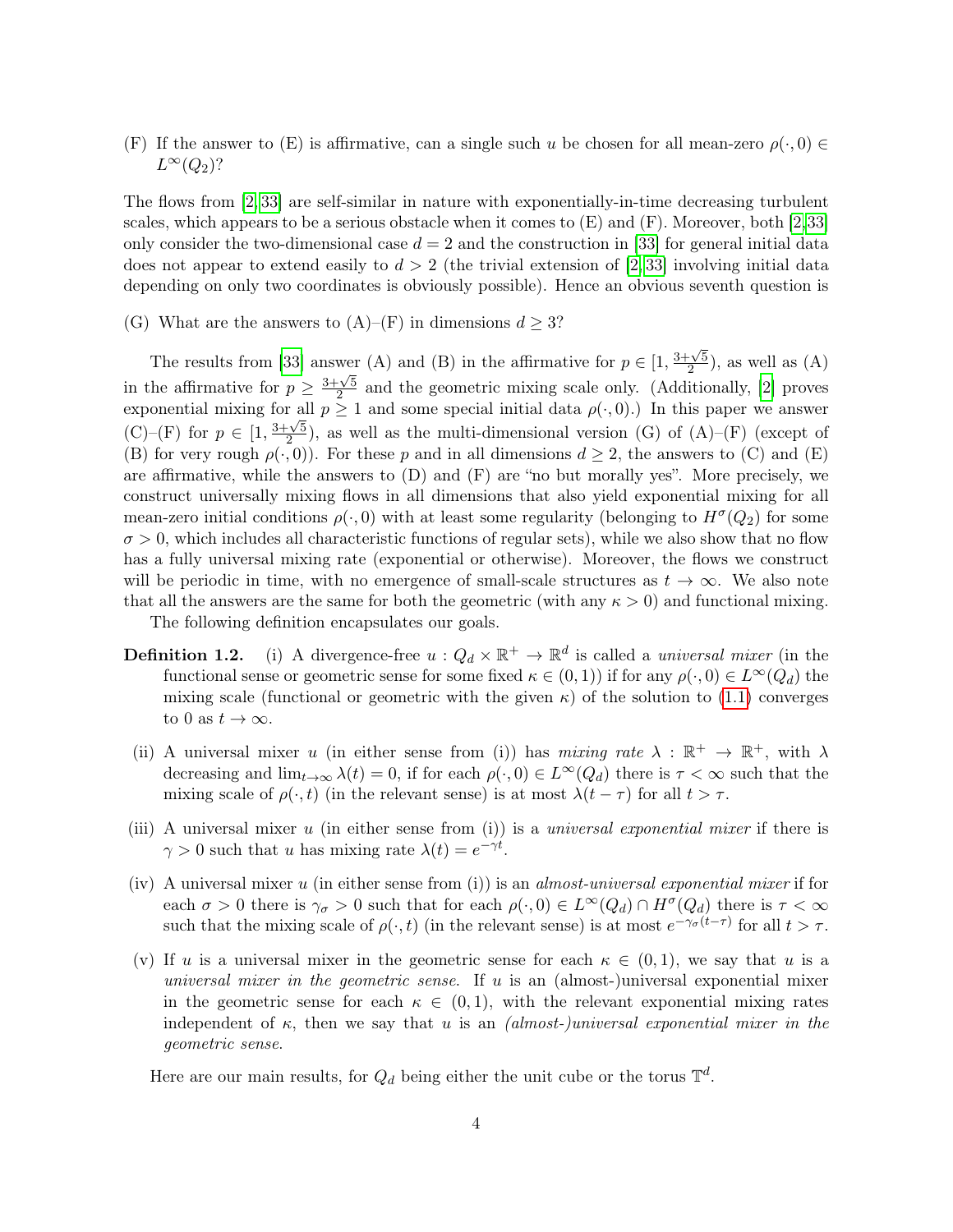- **Theorem 1.** (i) For any  $d \geq 2$ , there is a divergence-free time-periodic vector field u on  $Q_d$ satisfying no-flow (or periodic) boundary conditions such that  $u \in L^{\infty}([0,\infty);W^{s,p}(Q_d))$  $\int (or \ u \in L^{\infty}([0,\infty); W^{s,p}(\mathbb{T}^d)))$  for any  $s < \frac{1+\sqrt{5}}{2}$  $\frac{1}{2} \sqrt{5}$  and  $p \in [1, \frac{2}{2s+1}]$  $\frac{2}{2s+1-\sqrt{5}}$ ), and u is a universal mixer and an almost-universal exponential mixer in both the geometric and functional sense.
- (ii) For any  $d \geq 2$ , there is no divergence-free universal mixer on  $Q_d$  satisfying either no-flow or periodic boundary conditions that has a mixing rate, in either the functional sense or the geometric sense with some  $\kappa \in (0,1)$ . In particular, there are no universal exponential mixers in any dimension.

*Remarks.* 1. Hence  $(s, p)$  with  $s > 1$  and  $p > 2$  are included in (i). As mentioned above, prior mixing results involving at least  $W^{1,1}$  flows required two dimensions  $d=2$ , as well as u that depended on the mixed function and only belonged to spaces  $L^{\infty}([0,\infty);W^{1,p}(Q_2))$ . There are, however, results involving less regular universal mixers such as the class of linked twist maps (see [\[30\]](#page-27-10) and the discussion below for more details).

2. The one-period flow map of our flow in (i) on  $Q_2$  with no-flow boundary conditions is the folded Baker's map, and the other cases are also related to it (see Section [2\)](#page-6-0). Thus it is exponentially mixing in the dynamical systems sense, and topologically conjugate to the Smale Horseshoe map.

3. Our u in (i) will in fact only take finitely many (two when  $d = 2$ ) distinct values as a function of time. This is virtually the simplest possible time-dependence, and we do not know whether time-independent universal mixers exist on  $Q_d$  (they do not for  $d = 2$ , due to divergence-free vector fields on  $Q_2$  having a stream function).

4. While the flows we construct in (i) are discontinuous in time, they can be made smooth in time by a simple re-parametrization described in [\[33\]](#page-27-3). In space, these flows are Hölder continuous, and smooth away from a finite number of hyperplanes.

5. (i) also shows that replacing the  $W^{1,p}$ -norm of u in the constraint [\(1.4\)](#page-2-1) by the  $W^{s,p}$ norm for  $(s, p)$  as in (i) does not qualitatively improve the exponential upper bound on mixing efficiency of flows (i.e., exponential lower bound on the mixing scale) from [\[11,](#page-26-8) [17,](#page-26-4) [27\]](#page-27-7).

6. We also remark that it follows from (i) that mean-zero solutions to the corresponding advection-diffusion equation

$$
\rho_t + u \cdot \nabla \rho = \nu \Delta \rho
$$

with  $\nu \in (0, \frac{1}{2})$  $(\frac{1}{2})$  satisfy

$$
\|\rho(\cdot,t)\|_2 \le e^{-c\nu^{0.62}t} \|\rho(\cdot,0)\|_2
$$

for all  $t > \nu^{-0.62}$ , with c a universal constant (see Theorem 4.4 in [\[10\]](#page-26-6), or [\[16\]](#page-26-10)). That is, their diffusive time scale is at most  $O(\nu^{-0.62})$ , which is much shorter than the time scale  $O(\nu^{-1})$  for the heat equation (without advection) when  $0 < \nu \ll 1$ . However, this still does not appear to be optimal.

We do not know whether universal mixers or almost universal exponential mixers with a higher regularity than ours exist. One candidate for an efficient universal mixer in two dimensions (on  $\mathbb{T}^2$ ) is almost every realization of the random vector field taking values  $(\sin(2\pi x_2 + \omega_n), 0)$ and  $(0, b\sin(2\pi x_1 + \omega_n))$  (with  $b \in \mathbb{R}$  a constant) on time intervals  $(n-1, n-\frac{1}{2})$  $\frac{1}{2}$ ] and  $(n-\frac{1}{2})$  $\frac{1}{2}, n],$ respectively, for  $n \in \mathbb{N}$  and with  $\omega_n$  independent random variables uniformly distributed over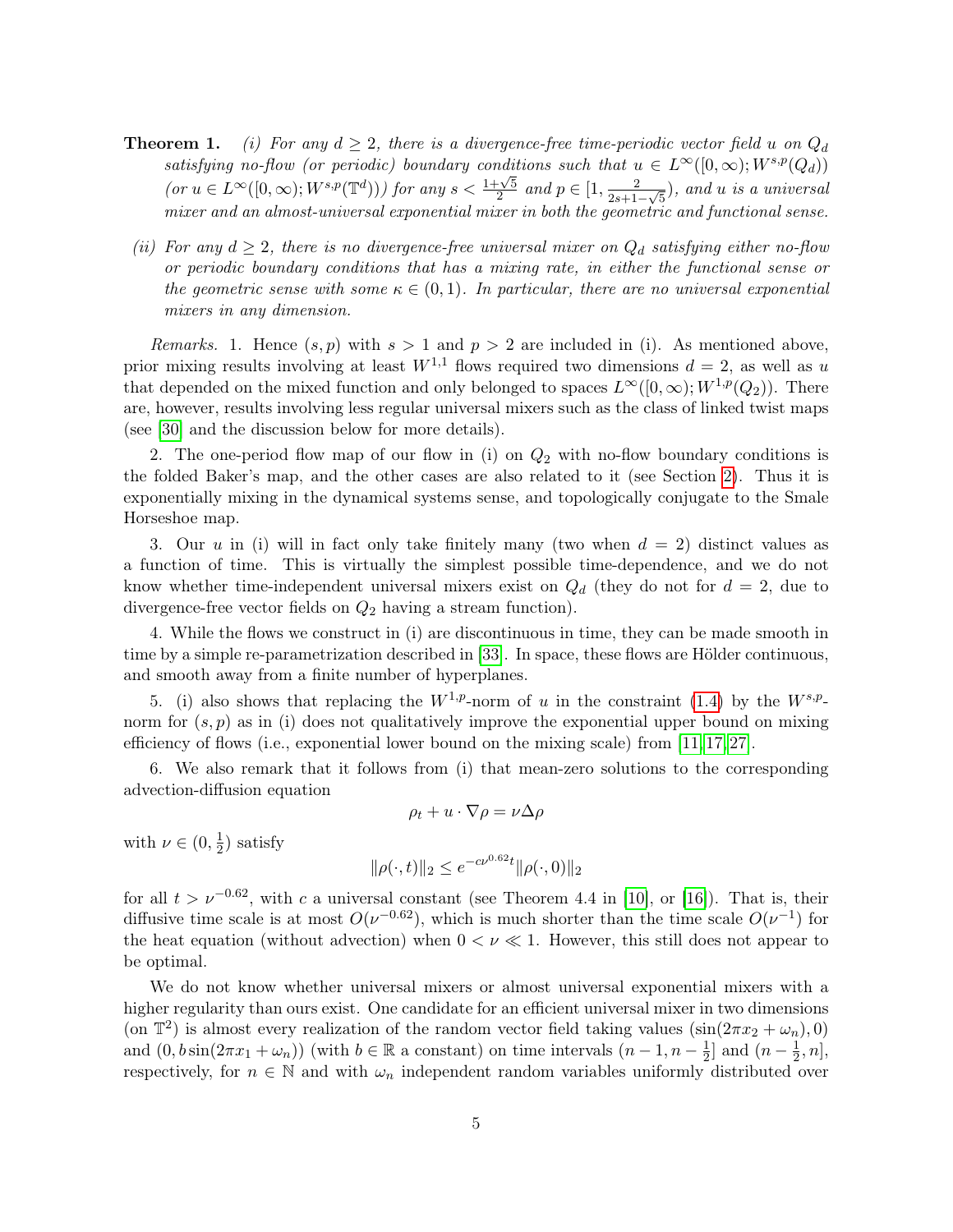T. While these alternatively horizontal and vertical shear flows, considered by Pierrehumbert in [\[26\]](#page-27-11), appear to have very good mixing properties, we are not aware of their rigorous proofs.

Discussion of related dynamical systems results. The study of mixing maps and flows has a rich history. While there are a plethora of maps that are known to be good mixers, there are only a few examples of *flows* that mix well (see [\[9\]](#page-26-11)). One important class of examples are Anosov flows, introduced in [\[3\]](#page-26-12). A flow  $\Phi_t : M \to M$  on a compact Riemannian manifold M is an Anosov flow if at each  $x \in M$ , the tangent space  $TM_x$  can be decomposed into three subspaces, one contracting, one expanding, and one that is 1-dimensional and corresponds to the direction of the flow. It was shown in important works of Dolgopyat [\[13\]](#page-26-13) and Liverani [\[20\]](#page-27-12) that all smooth enough Anosov flows are exponentially mixing in the sense of the decay of correlations (which implies exponential mixing in the sense of Definition [1.1\)](#page-1-0). Anosov flows are known to exist in a number of settings, the most concrete of which seems to be as geodesic flows on certain negatively curved Riemannian manifolds of dimensions  $d \geq 3$ . A very interesting open problem is to construct an incompressible velocity field in the flat geometry of  $\mathbb{T}^d$  for  $d \geq 3$  that is smooth uniformly in time, and whose flow is an exponential mixer. Theorem [1\(](#page-0-1)i) provides a Hölder continuous time-periodic example on both  $\mathbb{T}^d$  and  $(0,1)^d$  for  $d \geq 2$ . (We note that A. Katok constructed mixing flows on all smooth two dimensional manifolds [\[18\]](#page-26-14), but their mixing rates are only logarithmic or algebraic in time, depending on the allowed regularity of the flows [\[14\]](#page-26-15).)

It is also easy to show that many linked twist maps lead to exponential mixers on  $\mathbb{T}^2$  (see [\[30\]](#page-27-10)). For example, Arnold's cat map can be realized as the composition of maps  $(x, y) \mapsto (x + y, y)$ and  $(x, y) \mapsto (x, x + y)$ , which are both flow maps of divergence-free velocity fields (exponential mixing in this case is not difficult to establish). However, these velocity fields are discontinuous on  $\mathbb{T}^2$ , and although they belong to the space BV, they do not belong to  $W^{s,p}$  for any  $s, p \geq 1$ . To the best of our knowledge, prior to this work there were no known exponential mixers on  $\mathbb{T}^d$  or  $(0,1)^d$  (for any  $d \geq 2$ ) with regularity higher than BV (see [\[15\]](#page-26-16) for even more irregular examples). Allowing the velocity fields to be discontinuous also trivially allows for flow maps with rigid and "cut-and-paste" motions, which can be easily combined to produce exponential mixers. The requirement of continuity, let alone the constraint  $(1.5)$  when  $s, p > 1$ , adds non-trivial difficulties.

It is also important to emphasize that none of the above examples, whether on negatively curved manifolds or even on  $\mathbb{T}^d$ , answers questions about mixing in physically relevant real world settings, that is, bounded domains in  $\mathbb{R}^2$  and  $\mathbb{R}^3$ . Theorem [1\(](#page-0-1)i) and the (initial-data-dependent) two-dimensional flows from [\[33\]](#page-27-3) are the only exponentially mixing flows in the deterministic setting that we are currently aware of (for the stochastic setting see the paper [\[4\]](#page-26-17), which was written several months after the present paper).

Acknowledgements. AZ acknowledges partial support by NSF grants DMS-1652284 and DMS-1656269. TME acknowledges partial support by NSF grant DMS-1817134. We also thank Dmitri Dolgopyat for pointing us to [\[15,](#page-26-16) [18\]](#page-26-14), Gautam Iyer for mentioning to us [\[26\]](#page-27-11), Amir Mohammadi and Sheldon Newhouse for useful discussions, and the anonymous referee for helpful comments that improved the exposition of this paper.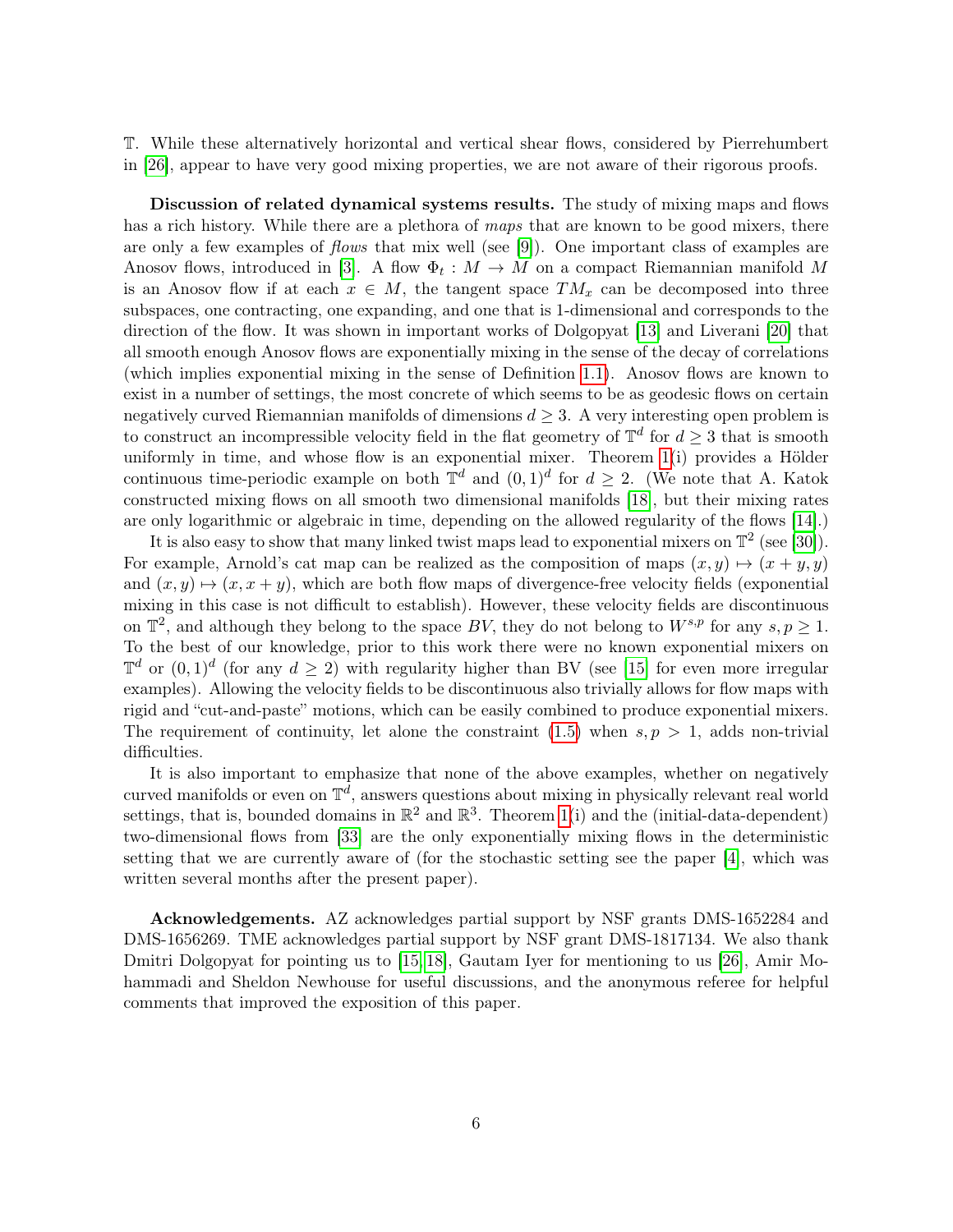## <span id="page-6-0"></span>2 Discrete time mixing

Since our flow will be time-periodic, a crucial step will be the analysis of its flow map at integer multiples of its period. Of course, this is just the sequence of powers of the flow map for a single period. We note that Definition [1.2](#page-0-1) naturally extends to the case of the initial datum  $\rho(\cdot, 0)$ and the solution  $\rho$  being replaced by, respectively,  $f \in L^{\infty}(Q_d)$  and the sequence of functions  ${f \circ T^{-n}}_{n \geq 1}$  obtained by repeatedly applying some measure-preserving bijection  $T: Q_d \to Q_d$ to f. Or, more generally, with  $\{f \circ T_n^{-1}\}_{n\geq 1}$  instead of  $\{f \circ T^{-n}\}_{n\geq 1}$ , where  $T_n: Q_d \to Q_d$ is some sequence of measure-preserving bijections. In those cases we will call T resp.  $\{T_n\}_{n\geq 1}$ (almost-)universal (exponential) mixers on  $Q_d$ .

We start with the two-dimensional case, in which we will use the notation  $(x, y) \in Q_2$ , and afterwards extend our analysis to all dimensions. We note that the maps considered here will only work as flow maps in the no-flow case  $Q_d = (0, 1)^d$ . Adjustments needed for the periodic case  $\mathbb{T}^d$  will be performed in the next section.

### 2.1 Construction of a discrete time universal mixer  $T: Q_2 \to Q_2$

There are various maps on the square  $Q_2 = (0, 1)^2$  that are known to have good mixing properties, one such example being *Baker's map*. The classical Baker's map  $B: Q_2 \to Q_2$  is obtained by cutting the square vertically in two halves and mapping these affinely onto the upper and lower halves of  $Q_2$ , with no rotation. Unfortunately, it seems that divergence-free velocity fields whose flow map at some time is  $B$  are no more regular than BV. It turns out, however, that a closely related map, for which one of the rectangles is rotated by 180<sup>°</sup> (the *folded Baker's map* in Figure [1](#page-7-0) below), has very similar mixing properties and can be realized via incompressible flows with higher regularity. We analyze it now, and will construct the relevant velocity field in the next section.

## <span id="page-6-2"></span>**Definition 2.1.** Let  $Q_2 := (0, 1)^2$ , and

$$
Q_2' := Q_2 \setminus \{ (x, y) \in Q_2 \mid 2^k x \in \mathbb{Z} \text{ or } 2^k y \in \mathbb{Z} \text{ for some } k \in \mathbb{N} \}.
$$

Define  $T: Q'_2 \to Q'_2$  by

<span id="page-6-1"></span>
$$
T(x,y) = \begin{cases} -(2x, \frac{y}{2}) + (1, \frac{1}{2}) & x \in (0, \frac{1}{2}), \\ (2x, \frac{y}{2}) + (-1, \frac{1}{2}) & x \in (\frac{1}{2}, 1). \end{cases}
$$
(2.1)

For  $k \in \mathbb{N} \cup \{0\}$  and  $j \in \mathbb{Z} \cap [0, 2^k)$ , let

$$
\begin{aligned} H^j_k &:= \left[ (0,1) \times \left( \frac{j}{2^k}, \frac{j+1}{2^k} \right) \right] \cap Q'_2, \\ V^j_k &:= \left[ \left( \frac{j}{2^k}, \frac{j+1}{2^k} \right) \times (0,1) \right] \cap Q'_2 \end{aligned}
$$

be the *horizontal and vertical dyadic strips of width*  $2^{-k}$ , respectively. Finally, let

$$
G_{k,k'} := \left\{ H_k^j \cap V_{k'}^{j'} \, \middle| \, j \in \mathbb{Z} \cap [0,2^k) \text{ and } j' \in \mathbb{Z} \cap [0,2^{k'} ) \right\}
$$

be the collection of all *dyadic rectangles* of size  $2^{-k'} \times 2^{-k}$  and let  $G_k := G_{k,k}$  be the collection of all *dyadic squares* of size  $2^{-k} \times 2^{-k}$ .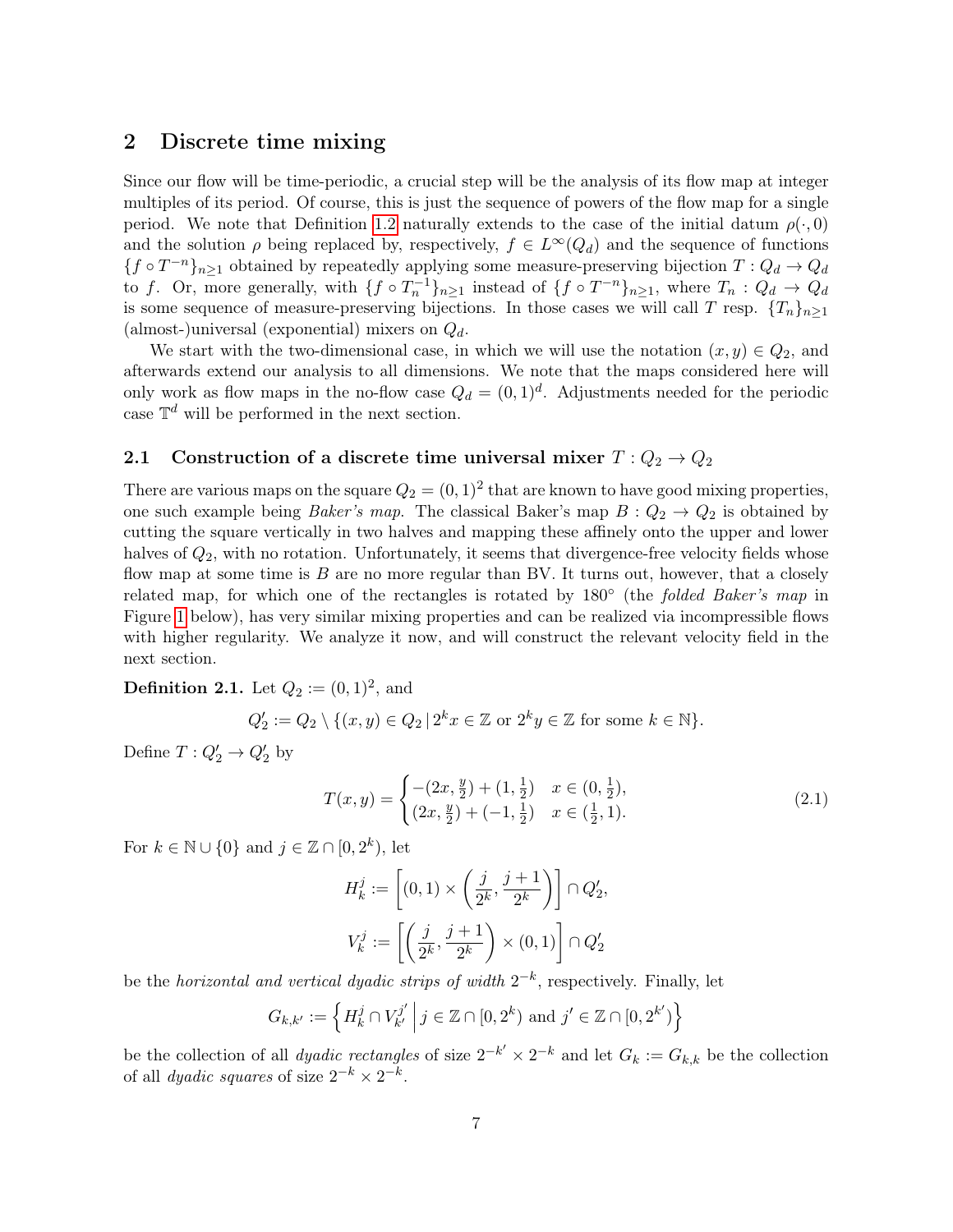

<span id="page-7-0"></span>Figure 1: Folded Baker's map T.

The restriction of the above definitions to  $Q'_2$  is due to the fact that the map T is not defined on the line  $\{x=\frac{1}{2}\}$  $\frac{1}{2}$  and more generally,  $T^l$  is not defined on  $Q_2 \cap \{2^l x \in \mathbb{Z}\}\)$  for any  $l \in \mathbb{N}$ . Similarly,  $Q_2 \cap \{2^l y \in \mathbb{Z}\}\$ is not in the image of  $T^l$ . However, T is a bijection on the full-measure set  $Q'_2$ , and restriction to  $Q'_2$  will avoid some technicalities.

<span id="page-7-1"></span>**Lemma 2.2.** Let  $k, k', l \in \mathbb{N}$ , and let  $j \in \mathbb{Z} \cap [0, 2^k)$  and  $j' \in \mathbb{Z} \cap [0, 2^{k'})$ . (i) If  $i \in \mathbb{Z} \cap [0,2^l)$ , then  $T^l(H_k^j)$  $h(k)$   $\cap$   $H_l^i$  is a single horizontal dyadic strip of width  $2^{-(k+l)}$ . (*ii*) If  $l \leq k'$ , then  $T^l(H_k^j \cap V_{k'}^{j'})$  $\mathcal{F}_{k'}^{(j)}$  is a single horizontal dyadic rectangle from  $G_{k+l,k'-l}$ .

Remarks. 1. That is, any dyadic rectangle  $H_k^j \cap V_{k'}^{j'}$  $\mathbf{R}_{k'}^{(j)}$  is being doubled horizontally and halved vertically by repeated applications of  $T$  until it becomes a horizontal dyadic strip. Continued applications of T then always double the number of horizontal dyadic strips and halve their widths, while these strips become fairly regularly distributed throughout  $Q'_2$ . One can write down recursive formulas for  $T^l(H_k^j)$  $\mathcal{L}_k^{(j)}$  and  $T^l(H_k^j \cap V_{k'}^{j'})$  $\mathcal{L}_{k'}^{(j)}$ , but we will not need these.

2. Baker's map B, which coincides with T for  $x \in (\frac{1}{2})$  $(\frac{1}{2}, 1)$  but  $B(x, y) = (2x, \frac{y}{2})$  $(\frac{y}{2})$  for  $x \in (0, \frac{1}{2})$  $(\frac{1}{2}),$ has the same properties and the distances between the strips constituting  $B^l(H^j_k)$  $\binom{J}{k}$  are the same.

*Proof.* Both statements are immediate by induction on l, using that the bijections  $T: V_1^0 \to H_1^0$ and  $T: V_1^1 \to H_1^1$  are both of the form  $(x, y) \mapsto \pm (2x, \frac{y}{2})$  $(\frac{y}{2}) + (\mp 1, \frac{1}{2})$  $(\frac{1}{2})$ .

This now directly implies that  $T$  is mixing in the classical sense. For the sake of completeness, let us extend T (bijectively) to all of  $Q_2$  by  $(2.1)$  for  $(x, y) \in Q_2 \setminus [{\frac{1}{2}}]$  $\frac{1}{2}$   $\times$  (0, 1)] and by  $T(x, y) :=$  $(y, x)$  for  $(x, y) \in {\frac{1}{2}} \times (0, 1)$ .

<span id="page-7-2"></span>**Lemma 2.3.** If  $A, B \subseteq Q_2$  are measurable, then

$$
\lim_{n \to \infty} |T^n(A) \cap B| = |A| \cdot |B|.
$$

Similarly, if  $f, g \in L^2(Q_2)$ , then

$$
\lim_{n \to \infty} \int_{Q_2} (f \circ T^{-n}) g \, dx dy = \int_{Q_2} f \, dx dy \int_{Q_2} g \, dx dy.
$$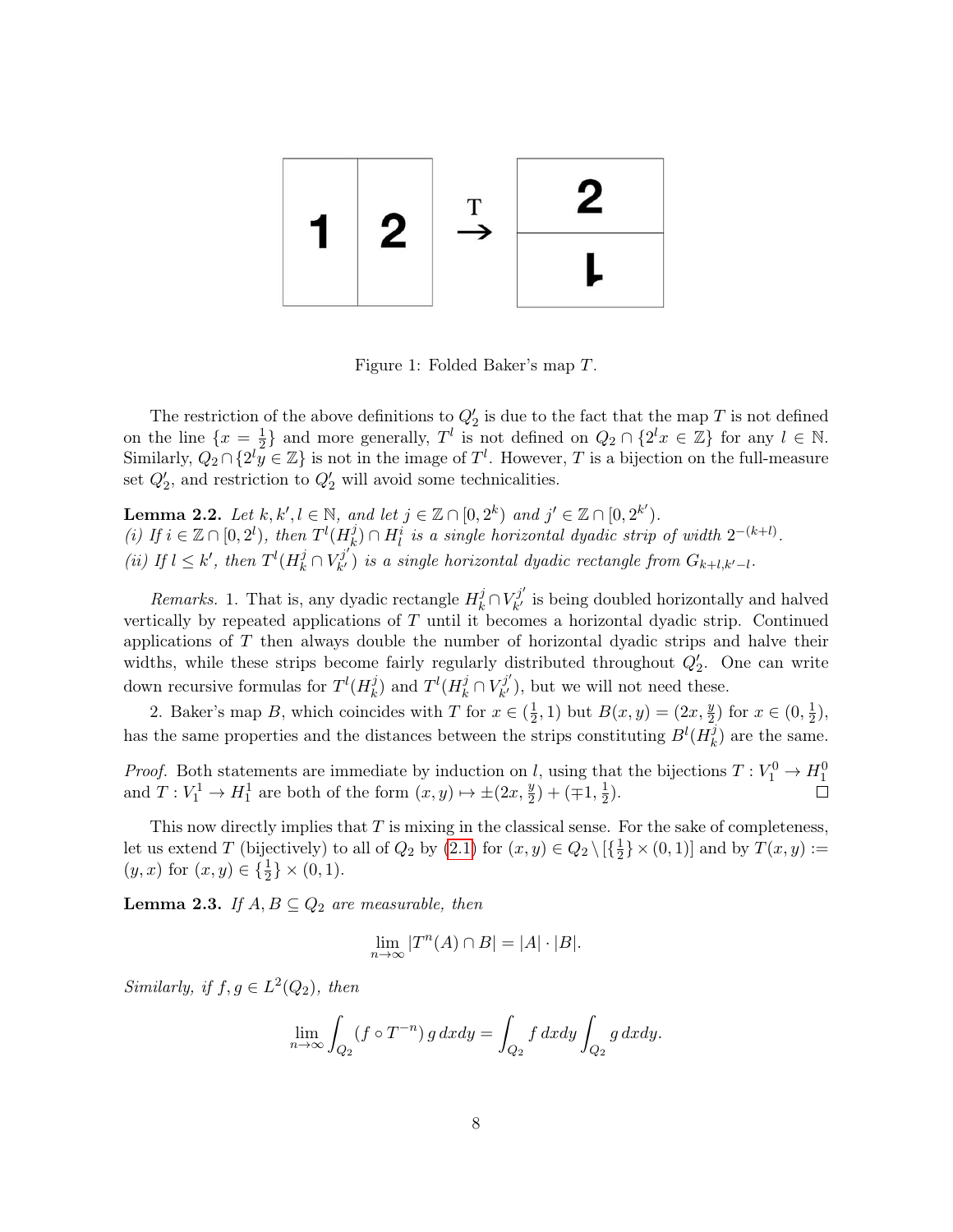*Proof.* Assume first that A and B are each a disjoint union of dyadic squares  $H_k^j \cap V_k^{j'}$  $\boldsymbol{h}^{\prime\prime}$  (with a fixed k). Applying first Lemma [2.2\(](#page-7-1)ii) with  $l := k$  and then Lemma 2.2(i) with  $l := n - k$ , we see that for  $n \geq 2k$  we have

$$
|T^n(H_k^j \cap V_k^{j'}) \cap (H_k^i \cap V_k^{i'})| = 2^{-4k} = |H_k^j \cap V_k^{j'}| \cdot |H_k^i \cap V_k^{i'}| \tag{2.2}
$$

for any  $j, j', i, i' \in \mathbb{Z} \cap [0, 2^k)$  because the intersection on the left is a single dyadic rectangle of size  $2^{-k} \times 2^{-3k}$ . Hence  $|T^n(A) \cap B| = |A| \cdot |B|$  for all  $n \geq 2k$ . For general A and B, the first claim follows via approximation by disjoint unions of dyadic squares.

The second claim follows from the first via approximation of f and g by simple functions.  $\Box$ 

This shows that  $T$  is a (discrete time) universal mixer.

<span id="page-8-1"></span>**Lemma 2.4.** T is a universal mixer on  $Q_2$  in both the geometric and functional senses.

*Proof.* From the previous result we know that  $\{f \circ T^{-n}\}_{n \geq 1}$  converges to 0 weakly in  $L^2(Q_2)$  for any mean-zero  $f \in L^{\infty}(Q_2)$ , and hence strongly in  $\dot{H}^{-1/2}(Q_2)$ . This shows that T is a universal mixer in the functional sense. Lemma A.1 in [\[33\]](#page-27-3), which is a bound on the geometric mixing scale in terms of the functional one, then proves the geometric sense claim.  $\Box$ 

#### 2.2 Non-existence of a uniform mixing rate in any dimension

We will now show that Lemma [2.4](#page-8-1) is sharp in the sense that no sequence of measure preserving bijections on  $Q_d$  (for any  $d \geq 2$ ) with no-flow or periodic boundary conditions possesses a universal (functional or geometric) mixing rate.

<span id="page-8-0"></span>**Lemma 2.5.** Let  ${T_n}_{n>1}$  be a sequence of measure-preserving bijections  ${T_n}: Q_d \to Q_d$  and let decreasing  $\{\lambda_n\}_{n\geq 1}$  satisfy  $\lim_{n\to\infty}\lambda_n=0$ . Then there is a measurable set  $A\subseteq Q_d$  with  $|A|=\frac{1}{2}$  $\overline{2}$ and a sequence  $n_j \to \infty$  as  $j \to \infty$  such that  $T_{n_j}(A)$  contains a ball with radius  $\lambda_{n_j}^{1/d}$  for each  $j \in \mathbb{N}$ . In particular, if  $f := \chi_A - \chi_{Q_d\setminus A}$ , then  $\int_{Q_d} f dx dy = 0$  but  $f \circ T_{n_j}^{-1}$  is not  $\kappa$ -mixed to scale  $\lambda_{n_j}$  for any  $\kappa \in (0,1)$  and  $j \in \mathbb{N}$ , as well as  $||f \circ T_{n_j}^{-1}||_{\dot{H}^{-1/2}(Q_d)} > \lambda_{n_j}$  for all large enough j.

Remarks. 1. One can also show that for any measurable  $B \subseteq Q_d$ , there is a measurable  $A \subseteq Q_d$  such that

$$
\limsup_{n \to \infty} \frac{||T_n(A) \cap B| - |A| \cdot |B||}{\lambda_n} = \infty.
$$

2. While the last claim does not imply  $|| f \circ T_{n_j}^{-1} ||_{\dot{H}^{-1}(Q_d)} > \lambda_{n_j}$ , the construction from the proof below can be easily adjusted to achieve this (using the definition of the  $\dot{H}^{-1}$ -norm).

*Proof.* Pick  $n_j$  so that  $V_d \sum_{j=1}^{\infty} \lambda_{n_j} \leq \frac{1}{2}$  $\frac{1}{2}$ , with  $V_d$  the volume of the unit ball in  $\mathbb{R}^d$ , and let  $A \subseteq Q_d$  be any measurable set with  $|A| = \frac{1}{2}$  $\frac{1}{2}$  containing  $\bigcup_{j\geq 1} T_{n_j}^{-1}(B_{\lambda_{n_j}^{1/d}}(\frac{1}{2}))$  $\frac{1}{2}, \ldots, \frac{1}{2}$  $(\frac{1}{2})$ ). This proves the first two claims. The last claim follows from this and equivalence of the  $\dot{H}^{-1/2}$ -norm and the mix-norm [\(1.2\)](#page-1-1), because  $f \circ T_{n_j}^{-1} \equiv 1$  on at least  $O(\lambda_{n_j})$  proportion of all the balls in  $Q_d$  with  $\frac{1}{2}\lambda_{n_j}^{1/d}$  (hence the mix norm of  $f \circ T_{n_j}^{-1}$  is at least  $O(\lambda_{n_j}^{(d+1)/2d}))$ . any fixed radius  $r \in (0, \frac{1}{2})$  $\Box$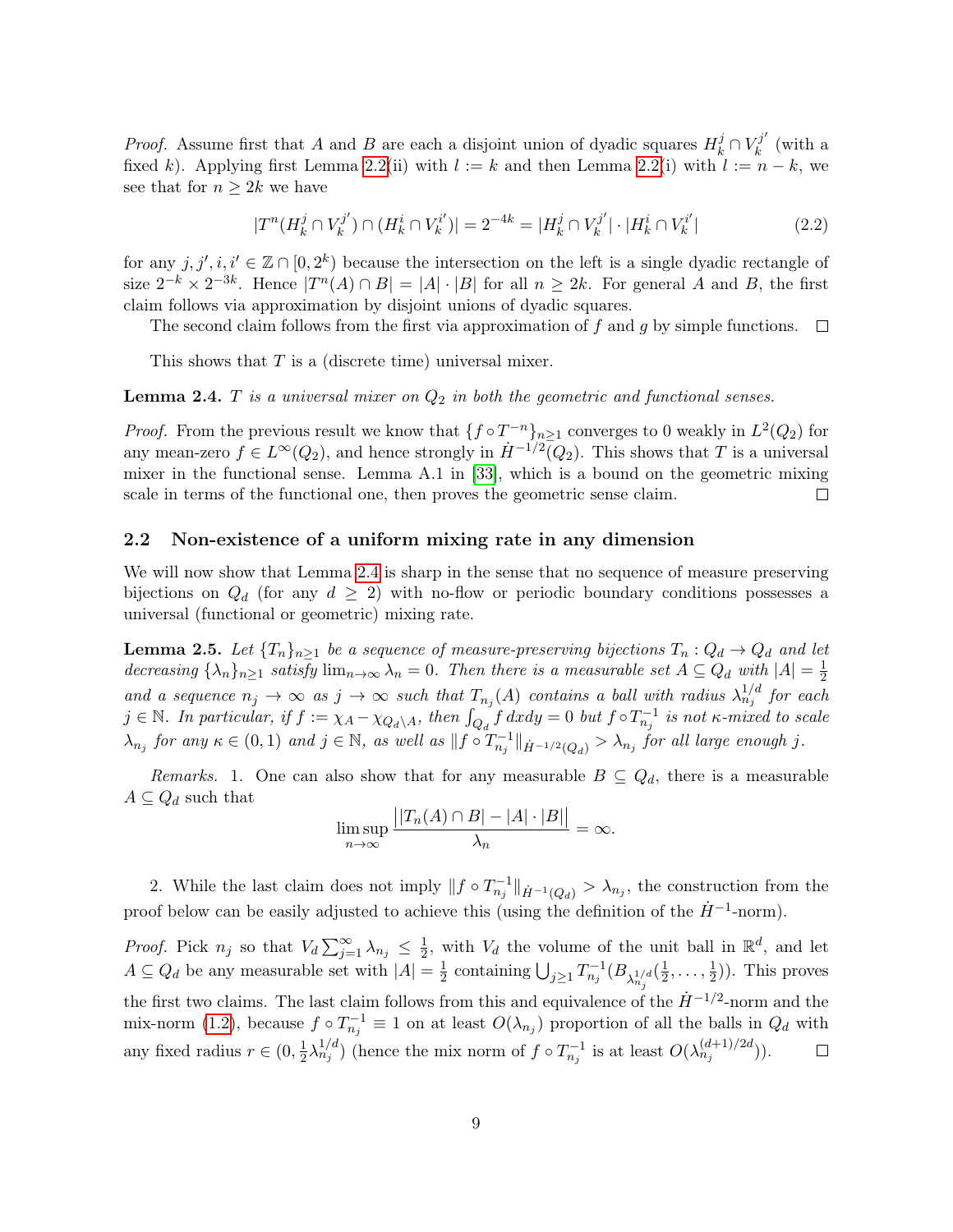<span id="page-9-1"></span>**Lemma 2.6.** For any  $d \geq 2$ , there is no universal mixer  $\{T_n\}_{n\geq 1}$  with measure-preserving bijections  $T_n: Q_d \to Q_d$  that has some mixing rate, in either the functional sense or the geometric sense with some  $\kappa \in (0,1)$ .

*Proof.* Given any decreasing  $\{\lambda_n\}_{n\geq 1}$  with  $\lim_{n\to\infty}\lambda(n)=0$ , pick a positive decreasing sequence  $\{\lambda'_n\}_{n\geq 1}$  that decays more slowly than  $\{\lambda(n+m)\}_{n\geq 1}$  for any  $m \in \mathbb{N}$ . Then apply Lemma [2.5.](#page-8-0)

# 2.3 Almost-universal exponential mixing by  $T: Q_2 \to Q_2$

Finally, part (iii) of the following lemma shows that T is an almost-universal exponential mixer in both the geometric and functional senses. Recall that the box-counting (or Minkowski) dimension of any  $E \subseteq Q_2$  is  $\dim_{\text{box}}(E) := \limsup_{k \to \infty} \frac{1}{k}$  $\frac{1}{k} \log_2 n_k(E)$ , where  $n_k(E)$  is the number of squares from  $G_k$  that have a non-empty intersection with  $E$ .

<span id="page-9-0"></span>**Lemma 2.7.** Assume that  $f \in L^{\infty}(Q_2)$  with  $\int_{Q_2} f dx dy = 0$ . For  $A \subseteq Q_2$ , let  $\mathcal{C}_r(A)$  be the set of  $(x, y), (x', y') \in A$  such that  $|(x, y) - (x', y')| < r$  and the closed straight segment connecting  $(x, y)$  and  $(x', y')$  is contained in A.

(i) If there is a set  $\Gamma \subseteq Q_2$  with box-counting dimension  $\gamma < 2$  and  $r > 0$  such that

$$
\sup_{(x,y),(x',y')\in\mathcal{C}_r(Q_2\backslash\Gamma)}|f(x,y)-f(x',y')|<\kappa||f||_{\infty},
$$

then there is  $m \in \mathbb{N}$  such that  $f \circ T^{-n}$  is  $\kappa$ -mixed to scale  $2^{-(n-m)/2}$  for each  $n \in \mathbb{N}$ .

(ii) If there is a set  $\Gamma \subseteq Q_2$  with box-counting dimension  $\gamma < 2$  and  $\alpha > 0$  such that

$$
\sup_{(x,y),(x',y')\in\mathcal{C}_1(Q_2\backslash\Gamma)}\frac{|f(x,y)-f(x',y')|}{|(x,y)-(x',y')|^\alpha}<\infty,
$$

then the functional mixing scale of  $f \circ T^{-n}$  decreases exponentially at a rate that only depends on min $\{\alpha, 2-\gamma\}.$ 

(iii) If  $f \in H^{\sigma}(Q_2)$  for some  $\sigma \in (0,1]$ , then the functional mixing scale of  $f \circ T^{-n}$  and its geometric mixing scale for any  $\kappa \in (0,1)$  decrease exponentially at a rate that only depends on σ.

Remark. The hypothesis in (ii) means that f is Hölder continuous on  $Q_2$  except possibly "across" Γ.

*Proof.* (i) Let the supremum above be  $\kappa' ||f||_{\infty}$ , with  $\kappa' < \kappa$  and let  $\gamma' \in (\gamma, 2)$ . Fix any  $k \in \mathbb{N}$  so that  $2^{-k} < \frac{r}{2}$  $\frac{r}{2}$ . For  $j, j' \in \mathbb{Z} \cap [0, 2^k)$  let  $a_{j,j'}$  be the average of f over the dyadic square  $H_k^j \cap V_k^{j'}$  $\begin{matrix} \kappa^j \ k \end{matrix}$  , and let  $g(x, y) := a_{j,j'}$  for  $(x, y) \in H_k^j \cap V_k^{j'}$  $\int_{k}^{j'}$ . Note that  $\sum_{j,j'=0}^{2^k-1} a_{j,j'} = 0$  because  $\int_{Q_2} f \, dx dy = 0$ .

Just as in the proof of Lemma [2.3,](#page-7-2) we find that the intersection of any dyadic square  $Q \in G_k$ with  $T^{2k}(Q')$  for any dyadic square  $Q' \in G_k$  is a single dyadic rectangle of size  $2^{-k} \times 2^{-3k}$  (and the latter are disjoint for distinct  $Q' \in G_k$ ). Hence

$$
\left| \oint_Q f \circ T^{-2k} dx dy \right| \le \left| \oint_Q g \circ T^{-2k} dx dy \right| + \left| \oint_Q (f - g) \circ T^{-2k} dx dy \right| \le 0 + \kappa' \|f\|_{\infty} + 2^{1 + (\gamma' - 2)k} \|f\|_{\infty}
$$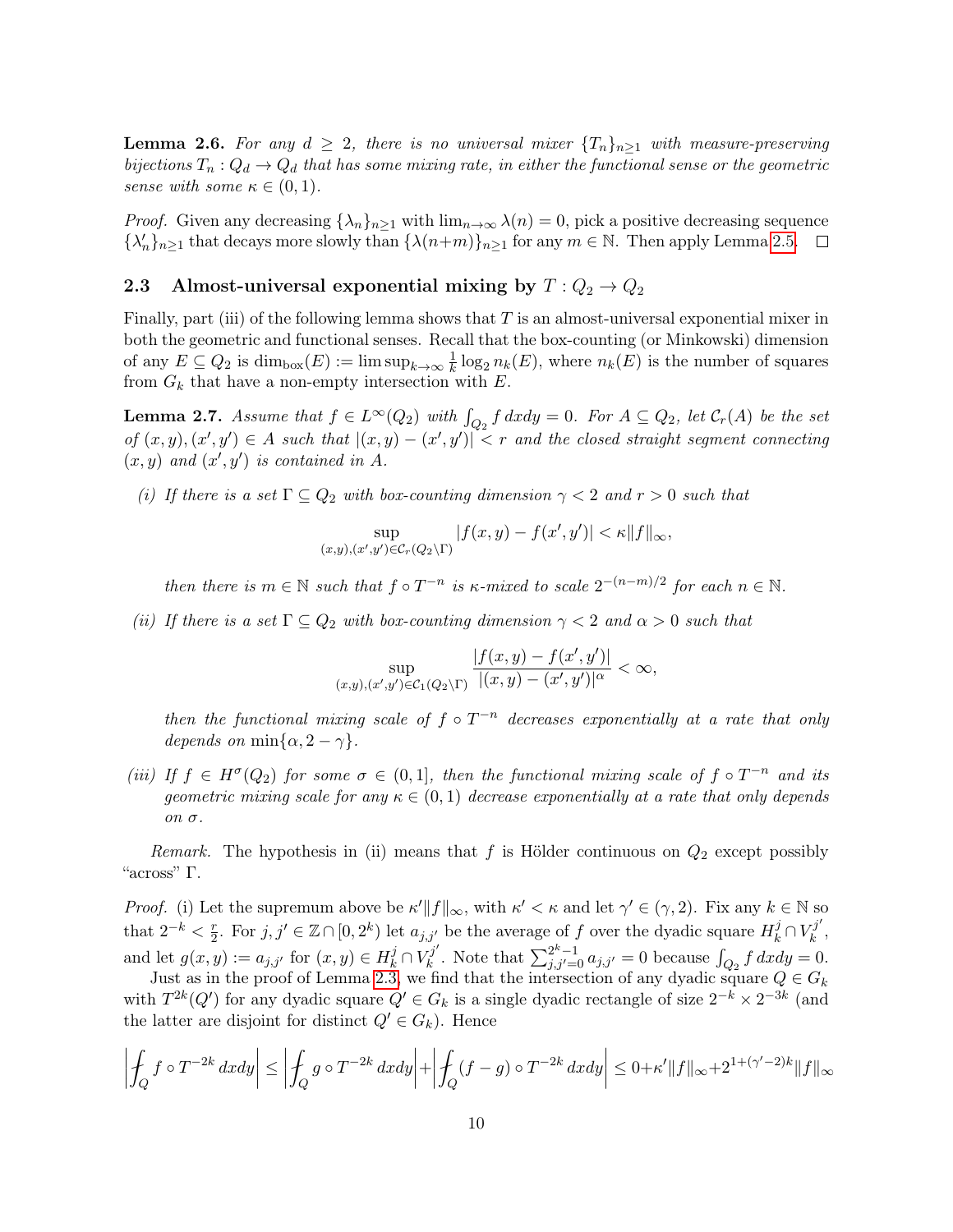because  $\sum_{j,j'=0}^{2^k-1} a_{j,j'} = 0$ , and  $|f-g|$  is bounded by  $2||f||_{\infty}$  and exceeds  $\kappa'||f||_{\infty}$  on fewer than  $2^{\gamma' k}$  squares  $Q' \in G_k$  when k is large enough (namely those whose closures contain points from Γ; then the intersection of Q with  $T^{2k}$  applied to these "bad" squares has measure less than  $2^{(\gamma'-4)k}$ ). Since  $\kappa' < \kappa$  and  $\gamma' < 2$  we find that

$$
\left|\int_Q f\circ T^{-2k}\,dxdy\right|\leq \frac{\kappa'+\kappa}{2}\|f\|_\infty
$$

for all large k and any  $Q \in G_k$  (a similar analysis shows the same for  $T^{-(2k+1)}$  in place of  $T^{-2k}$ ). The claim now follows easily by taking a large enough m (depending on  $\kappa - \kappa'$ ) and  $k := \frac{\kappa}{2}$  $\frac{n}{2}$ for each  $n \in \mathbb{N}$ , so that the absolute value of the average of  $f \circ T^{-n}$  over any disc of radius  $2^{-(n-m)/2}$  cannot exceed the maximum of the absolute values of the averages of  $f \circ T^{-n}$  over all the squares from  $G_k$  by more than  $\frac{\kappa - \kappa'}{2}$  $\frac{-\kappa'}{2}||f||_{\infty}$  (for instance, any  $m \geq 2\log_2 \frac{8}{\kappa - \kappa'}$  works because then the squares from  $G_k$  that are fully contained in this disc cover the disc with the same center and radius  $2^{-(n-m)/2} - 2^{1-n/2}$ .

(ii) This is similar to (i), but with  $\kappa' ||f||_{\infty}$  replaced by  $C2^{-\alpha(k-1)}$  due to the hypothesis (with  $C$  the supremum in the statement of (ii)). Hence we get

$$
\left| \int_{Q} f \circ T^{-2k} dx dy \right| \leq 2^{1 - \min\{\alpha, 2 - \gamma\}k} (C + \|f\|_{\infty})
$$

for all large k and any  $Q \in G_k$  (and again the same holds with  $T^{-(2k+1)}$  in place of  $T^{-2k}$ ). The claim now easily follows from the equivalence of the  $\dot{H}^{-1/2}$ -norm and the mix-norm [\(1.2\)](#page-1-1).

(iii) Let  $f = \sum_{n \in \mathbb{N}^2} a_n \phi_n$  with  $\phi_n$  trigonometric polynomials such that  $\|\phi_n\|_{\infty} \leq 1$  and  $\|\nabla \phi_n\|_{\infty} \leq C|n|$ , as well as

$$
C^{-1} \sum_{n \in \mathbb{N}^2} |a_n|^2 |n|^{2r} \le ||f||^2_{W^{r,2}} \le C \sum_{n \in \mathbb{N}^2} |a_n|^2 |n|^{2r}
$$

for some  $C \geq 1$  and  $r \in \{0, \sigma\}$ . If  $f_k := \sum_{|n| \leq 2^{k/3}} a_n \phi_n$ , then the argument in (i) shows for any square  $Q \in G_k$ ,

<span id="page-10-0"></span>
$$
\left| \oint_{Q} f_{k} \circ T^{-2k} dx dy \right| \leq 2^{1-k} \sum_{|n| \leq 2^{k/3}} |a_{n}| C|n| \leq C 2^{1-k} \left( \sum_{|n| \leq 2^{k/3}} |a_{n}|^{2} \right)^{1/2} 2^{2k/3} \leq C^{2} 2^{1-k/3} \|f\|_{H^{\sigma}}.
$$
\n
$$
(2.3)
$$

Equivalence of the  $\dot{H}^{-1/2}$ -norm and the mix-norm [\(1.2\)](#page-1-1), together with

<span id="page-10-1"></span>
$$
\|(f - f_k) \circ T^{-2k}\|_{\dot{H}^{-1/2}} \le \|(f - f_k) \circ T^{-2k}\|_{L^2} = \|f - f_k\|_{L^2} \le C2^{-k\sigma/3} \|f\|_{H^{\sigma}}
$$
(2.4)

and the fact that both claims again hold with  $T^{-(2k+1)}$  in place of  $T^{-2k}$ , now yields the functional mixing scale claim. The geometric mixing scale claim follows from this and Lemma A.1 in [\[33\]](#page-27-3).  $\Box$ 

### 2.4 Universal mixing and almost-universal exponential mixing on  $Q_d$

Let us now consider the case  $x = (x_1, \ldots, x_d) \in Q_d$  with  $d \geq 3$  instead of  $(x, y) \in Q_2$ .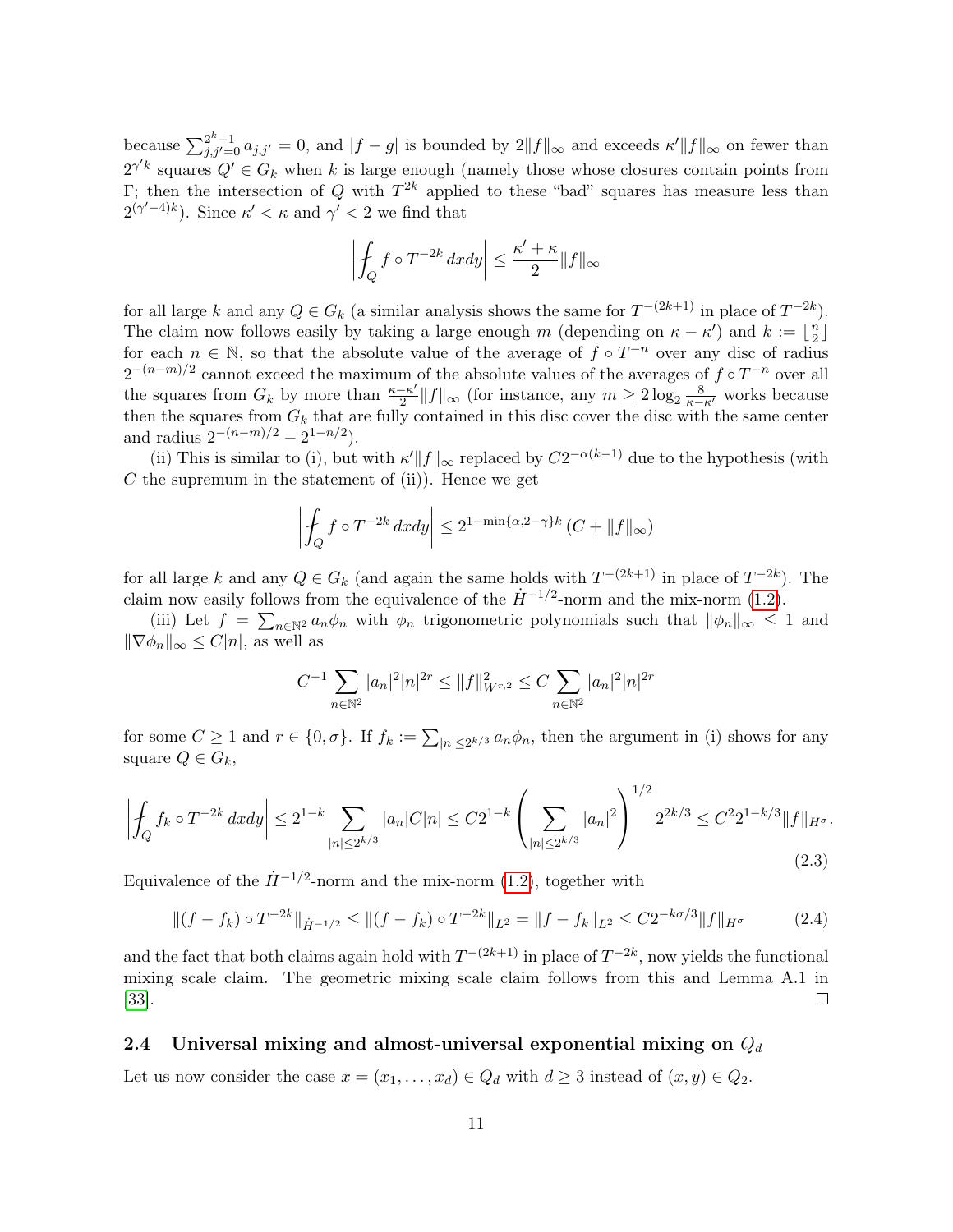**Definition 2.8.** Let  $Q_d := (0, 1)^d$ , and

$$
Q'_d := Q_d \setminus \{x \in Q_d \mid 2^k x_i \in \mathbb{Z} \text{ for some } i \in \{1, \ldots, d\} \text{ and } k \in \mathbb{N}\}.
$$

For  $i \in \{1, \ldots, d-1\}$ , let  $T_{d,i} : Q_d \to Q_d$  be given by

$$
T_{d,i}(x) := (x_1, \ldots, x_{i-1}, [T(x_i, x_d)]_1, x_{i+1}, \ldots, x_{d-1}, [T(x_i, x_d)]_2),
$$

where T is from Definition [2.1](#page-6-2) and  $[T]_j$  is its j<sup>th</sup> coordinate (with T extended to all of  $Q_2$  as before Lemma [2.3\)](#page-7-2). Also let  $T_d: Q_d \to Q_d$  be given by

$$
T_d := T_{d,d-1} \circ \cdots \circ T_{d,1}.
$$

For  $k \in \mathbb{N} \cup \{0\}$  and  $j_1, \ldots, j_d \in \mathbb{Z} \cap [0, 2^k)$ , let

$$
H_k^{j_d} := \left[ (0,1)^{d-1} \times \left( \frac{j_d}{2^k}, \frac{j_d+1}{2^k} \right) \right] \cap Q'_d,
$$
  

$$
V_k^{j_1,\dots,j_{d-1}} := \left[ \left( \frac{j_1}{2^k}, \frac{j_1+1}{2^k} \right) \times \dots \times \left( \frac{j_{d-1}}{2^k}, \frac{j_{d-1}+1}{2^k} \right) \times (0,1) \right] \cap Q'_d
$$

be the horizontal dyadic slabs and vertical dyadic strips of width  $2^{-k}$ , respectively. Finally, let

$$
G_{k,k'}^d := \left\{ H_k^{j_d} \cap V_{k'}^{j_1,\dots,j_{d-1}} \, \middle| \, j_d \in \mathbb{Z} \cap [0,2^k) \text{ and } j_1,\dots,j_{d-1} \in \mathbb{Z} \cap [0,2^{k'}) \right\}
$$

be the collection of all *dyadic boxes* of size  $2^{-k'} \times \cdots \times 2^{-k'} \times 2^{-k}$  and let  $G_k^d := G_{k,k}^d$  be the collection of all *dyadic cubes* of size  $2^{-k} \times \cdots \times 2^{-k}$ .

That is,  $T_{d,i}$  performs the transformation T in the  $x_ix_d$  plane while all other coordinates are preserved. Therefore, any dyadic box is being doubled in all  $d-1$  horizontal directions  $x_1, \ldots, x_{d-1}$  and shrunk by a factor of  $2^{d-1}$  in the vertical direction  $x_d$  by each repeated application of  $T_d$  until it becomes a horizontal dyadic slab. Continued applications of  $T_d$  then always multiply the number of horizontal dyadic slabs by  $2^{d-1}$  and shrink their widths by a factor of  $2^{d-1}$ , while these slabs become fairly regularly distributed throughout  $Q_d$ . This immediately gives the following extension of Lemma [2.2.](#page-7-1)

<span id="page-11-0"></span>**Lemma 2.9.** Let  $k, k', l \in \mathbb{N}$ , and let  $j_d \in \mathbb{Z} \cap [0, 2^k)$  and  $j_1, \ldots, j_{d-1} \in \mathbb{Z} \cap [0, 2^{k'}).$ 

- (i) If  $i \in \mathbb{Z} \cap [0, 2^{(d-1)l})$ , then  $T_d^l(H_k^{j_d}) \cap H_{(d-1)l}^i$  is a single horizontal dyadic slab of width  $2^{-(k+(d-1)l)}$ .
- (*ii*) If  $l \leq k'$ , then  $T_d^l(H_k^{j_d} \cap V_{k'}^{j_1,\dots,j_{d-1}})$  $\mathcal{F}^{(1),...,j_{d-1}}_{k'}$  is a single horizontal dyadic box from  $G^d_{k+(d-1)l,k'-l}$ .

With this lemma in hand, the remaining mixing results in two dimensions and their proofs easily extend to any dimension.

<span id="page-11-1"></span>**Lemma 2.10.** Lemmas [2.3](#page-7-2) and [2.4](#page-8-1) hold for any  $d \geq 2$ , with  $Q_2$  and T replaced by  $Q_d$  and  $T_d$ . The same is true for Lemma [2.7](#page-9-0) if we also replace  $\gamma < 2$  and  $2 - \gamma$  by  $\gamma < d$  and  $d - \gamma$  in (i,ii).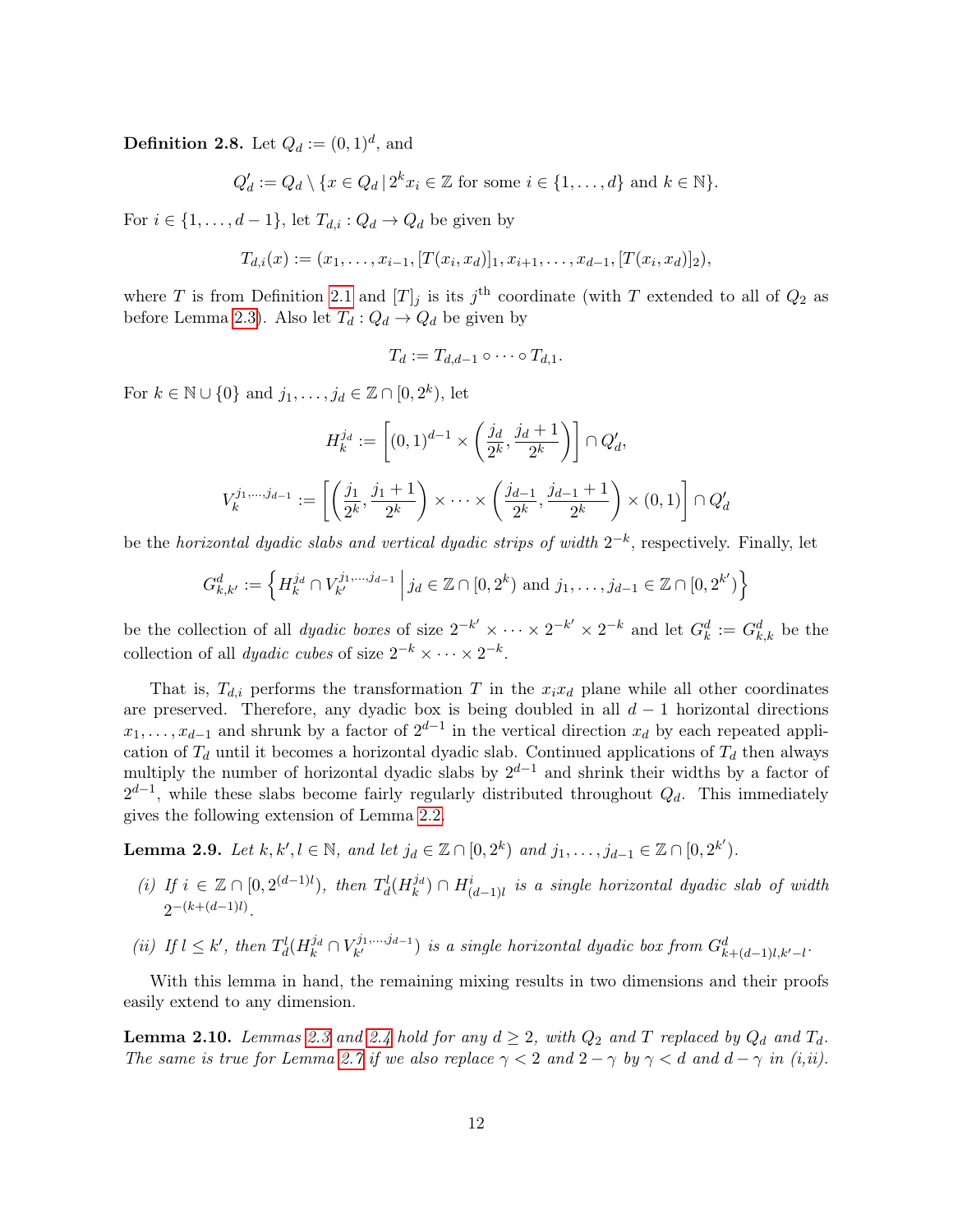## <span id="page-12-1"></span>3 Construction of the relevant velocity fields

Let us first consider the no-flow boundary conditions case. In this case we will construct timeperiodic velocity fields realizing the maps  $T_d$  from the previous section as their flow maps at the time equal to a single period. Later we will show how to modify our construction when the boundary conditions are periodic.

Again we will start with the  $d = 2$  case. Note that the crucial map T is obtained by a  $90^{\circ}$  rotation of the right and left halves of  $Q_2$  in the clockwise and counter-clockwise directions, respectively, followed by a  $90^{\circ}$  counterclockwise rotation of  $Q_2$ . We therefore just need to find a divergence free field  $u$  that rotates a square by  $90^\circ$ , and then easily adjust it so it rotates rectangles. This was done by Yao and the second author in [\[33\]](#page-27-3), but we will redo and slightly alter their construction here as we also want to show that  $u(\cdot, t) \in W^{s,p}(Q_2)$  for some  $s > 1$ . Additionally, since the rotating flow will be time-independent, we will omit t below.

### 3.1 Rotating velocity fields on  $Q_2$

For  $\alpha \geq 0$ , let us consider the stream function  $\psi_{\alpha}: Q_2 \to \mathbb{R}$  given by

$$
\psi_{\alpha}(x,y) := 2^{\alpha} \frac{\sin(\pi x) \sin(\pi y)}{(\sin(\pi x) + \sin(\pi y))^{\alpha}} \in (0,1]
$$

It is easy to show that  $\log \psi_{\alpha}$  is concave (see Lemma [3.1\(](#page-12-0)i) below), so the level sets of  $\psi_{\alpha}$  are curves which foliate  $Q_2$ . We also define the quantity

$$
T_{\psi_{\alpha}}(r):=\int_{\{\psi_{\alpha}=r\}}\frac{1}{|\nabla\psi_{\alpha}|}d\sigma,
$$

which is the time it takes a particle from the level curve  $\{\psi_{\alpha} = r\}$  to traverse this level curve if it moves with the (divergence-free) velocity  $v_\alpha := \nabla^{\perp} \psi_\alpha$ . As in [\[33\]](#page-27-3), we will next find another function  $\psi^{\alpha}$  with the same level sets as  $\psi_{\alpha}$  but with the "period"  $T_{\psi^{\alpha}}(r)$  independent of r (e.g., equal to 1). Four-fold rotational symmetry of  $\psi_{\alpha}$  around  $(\frac{1}{2})$  $\frac{1}{2}, \frac{1}{2}$  $(\frac{1}{2})$  will then show that the flow  $v^{\alpha} = \nabla^{\perp} \psi^{\alpha}$  rotates  $Q_2$  by 90° after a quarter of the period  $\bar{T}_{\psi}$ <sup> $\alpha$ </sup>.

Let us start with some properties of  $\psi_{\alpha}$ .

<span id="page-12-0"></span>**Lemma 3.1.** For any  $\alpha \in (0,1)$  and  $k \in \mathbb{N} \cup \{0\}$  there is  $C_{\alpha,k} > 0$  such that the following hold.

(i) log  $\psi_{\alpha}$  is concave, so the super-level sets of  $\psi_{\alpha}$  are convex.

$$
(ii) |D^k \psi_\alpha(x, y)| \le C_{\alpha, k} (\sin(\pi x) + \sin(\pi y))^{2-\alpha-k} \text{ for each } (x, y) \in Q_2.
$$

(iii)  $T_{\psi_{\alpha}} \in C_{\text{loc}}^2((0,1))$ , and for  $k = 0, 1, 2$  and each  $r \in (0,1)$  we have

$$
\left|T_{\psi_{\alpha}}^{(k)}(r)\right| \leq C_{\alpha,k} \ (1-r)^{-k} (1+r^{\frac{\alpha}{2-\alpha}-k}).
$$

Proof. (i) is a direct calculation (see the appendix) and (ii) is immediate from the definition.

(iii) Since  $\psi$  is smooth and  $|\nabla \psi|$  is non-zero away from  $\partial Q_2 \cup \{(\frac{1}{2})\}$  $\frac{1}{2}, \frac{1}{2}$  $\frac{1}{2}$ }, we only need to consider r close to 0 and 1.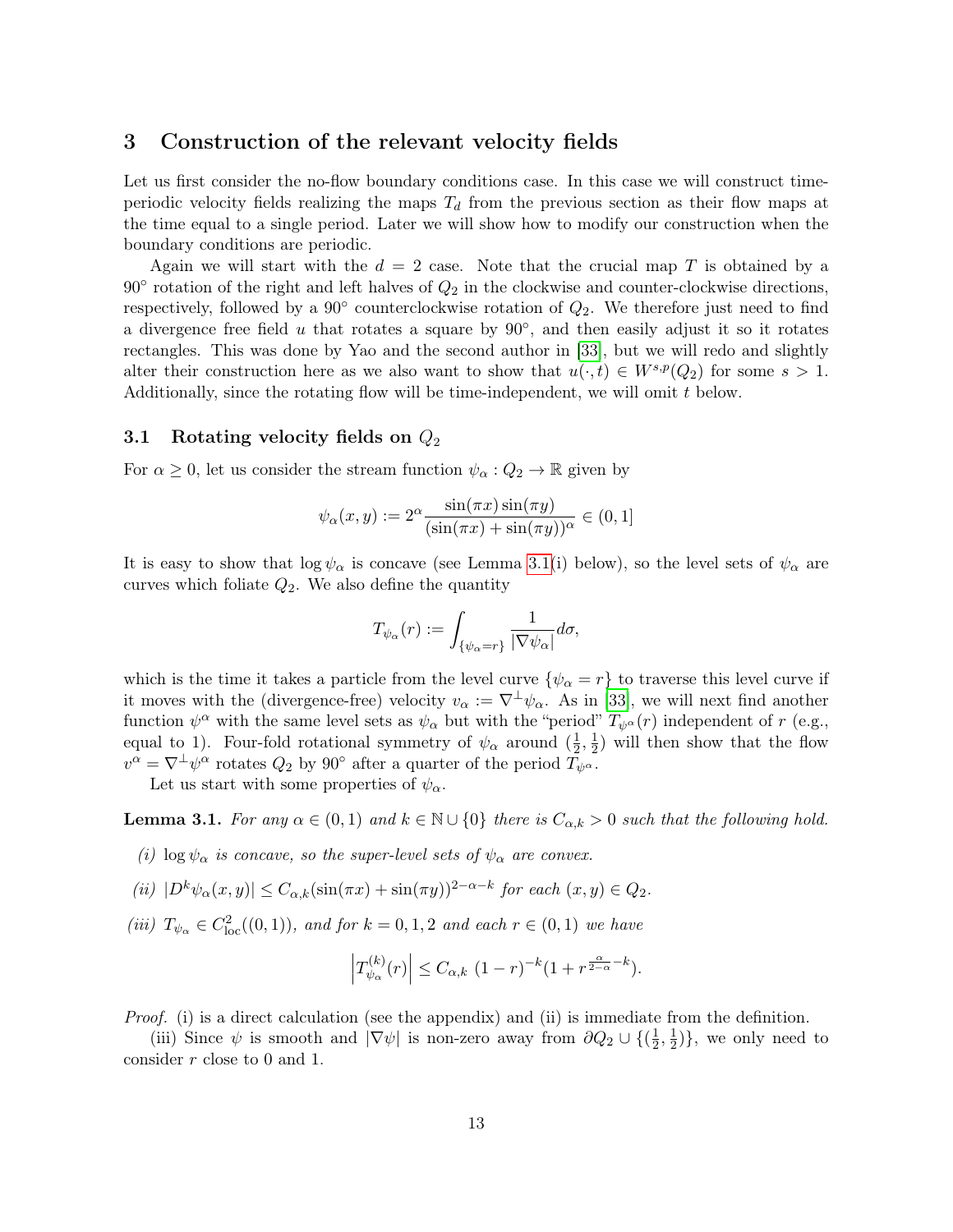For all  $r$  close to 1 we have

<span id="page-13-0"></span>
$$
\sqrt{1-r} \approx |\{\psi_{\alpha} = r\}| \approx |\nabla \psi_{\alpha}(x, y)| \approx \left| (x, y) - \left(\frac{1}{2}, \frac{1}{2}\right) \right| \qquad \text{for all } (x, y) \in \{\psi_{\alpha} = r\}, \quad (3.1)
$$

where  $A \approx B$  means that there exists a constant C, independent of  $(x, y)$  as well as of r near 1, such that  $\frac{1}{C}A \leq B \leq CA$ . Indeed, this follows from  $\psi_{\alpha}$  having a maximum at  $(\frac{1}{2})$  $\frac{1}{2}, \frac{1}{2}$  $(\frac{1}{2})$  with  $D^2\psi_\alpha(\frac{1}{2}$  $\frac{1}{2}, \frac{1}{2}$  $\frac{1}{2}$ ) a non-zero multiple of the identity matrix, and from uniform bounds on the third derivatives of  $\psi_{\alpha}$  near  $(\frac{1}{2})$  $\frac{1}{2}, \frac{1}{2}$  $\frac{1}{2}$ ). It implies, in particular, uniform boundedness of  $T_{\psi_{\alpha}}$  near 1, which yields the claim for  $k = 0$  and all r near 1.

Let us next study the derivatives of  $T_{\psi_{\alpha}}$  near 1. As in [\[33\]](#page-27-3), let us write

$$
T_{\psi_{\alpha}}(r) = \int_{\{\psi_{\alpha}=r\}} \frac{1}{|\nabla \psi_{\alpha}|} d\sigma = \int_{\{\psi_{\alpha}=r\}} (-n) \cdot \frac{\nabla \psi_{\alpha}}{|\nabla \psi_{\alpha}|^{2}} d\sigma = -\int_{\psi_{\alpha}>r} \nabla \cdot \left(\frac{\nabla \psi_{\alpha}}{|\nabla \psi_{\alpha}|^{2}}\right) dxdy.
$$

Thus

$$
T'_{\psi_{\alpha}}(r) = \int_{\{\psi_{\alpha}=r\}} \frac{1}{|\nabla \psi_{\alpha}|} \nabla \cdot \left(\frac{\nabla \psi_{\alpha}}{|\nabla \psi_{\alpha}|^{2}}\right) d\sigma.
$$

From this, [\(3.1\)](#page-13-0), and (ii) for  $k = 2$  we now obtain for all r near 1,

$$
\left|T'_{\psi_{\alpha}}(r)\right| \leq C_{\alpha}(1-r),
$$

with some constant  $C_{\alpha}$  (depending only on  $\alpha$ ). Similarly we obtain

$$
T''_{\psi_{\alpha}}(r) = \int_{\{\psi_{\alpha}=r\}} \frac{1}{|\nabla \psi_{\alpha}|} \nabla \cdot \left(\frac{\nabla \psi_{\alpha}}{|\nabla \psi_{\alpha}|^{2}} \nabla \cdot \left(\frac{\nabla \psi_{\alpha}}{|\nabla \psi_{\alpha}|^{2}}\right)\right) d\sigma,
$$

and then for all  $r$  near 1,

$$
\left|T''_{\psi_{\alpha}}(r)\right| \leq C'_{\alpha}(1-r)^2,
$$

with some constant  $C'_{\alpha}$ . Hence the claim for  $k = 1, 2$  and all r near 1 also follows.

Let us now consider  $r$  near 0. A simple computation gives the lower bound

$$
|\nabla \psi_{\alpha}(x, y)| \ge c_{\alpha} (\sin(\pi x) + \sin(\pi y))^{1-\alpha}
$$

for all such r and all  $(x, y)$  with  $\psi_{\alpha}(x, y) = r$ . In particular,

$$
T_{\psi_{\alpha}}(r) \leq \int_{\{\psi_{\alpha}=r\}} \frac{d\sigma}{c_{\alpha}(\sin(\pi x) + \sin(\pi y))^{1-\alpha}}.
$$

Since  $\psi_{\alpha}$  and  $\sin(\pi x) + \sin(\pi y)$  have all the symmetries of  $Q_2$ , it suffices to consider 8 times the last integral restricted to the part of the curve  $\{\psi_{\alpha} = r\}$  between the lines  $y = x$  and  $x=\frac{1}{2}$  $\frac{1}{2}$  (where  $\sin(\pi x) \geq \sin(\pi y)$ ). For r near 0 and x near 0 such that  $\psi_{\alpha}(x,x) = r$  we have  $\sin(\pi x)^{2-\alpha} = r$ , so that  $x \ge \frac{1}{10}r^{\frac{1}{2-\alpha}}$ . It follows that for some  $C_{\alpha}$  and all r near 0 we have

$$
T_{\psi_{\alpha}}(r) \leq C_{\alpha} \int_{0.1r^{\frac{1}{2-\alpha}}}^{\frac{1}{2}} \frac{dx}{x^{1-\alpha}} \leq \frac{C_{\alpha}}{\alpha},
$$

which yields the claim for  $k = 0$  and all r near 0.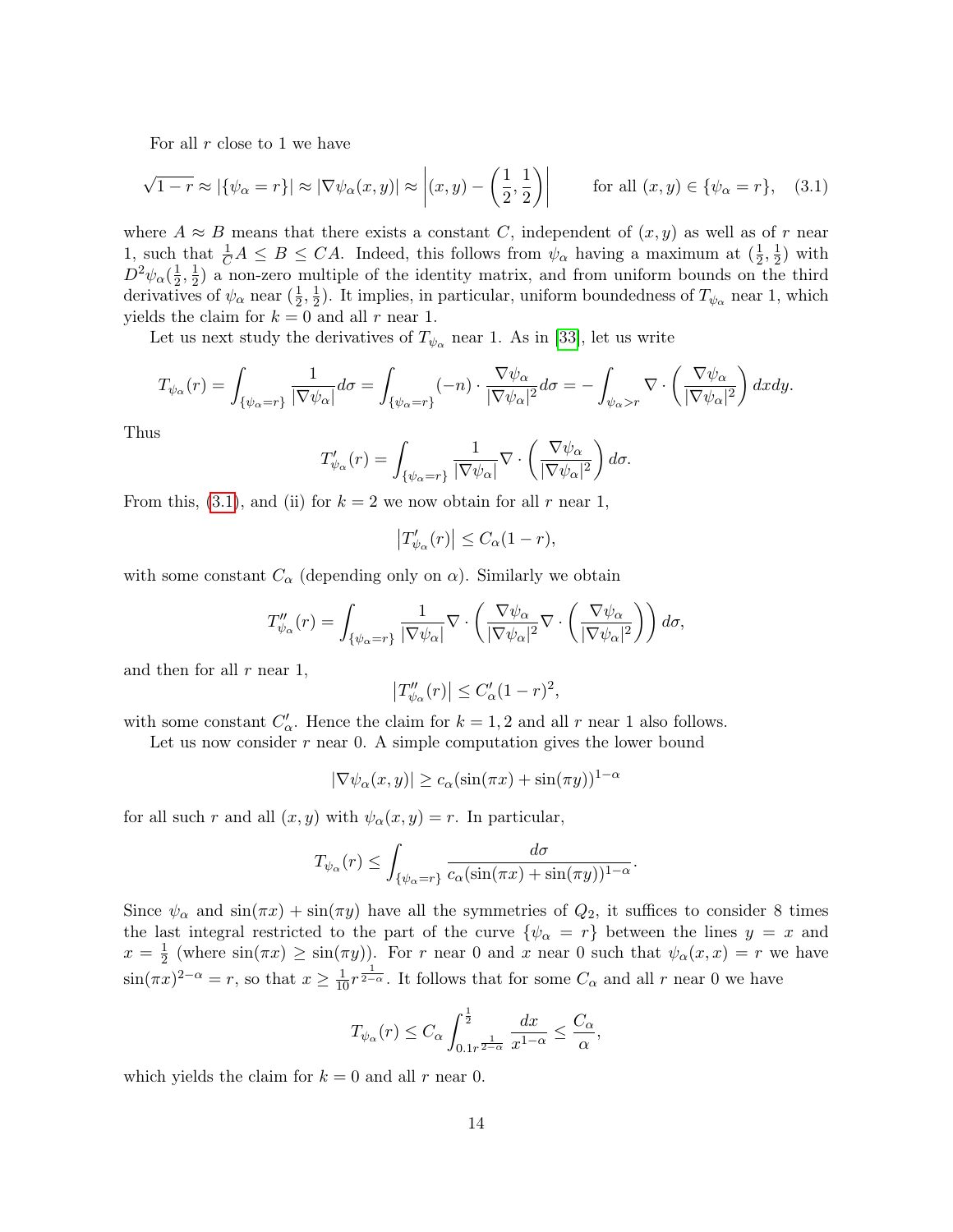We now proceed as in the case  $r$  near 1. From

$$
T'_{\psi_{\alpha}}(r) = \int_{\{\psi_{\alpha} = s\}} \frac{1}{|\nabla \psi_{\alpha}|} \nabla \cdot \left(\frac{\nabla \psi_{\alpha}}{|\nabla \psi_{\alpha}|^{2}}\right) d\sigma
$$

and (ii) we obtain for r near 0 (with some constants  $C_{\alpha}, C'_{\alpha}, C''_{\alpha}$ ),

$$
|T'_{\psi_{\alpha}}(r)| \leq \int_{\{\psi_{\alpha}=r\}} C_{\alpha} \frac{(\sin(\pi x) + \sin(\pi y))^{-\alpha}}{|\nabla \psi_{\alpha}|^{3}} d\sigma \leq C'_{\alpha} \int_{0.1r^{\frac{1}{2-\alpha}}}^{\frac{1}{2}} \frac{1}{(\sin(\pi x))^{3-2\alpha}} d\sigma \leq C''_{\alpha} r^{\frac{\alpha}{2-\alpha}-1}.
$$

Similarly, from the formula for  $T''_{\psi_{\alpha}}$ , lower bound on  $|\nabla \psi_{\alpha}|$ , and (ii) we obtain for r near 0,

$$
|T''_{\psi_{\alpha}}(r)| \leq C_{\alpha} \int_{0.1r^{\frac{1}{2-\alpha}}}^{\frac{1}{2}} \frac{dx}{(\sin(\pi x))^{5-3\alpha}} \leq C_{\alpha}' r^{\frac{\alpha}{2-\alpha}-2}.
$$

Hence the claim for  $k = 1, 2$  and all r near 0 also follows, and we are done. We note that one can continue to higher derivatives and, in particular, obtain that  $T_{\psi_{\alpha}} \in C^{\infty}_{loc}((0,1)).$  $\Box$ 

We now define the function  $\psi^{\alpha}$  with the same level sets as  $\psi_{\alpha}$  but with  $T_{\psi^{\alpha}}(r)$  independent of  $r$ . Because we want to address the question of its (fractional) regularity, let us first define the fractional Sobolev spaces (see, e.g., [\[23,](#page-27-13) [24\]](#page-27-14)).

**Definition 3.2.** For  $\gamma \in (0,1)$  and for  $f \in C^1(Q_2)$ , let

$$
\Lambda^{\gamma}(f)(x,y) = \int_{Q_2} \frac{f(x,y) - f(x',y')}{|(x,y) - (x',y')|^{2+\gamma}} dx'dy'.
$$

For  $p \geq 1$ , define the  $W^{\gamma,p}$  norm of f by  $||f||_{W^{\gamma,p}(Q_2)} := ||f||_{L^p(Q_2)} + ||\Lambda^{\gamma}(f)||_{L^p(Q_2)}$ . The space  $W^{\gamma,p}(Q_2)$  is the completion of  $C^1(Q_2)$  with respect to this norm. We also let  $W^{0,p}(Q_2) := L^p(Q_2)$ and for  $\gamma \geq 1$  we say that  $f \in W^{\gamma,p}(Q_2)$  if and only if  $f, Df, \ldots, D^{\lfloor \gamma \rfloor} f \in W^{\gamma-\lfloor \gamma \rfloor,p}(Q_2)$ .

<span id="page-14-0"></span>**Lemma 3.3.** For any  $\alpha \in (0,1)$  there exists  $\psi^{\alpha} \in W^{1,\infty}(Q_2) \cap W^{2,\infty}_{loc}(Q_2)$  with the following properties.

- (i)  $\psi^{\alpha}$  has the same level sets as  $\psi_{\alpha}$ , with  $\psi^{\alpha} > 0$  on  $Q_2$  and  $\psi^{\alpha} = 0$  on  $\partial Q_2$ .
- (ii)  $T_{\psi^{\alpha}}(r) = 1$  for all  $r \in (0, ||\psi^{\alpha}||_{L^{\infty}})$ .

(iii) For any  $\gamma \in [0,1]$  we have  $\psi^{\alpha} \in W^{2+\gamma,p}(Q_2)$  whenever  $1 \leq p < (\max\{\frac{\alpha}{2})\}$  $\frac{\alpha}{2}, \frac{2-2\alpha}{2-\alpha}$  $\frac{2-2\alpha}{2-\alpha}\} + \gamma)^{-1}.$ 

Remark. Optimal regularity in (iii) is thus obtained when  $\frac{\alpha}{2} = \frac{2-2\alpha}{2-\alpha}$ when  $\frac{\alpha}{2} = \frac{2-2\alpha}{2-\alpha}$ , that is, by taking  $\alpha_* := 3 -$ √ 5. This yields  $\psi^{\alpha} \in W^{2+\gamma,p}(Q_2)$  for all  $\gamma \in [0, \frac{\sqrt{5}-1}{2}]$  $\frac{5-1}{2}$ ) and  $p \in [1, \frac{2}{3-\sqrt{5}}]$  $\frac{2}{3-\sqrt{5}+2\gamma}$ ).

Proof. Let

<span id="page-14-1"></span>
$$
\psi^{\alpha}(x,y) := \int_0^{\psi_{\alpha}(x,y)} T_{\psi_{\alpha}}(r) dr,
$$
\n(3.2)

from which (i) follows immediately. Since  $\nabla \psi^{\alpha}(x, y) = T_{\psi_{\alpha}}(\psi_{\alpha}(x, y)) \nabla \psi_{\alpha}(x, y)$ , Lemma [3.1](#page-12-0) yields  $\psi^{\alpha} \in W^{1,\infty}$  and we also obtain (ii). It remains to show (iii).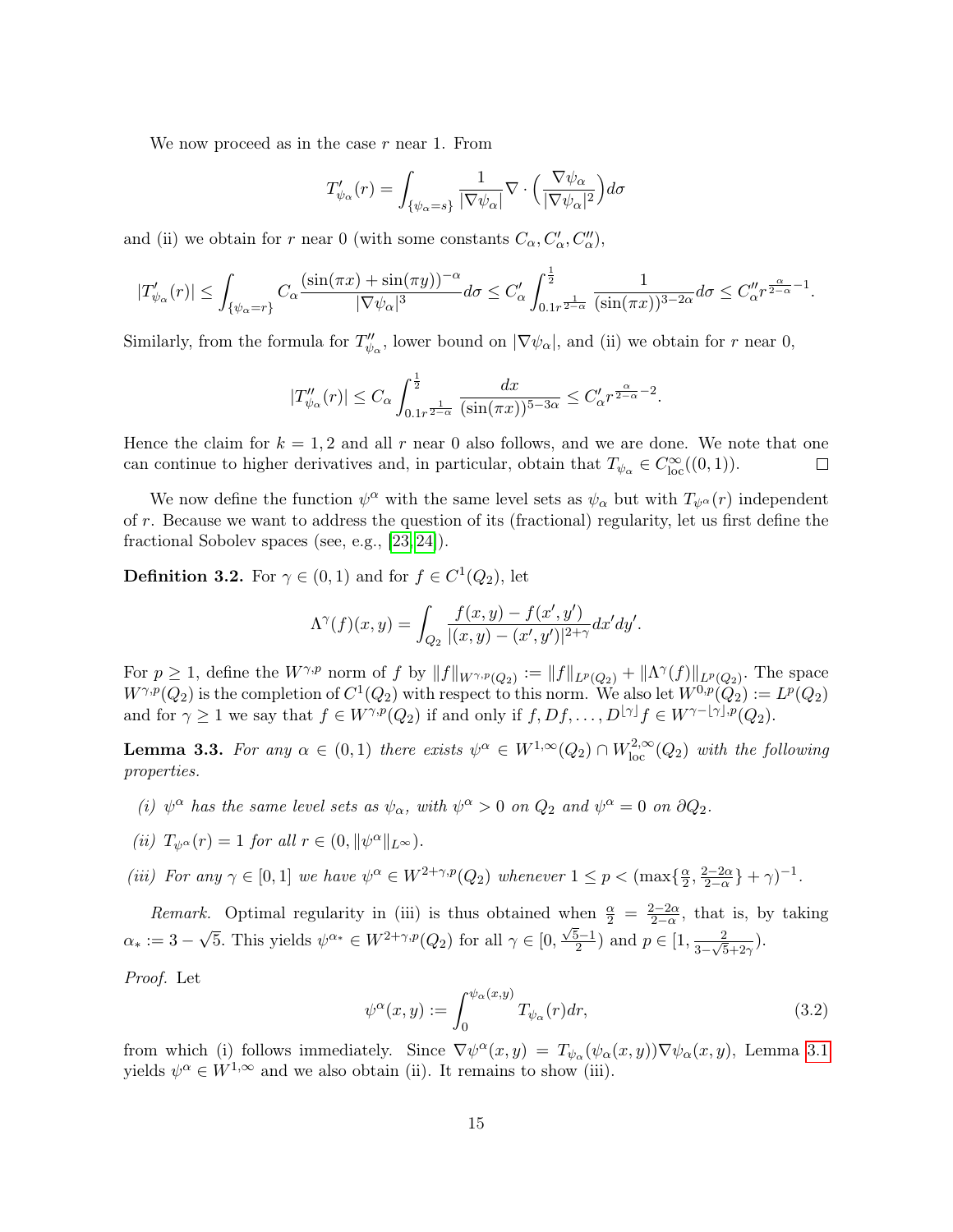We see that

$$
|D^2\psi^{\alpha}| \le |D^2\psi_{\alpha}|T_{\psi_{\alpha}}(\psi_{\alpha}) + |\nabla\psi_{\alpha}|^2|T'_{\psi_{\alpha}}(\psi_{\alpha})|,
$$

and

$$
|D^3\psi^\alpha|\leq |D^3\psi_\alpha|T_{\psi_\alpha}(\psi_\alpha)+3|D^2\psi_\alpha||\nabla\psi_\alpha||T_{\psi_\alpha}'(\psi_\alpha)|+|\nabla\psi_\alpha|^3|T_{\psi_\alpha}''(\psi_\alpha)|.
$$

Lemma [3.1](#page-12-0) and [\(3.1\)](#page-13-0) show that away from  $\partial Q_2$ , the only unbounded terms may be the second and third term in the estimate for  $D^3\psi^{\alpha}$ , and they are both bounded above by  $C_{\alpha}|(x,y)-\left(\frac{1}{2}\right)$  $\frac{1}{2}, \frac{1}{2}$  $\frac{1}{2}\big)\big|^{-1}$ there. Thus  $D^2\psi^\alpha$  is bounded away from  $\partial Q_2$  (proving  $\psi^\alpha \in W^{2,\infty}_{loc}$ ), while  $D^3\psi^\alpha$  is in  $L^p$  for any  $p < 2$  there. Sobolev embedding now shows that  $D^2 \psi^\alpha \in W^{\gamma,p}$  away from  $\partial Q_2$  whenever  $p < \frac{2}{\gamma}$ .

It therefore suffices to consider the neighborhood of  $\partial Q_2$ . From Lemma [3.1](#page-12-0) we see that there

$$
|D^2\psi^{\alpha}(x,y)| \le C_{\alpha} \left( |\sin(\pi x) + \sin(\pi y)|^{-\alpha} + |\psi_{\alpha}|^{\frac{2\alpha - 2}{2 - \alpha}} \right) \le 2C_{\alpha} |\sin(\pi x) \sin(\pi y)|^{-\max\{\frac{\alpha}{2}, \frac{2 - 2\alpha}{2 - \alpha}\}}.
$$

for some  $C_{\alpha}$ . Similarly, near  $\partial Q_2$  we obtain

$$
|D^3\psi^{\alpha}(x,y)| \leq C_{\alpha} |\sin(\pi x)\sin(\pi y)|^{-\max\{\frac{\alpha+1}{2},\frac{\alpha}{2}+\frac{2-2\alpha}{2-\alpha},\frac{4-3\alpha}{2-\alpha}\}} = C_{\alpha} |\sin(\pi x)\sin(\pi y)|^{-\frac{4-3\alpha}{2-\alpha}}
$$

because  $\alpha \in [0, 1]$ . Corollary [4.2](#page-24-0) applied to  $D^2 \psi^{\alpha}$  now yields

$$
|\Lambda^{\gamma}D^{2}\psi^{\alpha}(x,y)| \leq C_{\alpha,\gamma,\epsilon} |\sin(\pi x)\sin(\pi y)|^{-\max\{\frac{\alpha}{2},\frac{2-2\alpha}{2-\alpha}\}-\gamma-\epsilon}
$$

for all  $\epsilon > 0$  and  $(x, y)$  near  $\partial Q_2$ , with some  $C_{\alpha, \gamma, \epsilon}$ . Direct integration and the estimate away from  $\partial Q_2$  (with the range from (iii) included in  $p < \frac{2}{\gamma}$ ) finish the proof of (iii).  $\Box$ 

### 3.2 Velocity fields realizing T and  $T_d$  as their flow maps (no-flow case)

According to the remark after Lemma [3.3,](#page-14-0) let us take  $\alpha_* := 3 - 1$  $\sqrt{5}$  and let  $\psi := \frac{1}{2} \psi^{\alpha_*}$ . Then Lemma [3.3](#page-14-0) shows that the velocity field  $v := \nabla^{\perp}\psi = (-\psi_y, \psi_x)$  belongs to  $W^{s,p}(\mathcal{Q}_2)$  for any  $s < \frac{1+\sqrt{5}}{2}$  $\frac{1}{2} \sqrt{5}$  and  $p \in [1, \frac{2}{2s+1}]$  $\frac{2}{2s+1-\sqrt{5}}$  and it rotates  $Q_2$  clockwise by 90° in time  $\frac{1}{2}$ . Similarly, if  $\phi(x,y) := \frac{1}{2} \text{sgn}(2x-1) \psi(\{2x\},y)$  (with  $\{x\}$  the fractional part of x) and  $w := \nabla^{\perp} \phi$ , then w "rotates" the left and right halves of  $Q_2$  counterclockwise and clockwise by  $90°$  in time  $\frac{1}{2}$ , respectively (by "rotation" we mean the affine map that is a bijection on the rectangle and permutes its corners in the indicated direction). It therefore follows that

<span id="page-15-0"></span>
$$
u(x, y, t) := \begin{cases} w(x, y) & \{t\} \in [0, \frac{1}{2}) \\ -v(x, y) & \{t\} \in [\frac{1}{2}, 1) \end{cases}
$$
(3.3)

is time 1-periodic, satisfies the no-flow boundary condition, and its flow map at time 1 is  $T$  from [\(2.1\)](#page-6-1). Moreover, w also belongs to  $W^{s,p}(Q_2)$  for any  $s < \frac{1+\sqrt{5}}{2}$  $\frac{1}{2} \sqrt{5}$  and  $p \in [1, \frac{2}{2s+1}]$  $\frac{2}{2s+1-\sqrt{5}}$ ). Indeed,  $\phi$  is Lipschitz continuous across  $\{x=\frac{1}{2}\}$  $\frac{1}{2}$  since  $\psi$  vanishes at  $\{x=1\}$ . Also,  $\phi_x$  is clearly continuous across  $\{x=\frac{1}{2}\}$  $\frac{1}{2}$  while the same is true for  $\phi_y$  because it vanishes there. This and  $\psi \in W^{2,p}(Q_2)$ now yield  $\phi \in W^{2,p}(Q_2)$ , and Corollary [4.2](#page-24-0) applied to  $D^2\phi$  proves the claim.

Of course, the application of  $v$  does nothing for mixing and one could instead replace it by  $R^{-1}w(R(x, y))$  for times t with  $\{t\} \in \left[\frac{1}{2}\right]$  $(\frac{1}{2}, 1)$ , where R is the counterclockwise rotation of  $Q_2$  by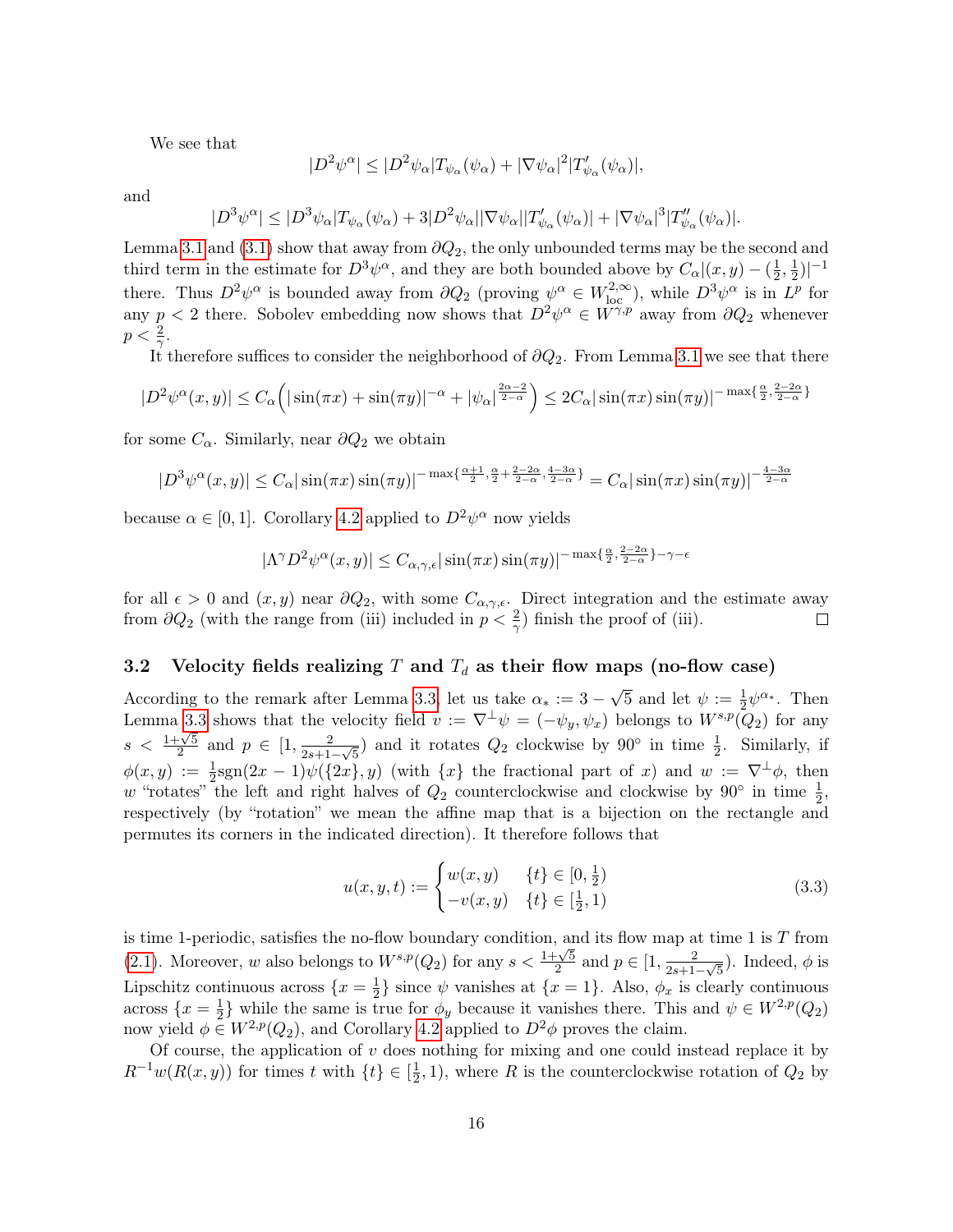90<sup>°</sup>. Then the time- $\frac{1}{2}$  and time-1 flow maps of the new 1-periodic flow will be  $R^{-1}T$  and  $R^{-2}T^2$ , respectively, but an analog of Lemma [2.2](#page-7-1) holds in this case and so do other results in Section 2.

It is now also clear how to construct the relevant velocity fields in higher dimensions. They will have time periods  $d-1$  and have the above u acting in only 2 variables (specifically, 1 and d, 2 and  $d, \ldots, d-1$  and d) on each time interval with integer endpoints. These time-periodic and timepiecewise-constant fields obviously again belong to  $W^{s,p}(Q_d)$  for all  $(s, p)$  from Theorem [1\(](#page-0-1)i). Of course, we can then scale them in time and value by  $d-1$  to obtain time period 1.

# 3.3 Velocity fields on  $\mathbb{T}^d$  (periodic case)

In the case of periodic boundary conditions we cannot use the flow  $u$  from the previous subsection because it is not  $W^{s,p}$  across  $\partial(0,1)^2$ . A way to fix this is to extend the stream functions  $\psi, \phi$ oddly in both x and y onto  $(-1, 1)^2$  and then map them back onto  $Q_2$  (or rather  $\mathbb{T}^2$ ). So we let

$$
\psi'(x,y) := \frac{1}{2}\psi(2x-1, 2y-1)
$$

(and similarly for  $\phi'$ ) where  $\psi$  is the doubly-odd extension. If we now let  $v' := \nabla^{\perp} \psi'$  and (and similarly for  $\psi$ ) where  $\psi$  is the doubly-odd extension. If we now  $w' := \nabla^{\perp} \phi'$ , then these fields again belong to  $W^{s,p}(\mathbb{T}^2)$  for any  $s < \frac{1+\sqrt{5}}{2}$  $\frac{1-\sqrt{5}}{2}$  and  $p \in [1, \frac{2}{2s+1}]$  $\frac{2}{2s+1-\sqrt{5}}$ by the argument from the previous subsection. Now each of the four square cells from  $G_1$  (of side length  $\frac{1}{2}$ ) is left invariant by v' and w'. Therefore, a flow like [\(3.3\)](#page-15-0) can mix exponentially quickly within each of these four cells, but there is no "exchange" between the cells.

We remedy this problem by instead letting

$$
u'(x, y, t) := \begin{cases} \left(\frac{1}{2}, \frac{1}{2}\right) & \{t\} \in [0, \frac{1}{2})\\ w'(x, y) & \{t\} \in [\frac{1}{2}, \frac{3}{4})\\ -v'(x, y) & \{t\} \in [\frac{3}{4}, 1), \end{cases}
$$
(3.4)

which satisfies periodic boundary conditions and at each time belongs to all the  $W^{s,p}(\mathbb{T}^2)$  spaces above. We denote by  $T'$  the time-1 flow map of  $u'$ . Let us also define

$$
\tilde{T}(x,y) = \begin{cases}\n-(2x, \frac{y}{2}) + (1,1) & x \in (0, \frac{1}{2}), \\
(2x, \frac{y}{2}) + (-1,0) & x \in (\frac{1}{2}, 1),\n\end{cases}
$$

a mapping closely related to T from [\(2.1\)](#page-6-1), and recall that  $R^2$  is the 180 $\textdegree$  degree rotation of  $Q_2$ .

Consider now any dyadic rectangle  $H^j_k\cap V^{j'}_{k'}$  $\mathcal{F}_{k'}^{j'} \in G_{k,k'}$  with  $k \geq 2$ . If  $k' \geq 2$ , then its translation by  $(\frac{1}{4})$  $\frac{1}{4}, \frac{1}{4}$  $\frac{1}{4}$ ) that occurs under the action of u' over time interval  $[0, \frac{1}{2}]$  $\frac{1}{2}$ ) transforms  $H_k^j \cap V_{k'}^{j'}$  $\chi_k^{\prime\prime}$  into another element of  $G_{k,k'}$  that is fully contained inside one of the four cells from  $G_1$ . If this cell is  $(0, \frac{1}{2})$  $(\frac{1}{2}) \times (0, \frac{1}{2})$  $(\frac{1}{2}), (\frac{1}{2})$  $(\frac{1}{2}, 1) \times (0, \frac{1}{2})$  $(\frac{1}{2}), (0, \frac{1}{2})$  $(\frac{1}{2}) \times (\frac{1}{2})$  $(\frac{1}{2}, 1)$ , or  $(\frac{1}{2})$  $(\frac{1}{2}, 1) \times (0, \frac{1}{2})$  $(\frac{1}{2})$ , respectively, then the above action of w' and v' over time interval  $\left[\frac{1}{2}\right]$  $(\frac{1}{2}, 1)$  on this cell is the same as the action of T,  $R^2T$ ,  $\tilde{T}$ , or  $R^2\tilde{T}$ on  $Q_2$ , respectively, up to scaling by a factor of 2 (due to the factor  $\frac{1}{2}$  in the definition of  $\psi'$  and  $\phi'$ ) and a translation that transform this cell into  $Q_2$  (recall also that R is the counterclockwise rotation of  $Q_2$  by 90°). Therefore,  $T'(H_k^j \cap V_{k'}^{j'}$  $G_{k'}^{j}$ )  $\in G_{k+1,k'-1}.$ 

If instead  $k' = 1$ , then the translation by  $\left(\frac{1}{4}\right)$  $\frac{1}{4}, \frac{1}{4}$  $\frac{1}{4}$ ) splits the dyadic rectangle (of length  $\frac{1}{2}$ ) between two horizontally adjacent cells from  $G_1$ , but a simple computation (specifically, that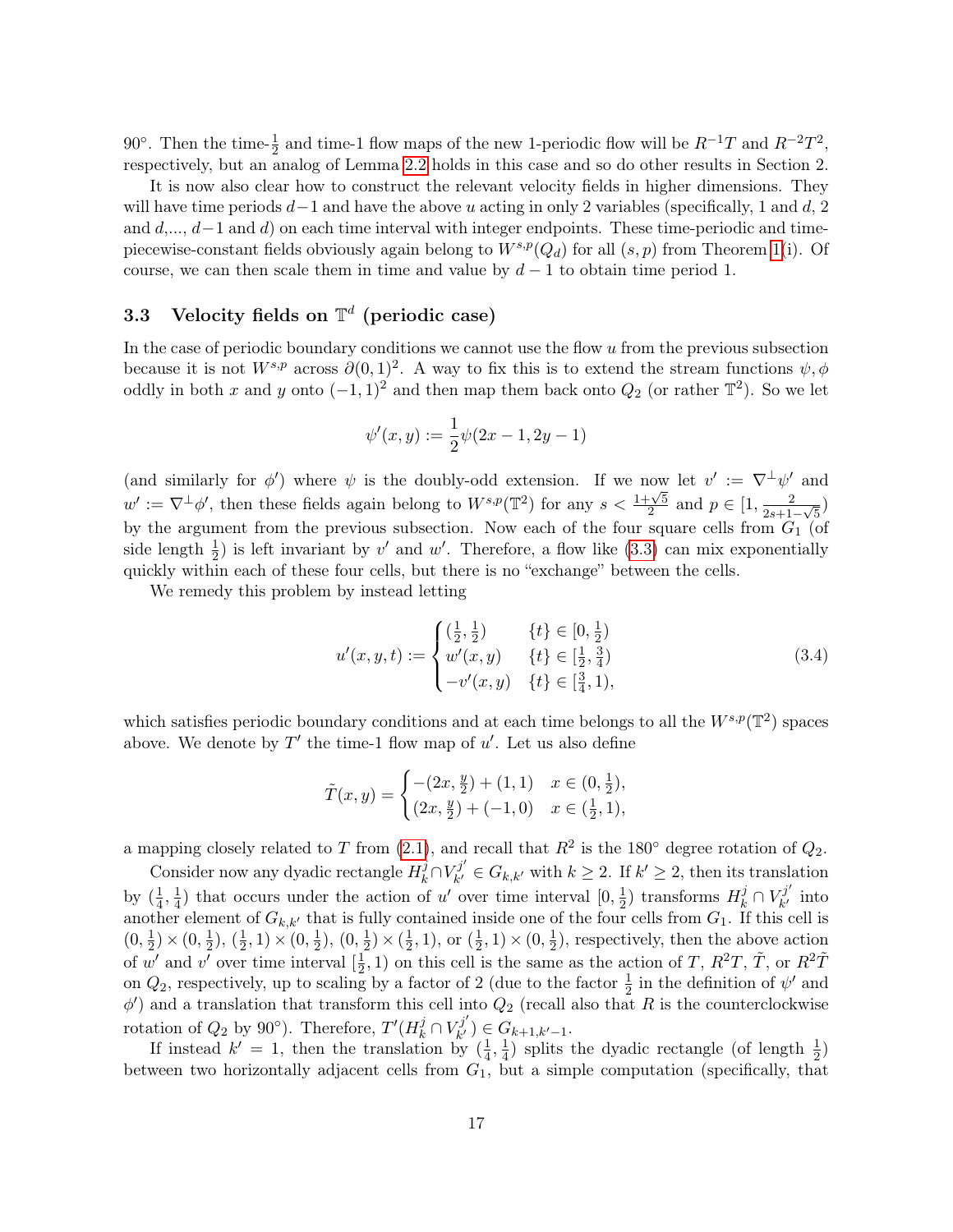

Figure 2: The mapping  $T$ .

 $T(H_l^i \cap V_1^a) = R^2 T(H_l^i \cap V_1^{1-a}) \in G_{i+1,0}$  for  $a = 0,1$  and any  $l, i$ , and that this also holds with  $\tilde{T}$ in place of T) shows that again  $T'(H_k^j \cap V_{k'}^{j'})$  $C_{k'}^{(j)}$   $\in G_{k+1,0}$ . It follows that Lemma [2.2\(](#page-7-1)ii) continues to hold for T' in place of T as long as  $k \geq 2$ .

If now  $H_k^j \in G_{k,0}$  with  $k \geq 2$ , then  $T'(H_k^j)$  $\binom{J}{k}$  consists of two horizontal dyadic strips of width  $2^{-(k+1)}$  located either in  $H_2^0$  and  $H_2^1$ , or in  $H_2^2$  and  $H_2^3$ . In either case, a simple computation (also using  $T(H_l^i \cap V_1^a) = R^2 T(H_l^i \cap V_1^{1-a}) \in G_{i+1,0}$ ) shows that  $(T')^2(H_k^j)$  $\binom{J}{k}$  will then consist of four horizontal dyadic strips of width  $2^{-(k+2)}$ , one contained in each of  $H_2^0$ ,  $H_2^1$ ,  $H_2^2$ , and  $H_2^3$ (which is now also a setup preserved by a translation by  $\left(\frac{1}{4}\right)$  $\frac{1}{4}, \frac{1}{4}$  $(\frac{1}{4})$ ). A repeated application of T' then shows that Lemma [2.2\(](#page-7-1)i) continues to hold for T' in place of T as long as  $k, l \geq 2$ .

This modified Lemma [2.2](#page-7-1) is of course sufficient for the rest of the analysis in Section 2. This includes the case  $d \geq 3$ , where we construct the relevant mapping  $T'_d$  using  $T'$  in the same way we constructed  $T_d$  using T (and then even both parts of Lemma [2.9](#page-11-0) will hold for  $T'_d$  in place of  $T_d$  as long as  $k \geq 2$ ). Thus there is again a time 1-periodic and time-piecewise-constant vector field that belongs to  $W^{s,p}(\mathbb{T}^d)$  for all  $(s, p)$  from Theorem [1\(](#page-0-1)i) and whose time-1 flow map is  $T'_d$ .

#### 3.4 Non-integer times and the proof of Theorem [1](#page-0-1)

Theorem [1\(](#page-0-1)ii) immediately follows from Lemma [2.6,](#page-9-1) with  $T_n$  the flow map of the vector field in question at time n.

Theorem [1\(](#page-0-1)i) for only integer times follows from the above constructions and from Lemmas [2.4](#page-8-1) and [2.7\(](#page-9-0)iii) (as well as their multidimensional analogs in Lemma [2.10](#page-11-1) and their periodic boundary conditions analogs from the previous subsection).

We will next extend the claim in Theorem  $1(i)$  of u being a universal mixer in both senses to all times (we only do it on  $Q_2$ , the other cases are analogous). This uses the fact that the time-independent flows w and  $-v$  from [\(3.3\)](#page-15-0) are bounded, due to Lemma [3.1.](#page-12-0) This implies that their actions are continuous in time on  $L^2$ , that is, if  $\{\Phi_{t,z}\}_{t\geq 0}$  are their flow maps (with  $z \in \{v, w\}$  and  $g \in L^2(Q_2)$ , then both maps  $t \mapsto g \circ \Phi_{t,z}^{-1}$  belong to  $C([0, \infty), L^2(Q_2))$ . Let also  ${\lbrace \Phi_t \rbrace}_{t \in [0,1]}$  be the flow maps for the (time-dependent) flow u from [\(3.3\)](#page-15-0). Note that  $\Phi_{-t} \neq \Phi_t^{-1}$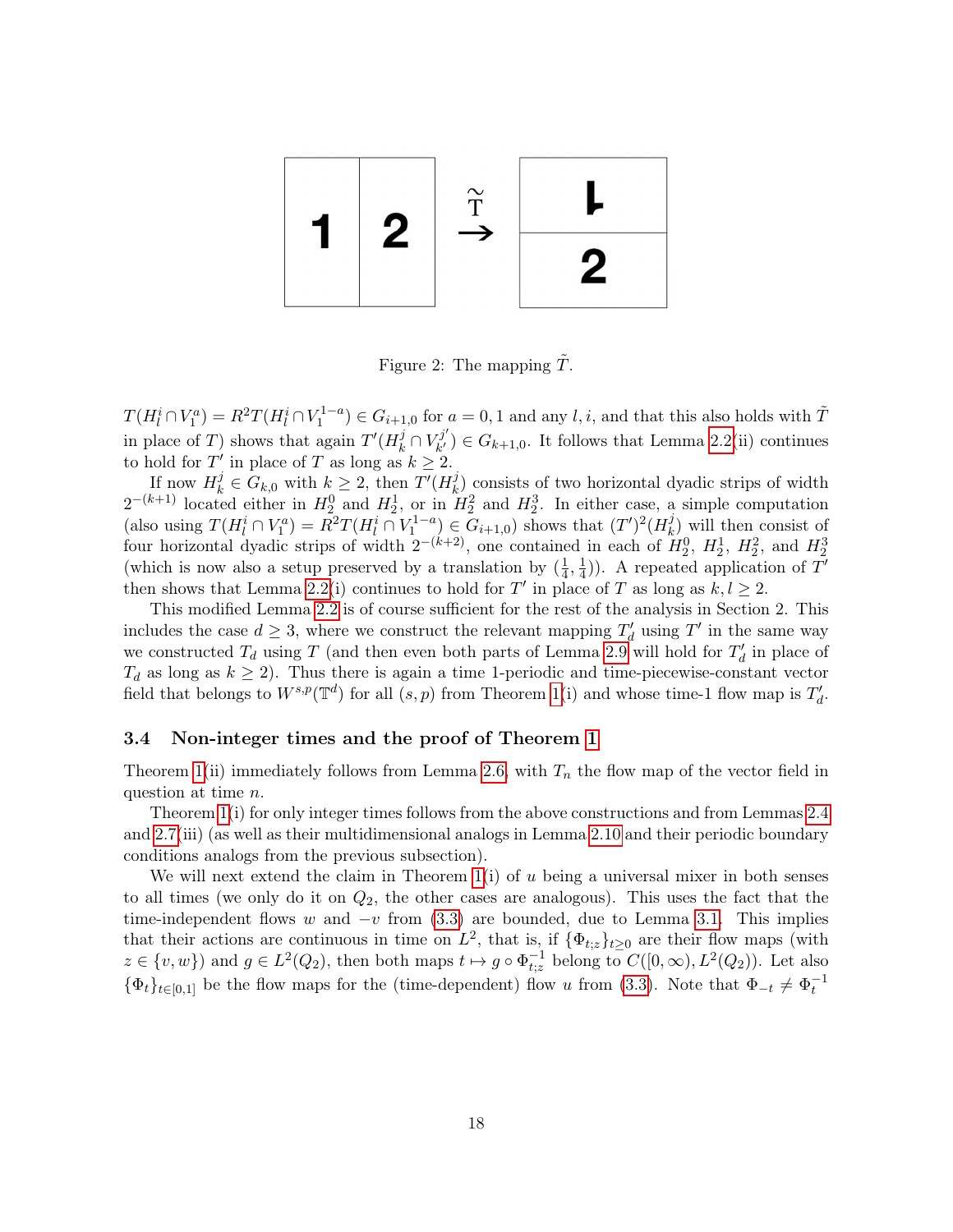due to time dependence, and in fact we have

$$
\Phi_t = \begin{cases} \Phi_{t;w} & t \in [0,\frac{1}{2}],\\ \Phi_{t-1/2;v} \circ \Phi_{1/2;w} & t \in (\frac{1}{2},1],\\ \Phi_{t;v} & t \in [-\frac{1}{2},0),\\ \Phi_{t+\frac{1}{2};w} \circ \Phi_{-1/2;v} & t \in [-1,-\frac{1}{2}). \end{cases}
$$

Let a bounded mean-zero  $\rho$  solve [\(1.1\)](#page-0-0) with the flow u on  $Q_2$  from [\(3.3\)](#page-15-0) and let  $f := \rho(\cdot, 0)$ . Then  $\rho(\cdot, n+s) = f \circ T^{-n} \circ \Phi_s^{-1}$  for each  $n \in \mathbb{N}$  and  $s \in [0,1]$ . Given any  $g \in L^2(Q_2)$  and  $\varepsilon > 0$ , let  $N \in \mathbb{N}$  be such that for  $z \in \{v, w\}$  we have

$$
\sup_{|s| \le 1/N} \|g \circ \Phi_{s;z}^{-1} - g\|_{L^2} \le \varepsilon.
$$

Let  $g_j := g \circ \Phi_{-j/N}^{-1} \in L^2(Q_2)$  for  $j = 0, \ldots, N-1$ . The weak- $L^2$  convergence in the proof of Lemma [2.4](#page-8-1) shows that  $\{\rho(\cdot,\frac{m}{N}\})$  $\binom{m}{N}$ ,  $n \geq 0$  also converges weakly to 0 in  $L^2(Q_2)$ , because if  $m = nN + j$ with  $j \in \{0, \ldots, N-1\}$ , then incompressibility of u shows that

$$
\int_{Q_2} \rho\left(\cdot, \frac{m}{N}\right) g dx = \int_{Q_2} \left(f \circ T^{-n} \circ \Phi_{j/N}^{-1}\right) g dx = \int_{Q_2} \left(f \circ T^{-n}\right) g_j dx \qquad (\to 0 \text{ as } m \to \infty).
$$

Now if  $t = \frac{m}{N} + s$  with  $s \in [0, \frac{1}{N}]$  $\frac{1}{N}$ , then

$$
\int_{Q_2} \rho(\cdot, t) g dx = \int_{Q_2} \rho\left(\cdot, \frac{m}{N}\right) \left(g \circ \Phi_{-s;z}^{-1}\right) dx,
$$

where  $z = w$  if  $\left| \frac{m}{N} \right|$  $\frac{m}{N}$  |  $\lt \frac{N}{2}$  $\frac{N}{2}$  and  $z = v$  otherwise (recall that N is even). But then

$$
\left| \int_{Q_2} \rho(\cdot, t) \, g dx \right| \le \left| \int_{Q_2} \rho\left(\cdot, \frac{m}{N}\right) g dx \right| + \left\| \rho\left(\cdot, \frac{m}{N}\right) \right\|_{L^2}^{1/2} \|g \circ \Phi_{-s;z}^{-1} - g\|_{L^2}^{1/2}.
$$

The first term on the right-hand side converges to 0 as  $t \to \infty$  (because then  $m \to \infty$ ), while the second is at most  $\|\rho(\cdot, 0)\|_{L^2}^{1/2} \varepsilon^{1/2}$ . Since  $g \in L^2(Q_2)$  and  $\varepsilon > 0$  were arbitrary, asymptotic mixing (i.e.,  $u$  being a universal mixer) in the functional sense in Theorem [1\(](#page-0-1)i) is proved. The same claim in the geometric sense again follows from this and Lemma A.1 in [\[33\]](#page-27-3).

It remains to extend the exponential mixing claim (i.e., of u being an almost universal exponential mixer) in Theorem [1\(](#page-0-1)i) from integer times to all times. We show this after stating the following lemma, which is of independent interest. It shows that the flow maps of our squarerotating flow for  $t \in [0, 1]$  (so until the square is rotated by  $90^{\circ}$ ) are uniformly Hölder continuous. (Note that since the flow is not Lipschitz, Hölder continuity of the flow maps is not obvious.) For the sake of convenience, we switch to the notation  $x = (x_1, x_2)$  on  $Q_2$  in the rest of this subsection.

<span id="page-18-0"></span>**Lemma 3.4.** Let  $\alpha \in (0,1)$  and consider the velocity field  $u' := \nabla^{\perp} \psi^{\alpha}$  on  $Q_2$ , with  $\psi^{\alpha}$  from [\(3.2\)](#page-14-1). Then the flow maps  $\Phi'(\cdot,t)$  for u, given by

$$
\frac{d}{dt}\Phi'(x,t) = u(\Phi'(x,t)) \qquad and \qquad \Phi'(x,0) = x,
$$

are Hölder continuous uniformly in  $t \in [0,1]$  (with some exponent  $\beta_{\alpha} > 0$  and constant  $C_{\alpha}$ ).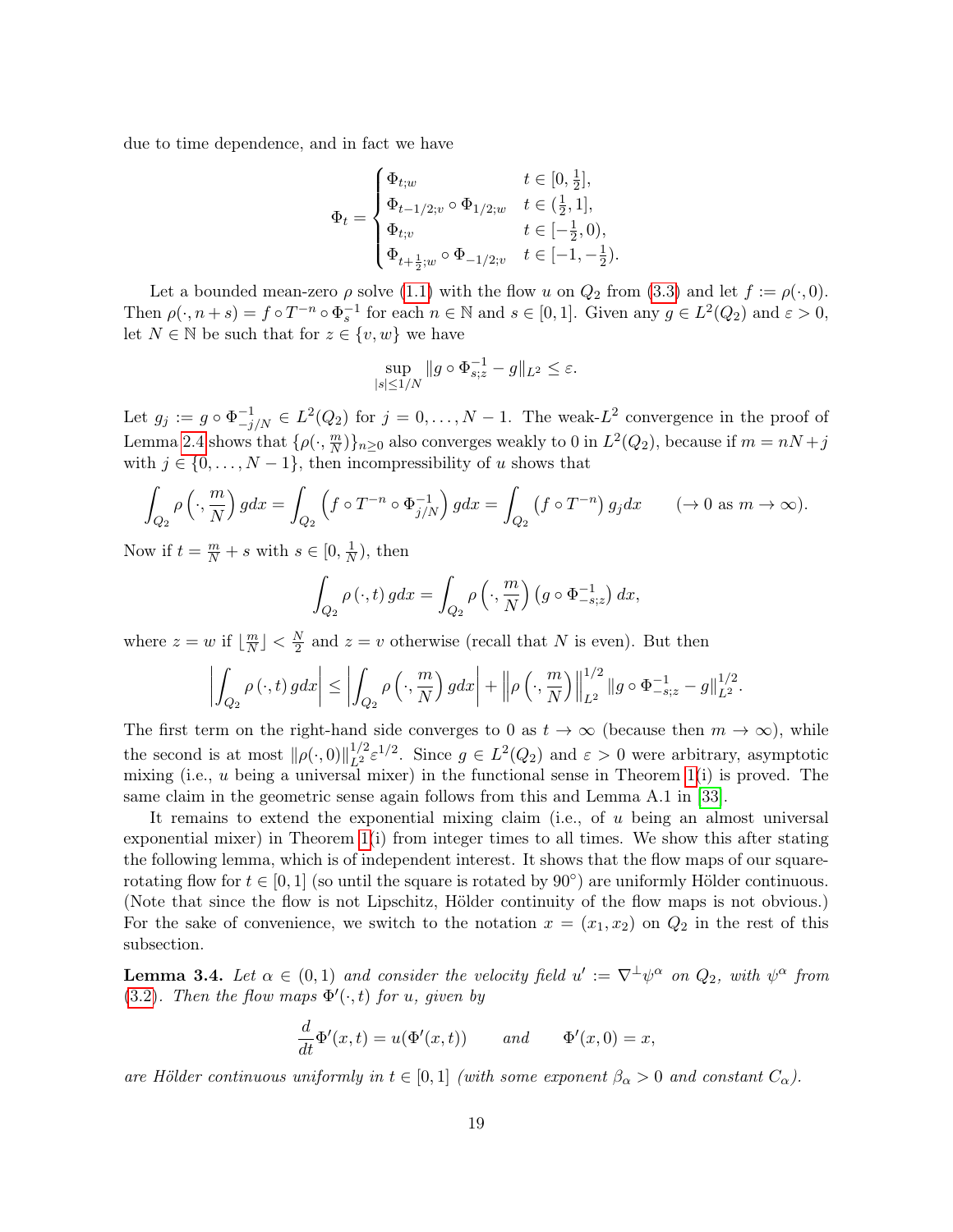Let us now extend the claim in Theorem  $1(i)$  of u being an almost universal exponential mixer to all times. Consider any  $\sigma > 0$  and  $\rho(\cdot, 0) \in H^{\sigma}(Q_2)$ . Let a bounded mean-zero  $\rho$  solve [\(1.1\)](#page-0-0) with the flow u on  $Q_2$  from [\(3.3\)](#page-15-0) and let  $f := \rho(\cdot, 0)$ . Then,  $\rho(\cdot, n+t) = f \circ T^{-n} \circ \Phi_t^{-1}$  for  $n \in \mathbb{N}$ and  $t \in [0, \frac{1}{2}]$  $\frac{1}{2}$ , where now  $\Phi_t$  is the flow map at time t for the time-independent flow w from [\(3.3\)](#page-15-0) (denoted  $\Phi_{t,w}$  above). By Lemma [3.4,](#page-18-0) these flow maps are uniformly Hölder continuous (with some exponent  $\beta > 0$  and constant C) separately on the left and right halves of  $Q_2$ . Assume  $\beta \leq \frac{2}{3}$  wihtout loss.

Let  $f_k$  be from the proof of Lemma [2.7\(](#page-9-0)iii) and let  $Q' \in G_{\delta k}$  be arbitrary, with some  $\delta > 0$ . We will show that estimate [\(2.3\)](#page-10-0) for squares  $Q \in G_k$  and the Hölder bound on  $\Phi_t$  together yield an analogous estimate for  $f_k \circ T^{-2k} \circ \Phi_t^{-1}$  on  $Q'$  with any  $t \in [0, \frac{1}{2}]$  $\frac{1}{2}$ . Indeed, assume without loss that  $Q'$  belongs to the left half L of  $Q_2$  (on which the flow maps are Hölder continuous) and let  $Q_t := \Phi_t^{-1}(Q') \subseteq L$ . Let  $P_t \subseteq Q_t$  be the union of all the squares from  $G_k$  that are fully contained in  $Q_t$ . The Hölder bound shows that if  $x \in Q_t \setminus P_t$ , then  $dist(\Phi_t(x), \partial Q') \leq C2^{\beta(1-k)}$ . That is,  $|Q_t \setminus P_t| \leq 4C2^{\beta - \lfloor \delta k \rfloor - \beta k}$ . Picking  $\delta \leq \frac{\beta}{2}$  $\frac{\beta}{2}$  shows that  $|Q_t \setminus P_t| \leq C_1 2^{-\beta k/2} |Q_t|$  with some constant  $C_1$ . This, [\(2.3\)](#page-10-0), and  $\Phi_t$  preserving measure now show (with some constants  $C_2, C_3$ )

$$
\left| \int_{Q'} f_k \circ T^{-2k} \circ \Phi_t^{-1} dx \right| = \left| \int_{Q_t} f_k \circ T^{-2k} dx \right| \leq C_2 2^{-k/3} \|f\|_{H^{\sigma}} + C_1 2^{-\beta k/2} \|f\|_{L^{\infty}} \leq C_3 2^{-\beta k/2} \|f\|_{H^{\sigma}}
$$

(and the same bound again holds with  $T^{-(2k+1)}$  in place of  $T^{-2k}$ ). The claim in [\(2.4\)](#page-10-1) continues to hold if we replace  $T^{-2k}$  by  $T^{-2k} \circ \Phi_t^{-1}$ , which then yields exponential decay of  $\|\rho(\cdot,t)\|_{\dot{H}^{-1/2}}$ when restricted to  $t \geq 0$  with  $\{t\} \in [0, \frac{1}{2}]$  $\frac{1}{2}$ , with a  $\sigma$ -dependent rate (this again uses equivalence of the  $\dot{H}^{-1/2}$ -norm and the mix norm). To handle the times with  $\{t\} \in (\frac{1}{2})$  $(\frac{1}{2}, 1)$ , it suffices to notice that  $\Phi_{1/2}$  simply rotates the two halves of  $Q_2$  by  $90^{\circ}$  (so it is Lipschitz with constant 2), and the flow  $-v$  from [\(3.3\)](#page-15-0) satisfies the same Hölder estimate as w. Hence the above argument applies again and almost universal exponential mixing in the functional sense on  $Q_2$  follows. The same claim in the geometric sense again follows from this and Lemma A.1 in [\[33\]](#page-27-3). The other cases of  $Q_d$  and  $\mathbb{T}^d$  are again analogous because the flows involved are essentially the same as on  $Q_2$ .

To finish the proof of Theorem [1\(](#page-0-1)i), it now only remains to prove Lemma [3.4.](#page-18-0)

*Proof of Lemma [3.4.](#page-18-0)* Let us first consider  $u := \nabla^{\perp}\psi_{\alpha}$  instead, and prove the claim about the corresponding flow map  $\Phi$  and with t in any interval  $[0, \tau]$ . In fact, for the sake of convenience, let us instead consider the equivalent case of

$$
u(x,y) := \nabla^{\perp} \tilde{\psi}_{\alpha}(x) := \nabla^{\perp} \frac{\sin x_1 \sin x_2}{(\sin x_1 + \sin x_2)^{\alpha}}
$$

in the square  $\pi Q_2$ .

Since u is Lipschitz away from the corners, it suffices to consider the case of points  $x, y \in$  $\pi Q_2$  such that both trajectories  $\{\Phi(x,s)\}_{s\in[0,t]}$  and  $\{\Phi(x,s)\}_{s\in[0,t]}$  remain within some distance  $0 < \delta \ll 1$  from a corner of  $\pi Q_2$ . By symmetry, this corner can be assumed to be the origin, so in particular  $x, y \in A_\delta := B_\delta(0) \cap \pi Q_2$ . We note that  $\delta$  will depend on  $\alpha$  (then any constants depending on  $\delta$  will really only depend on  $\alpha$ ) and will be such that  $\inf_{z\in(0,\delta)}(\frac{\sin z}{z}+\cos z)$  is sufficiently close to 2. We will split the argument into several cases.

**Case 1.** We will first consider points  $x, y \in A_{\delta}$  near the  $x_2$  axis, specifically, in the region  $S_{\delta} := A_{\delta} \cap \{x_1 \leq \delta x_2\}.$  Their trajectories will be therefore moving primarily upwards and slightly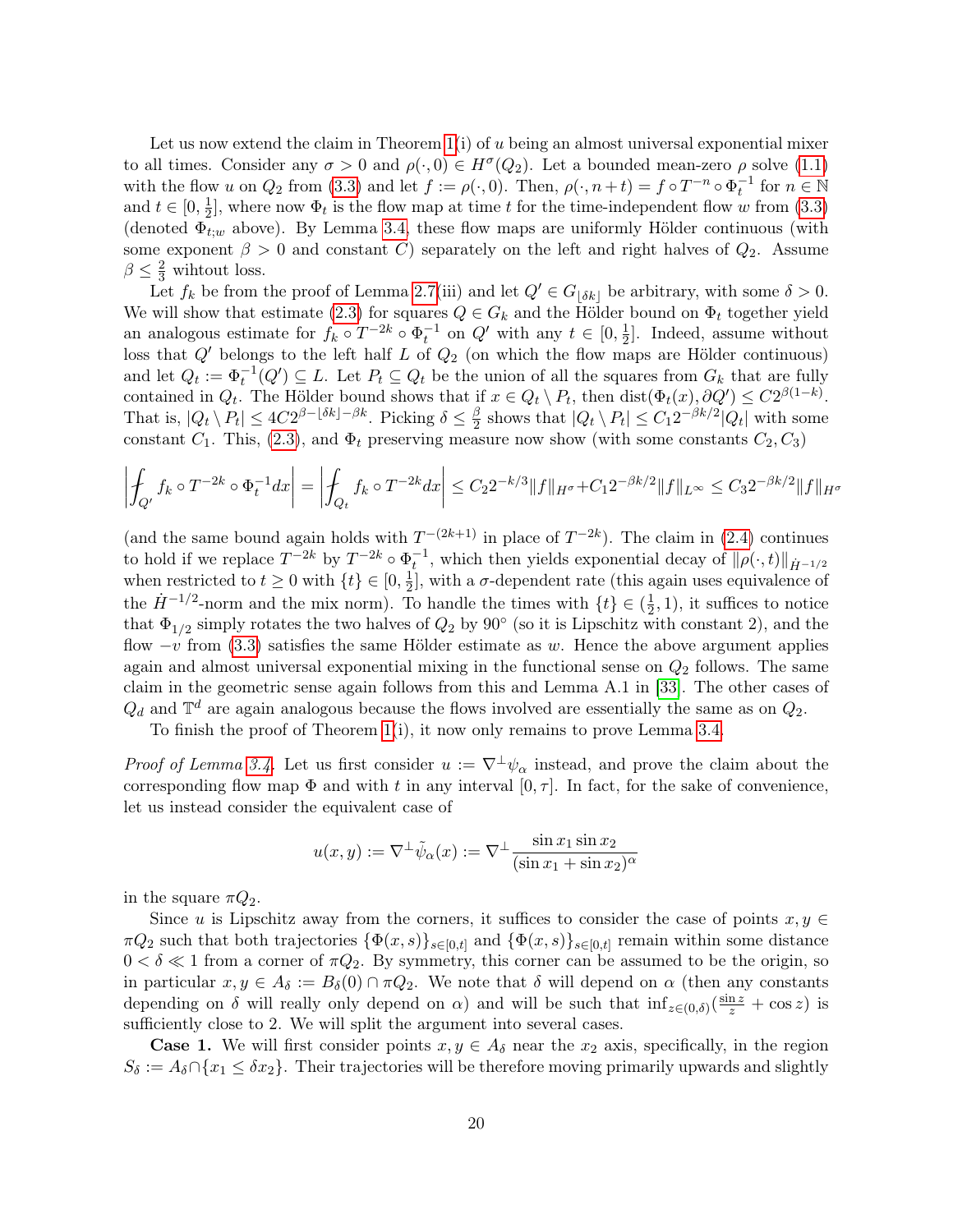to the left while they remain in  $A_{\delta}$  (and therefore they will also remain in  $S_{\delta}$  during this time), with the vertical component of  $u(x)$  being

$$
u_2(x) = \cos x_1 \sin x_2 \frac{(1-\alpha)\sin x_1 + \sin x_2}{(\sin x_1 + \sin x_2)^{1+\alpha}}.
$$

We therefore have

<span id="page-20-0"></span>
$$
u_2(x) \ge (1 - 4\delta)x_2^{1 - \alpha} \qquad \text{for all } x \in S_\delta \tag{3.5}
$$

if  $\delta$  is small enough.

Similarly, estimating  $\nabla u(x)$  yields

<span id="page-20-3"></span>
$$
\sup_{x \in S_{\delta}} \max\{|\nabla u_1(x)x_2^{\alpha} - (\alpha - 1, 0)|, |\nabla u_2(x)x_2^{\alpha} - (-2\alpha, 1 - \alpha)|\} \le C\delta
$$
\n(3.6)

if  $\delta$  is small enough (with a universal constant  $C \geq 1$ ), and therefore

$$
\sup_{x \in S_{\delta}} \sup_{v \in \mathbb{R}^2} |v|^{-2} |v \cdot \nabla u(x) v x_2^{\alpha} - [(1 - \alpha)(v_2^2 - v_1^2) - 2\alpha v_1 v_2]| \le C\delta
$$

(with a new universal  $C \ge 1$ ). Since the function  $(1 - \alpha)(v_2^2 - v_1^2) - 2\alpha v_1 v_2$  is 0-homogeneous and strictly below 1, it follows that

<span id="page-20-1"></span>
$$
|v \cdot \nabla u(x)v| \le (1 - 5\delta)x_2^{-\alpha}|v|^2 \qquad \text{for all } v \in \mathbb{R}^2 \text{ and } x \in S_\delta \tag{3.7}
$$

if  $\delta$  is small enough.

**Subcase 1a.** Let us now assume that  $x, y \in S_\delta$  and  $x_2 \le y_2 \le 2x_2$ , and consider any time t such that  $\{\Phi(x,s)\}_{s\in[0,t]}, \{\Phi(x,s)\}_{s\in[0,t]} \subseteq A_{\delta}$  (and therefore also in  $S_{\delta}$ ). It follows from [\(3.5\)](#page-20-0) that  $\Phi_2(x,s) \geq (\alpha(1-4\delta)s + x_2^{\alpha})^{1/\alpha}$  for  $s \in [0,t]$ , and similarly for y in place of x, so  $x_2 \leq y_2$ shows that

$$
\min{\{\Phi_2(x,s), \Phi_2(y,s)\}} \ge (\alpha(1-4\delta)s + x_2^{\alpha})^{1/\alpha} \quad \text{for all } s \in [0,t].
$$

This and [\(3.7\)](#page-20-1) show that

<span id="page-20-4"></span>
$$
\left| \frac{d}{ds} |\Phi(x, s) - \Phi(y, s)| \right| \le (1 - 5\delta) (\alpha (1 - 4\delta)s + x_2^{\alpha})^{-1} |\Phi(x, s) - \Phi(y, s)|,
$$
 (3.8)

and integration then yields

$$
|\Phi(x,t) - \Phi(y,t)| \le \left(\frac{\alpha(1-4\delta)t + x_2^{\alpha}}{x_2^{\alpha}}\right)^{(1-5\delta)/\alpha(1-4\delta)} |x-y|.
$$
\n(3.9)

Since  $x_2 \geq \frac{1}{2}$  $\frac{1}{2}|x-y|$  due to  $x_2 \leq y_2 \leq 2x_2$ , and  $x_2^{\alpha} + t \leq 1$  if  $\delta$  is small, it follows that

<span id="page-20-2"></span>
$$
|\Phi(x,t) - \Phi(y,t)| \le 2|x-y|^{1 - \frac{1-5\delta}{1-4\delta}} \le 2|x-y|^{\delta}.
$$
\n(3.10)

This is the desired uniform Hölder bound for the  $x, y$  we considered here.

Subcase 1b. If now  $x, y \in S_\delta$  are arbitrary (without loss we can assume  $x_2 \leq y_2$ ), let  $z^0 = x, z_1, \ldots, z_n = y$  be points on the segment  $xy$  such that  $x_2 \leq z_2^1 \leq 2x_2$  and  $z_2^j = 2z_2^{j-1}$  $i_2^{j-1}$  for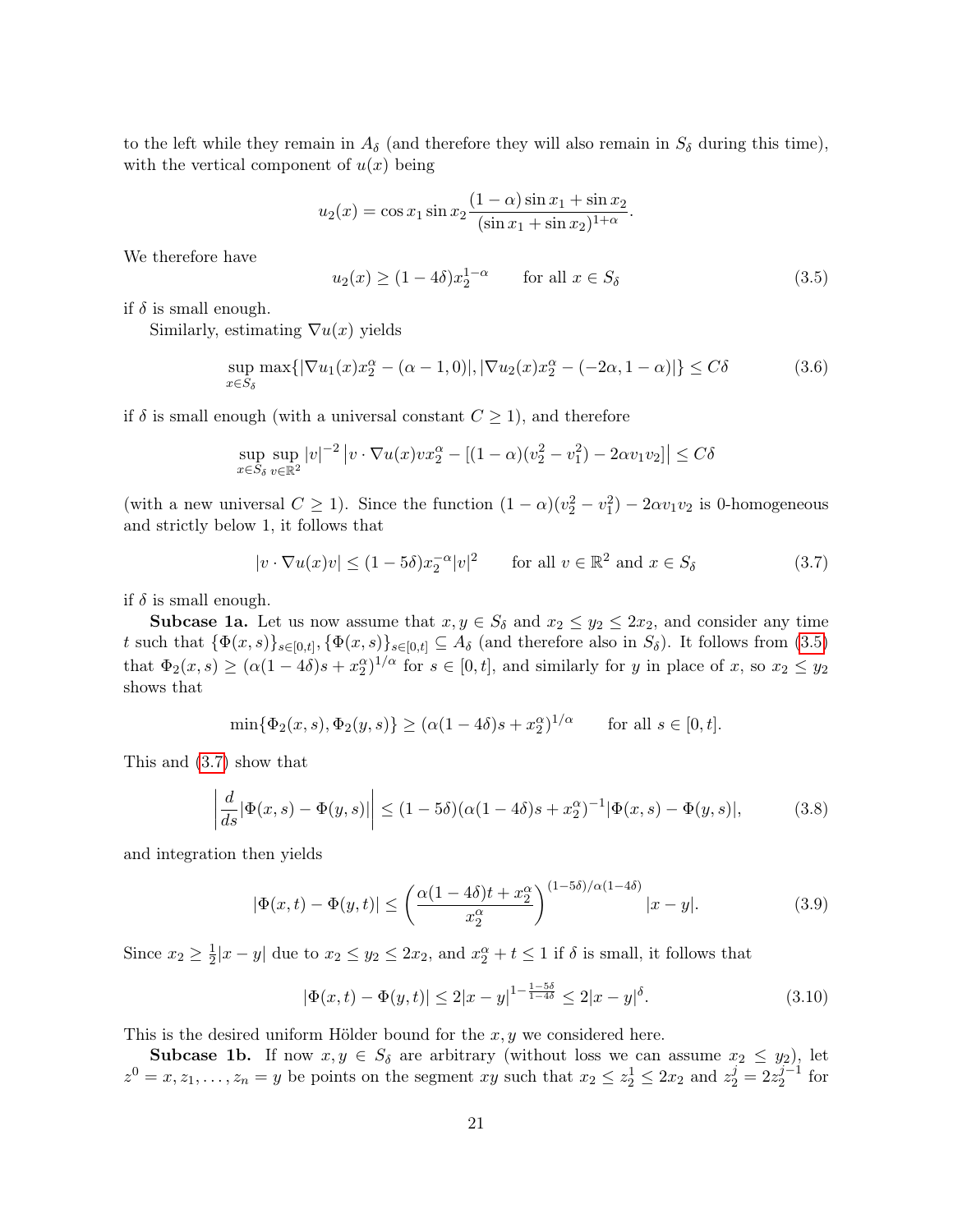all  $j > 1$ . Then telescoping [\(3.10\)](#page-20-2) applied to couples of points  $\{(z^{j-1}, z^j)\}_{j=1}^n$  in place of  $(x, y)$ yields

<span id="page-21-0"></span>
$$
|\Phi(x,t) - \Phi(y,t)| \le \sum_{j=1}^{\infty} 2(2^{1-j}|x-y|)^{\delta} \le 4\delta^{-1}|x-y|^{\delta}
$$
\n(3.11)

as long as the trajectories remain in  $A_{\delta}$ . This finishes Case 1.

For later reference we note that  $|\Phi(x, \cdot) - \Phi(y, \cdot)|$  also cannot decrease too quickly in  $S_\delta$ if  $\delta$  is small enough. Specifically, let  $\delta \leq \frac{(1-\alpha)^2}{4C}$  $\frac{(-\alpha)^2}{4C}$ , with  $C \geq 1$  from [\(3.6\)](#page-20-3). This and (3.6) applied to all points on the segment  $\Phi(x, s)\Phi(x, s)$  show that if  $v(s) := \Phi(y, s) - \Phi(x, s)$  satisfies  $|v_2(t_0)| = \frac{4\alpha}{1-\alpha}|v_1(t_0)|$  at some  $t_0 \in [0, t]$ , then  $\frac{d}{ds}|v_1(t_0)| < 0$  and  $\frac{d}{ds}|v_2(t_0)| > 0$ . That is, we must have  $|v_2(s)| \ge \frac{4\alpha}{1-\alpha}|v_1(s)|$  for all  $s \in [t_0, t]$ , and  $(3.6)$  now shows that  $\frac{d}{ds}|v_2| > 0$  on  $[t_0, t]$ . This means that we only need to track  $|v(\cdot)|$  only on the longest interval  $(0, \tilde{t}_0] \subseteq [0, t]$  on which  $|v_2(\cdot)| \leq \frac{4\alpha}{1-\alpha}|v_1(\cdot)|$ . But then similarly to [\(3.8\)](#page-20-4) we obtain

$$
\left| \frac{d}{ds} |v_1(s)| \right| \le \left( 1 - \alpha + C\delta + \frac{4\alpha}{1 - \alpha} C\delta \right) (\alpha (1 - 4\delta)s + x_2^{\alpha})^{-1} |v_1(s)| =: C''(\alpha (1 - 4\delta)s + x_2^{\alpha})^{-1} |v_1(s)|
$$

on  $(0, t_0]$ . Integrating this yields

$$
|v_1(t)| \ge \left(\frac{x_2^{\alpha}}{\alpha(1-4\delta)t + x_2^{\alpha}}\right)^{C''/\alpha(1-4\delta)} |v_1(0)|
$$

on  $(0, t_0]$ . Since again  $\alpha(1 - 4\delta)t + x_2^{\alpha} \le 1$ , and also  $x_2 \ge cv_1(0)$  for some  $c = c(\alpha) > 0$  when  $|v_2(0)| \leq \frac{4\alpha}{1-\alpha}|v_1(0)|$  (because  $x, y \in S_\delta$  and  $\frac{1}{\delta} > \frac{4\alpha}{1-\alpha}$ ), it follows that

$$
|v_1(t)| \ge c'' |v_1(0)|^{(C''+1)/\alpha(1-4\delta)}
$$

on  $(0, t_0]$ , with some  $c'' = c''(\alpha)$ . Since we also have  $|v_2(\cdot)| \leq \frac{4\alpha}{1-\alpha}|v_1(\cdot)|$  there, we obtain

<span id="page-21-1"></span>
$$
|\Phi(y,t) - \Phi(x,t)| \ge \gamma |x - y|^{1/\gamma}.
$$
\n(3.12)

.

on  $(0, t_0]$  (and hence as long as the trajectories remain in  $A_\delta$ , by the previous argument) whenever  $x, y \in S_{\delta}$ , with some  $\gamma = \gamma(\alpha) > 0$ .

**Case 2.** Next we assume that  $x, y \in S'_\delta := A_\delta \cap \{x_2 \geq \delta x_1\}$ . We now want to pick small enough  $\varepsilon > 0$  (depending on  $\alpha$  and  $\delta$ , and hence on  $\alpha$ ) such that for any streamline  $\{\tilde{\psi}_{\alpha} = r\}$  that intersects  $A_{\delta}$  (in particular,  $r \leq \delta^{2-\alpha}$ ), the time it takes for a particle moving on this streamline (with velocity u) to traverse the portion lying inside  $S'_\delta \setminus S_\delta$  is shorter than the time it takes for a particle moving on the streamline  $\{\tilde{\psi}_{\alpha} = r'\}$  for any  $r' \in \left[\frac{r}{2}\right]$  $\frac{r}{2}$ , 2r] to traverse the portion lying inside  $\{\varepsilon \delta x_2 \le x_1 \le \delta x_2\}$ . Such  $\varepsilon$  exists because for the stream function  $\psi(x) = x_1 x_2 (x_1 + x_2)^{-\alpha}$ the ratio of these times only depends on  $\frac{r'}{r}$  $\frac{r'}{r}$  (due to  $(2-\alpha)$ -homogeneity of  $\psi$ ) and converges to 0 as  $\varepsilon \to 0$  (uniformly in  $\frac{r'}{r}$  $\frac{r'}{r} \in \left[\frac{1}{2}\right]$  $(\frac{1}{2}, 2]$ ), and the ratio of any derivative of  $\tilde{\psi}_{\alpha}$  and the same derivative of  $\psi$  is within  $\left[\frac{1}{2}\right]$  $\frac{1}{2}$ , 2 on all of  $A_{\delta}$  if  $\delta$  is small enough. The reader may want to keep in mind that since the level sets of  $\psi$  are just scaled copies of each other, the same is true asymptotically for the level sets of  $\tilde{\psi}_{\alpha}$  near the origin.

**Subcase 2a.** The case  $x, y \in S_\delta$  was already covered. Let us now assume  $x, y \in S'_\delta \backslash S_\delta$ , as well  $\alpha \sin \tilde{\psi}_{\alpha}(x) \leq \tilde{\psi}_{\alpha}(y) \leq 2\tilde{\psi}_{\alpha}(x)$ . Let  $t_0 \geq 0$  be the first time when both trajectories  $\Phi(x, \cdot)$  and  $\Phi(y, \cdot)$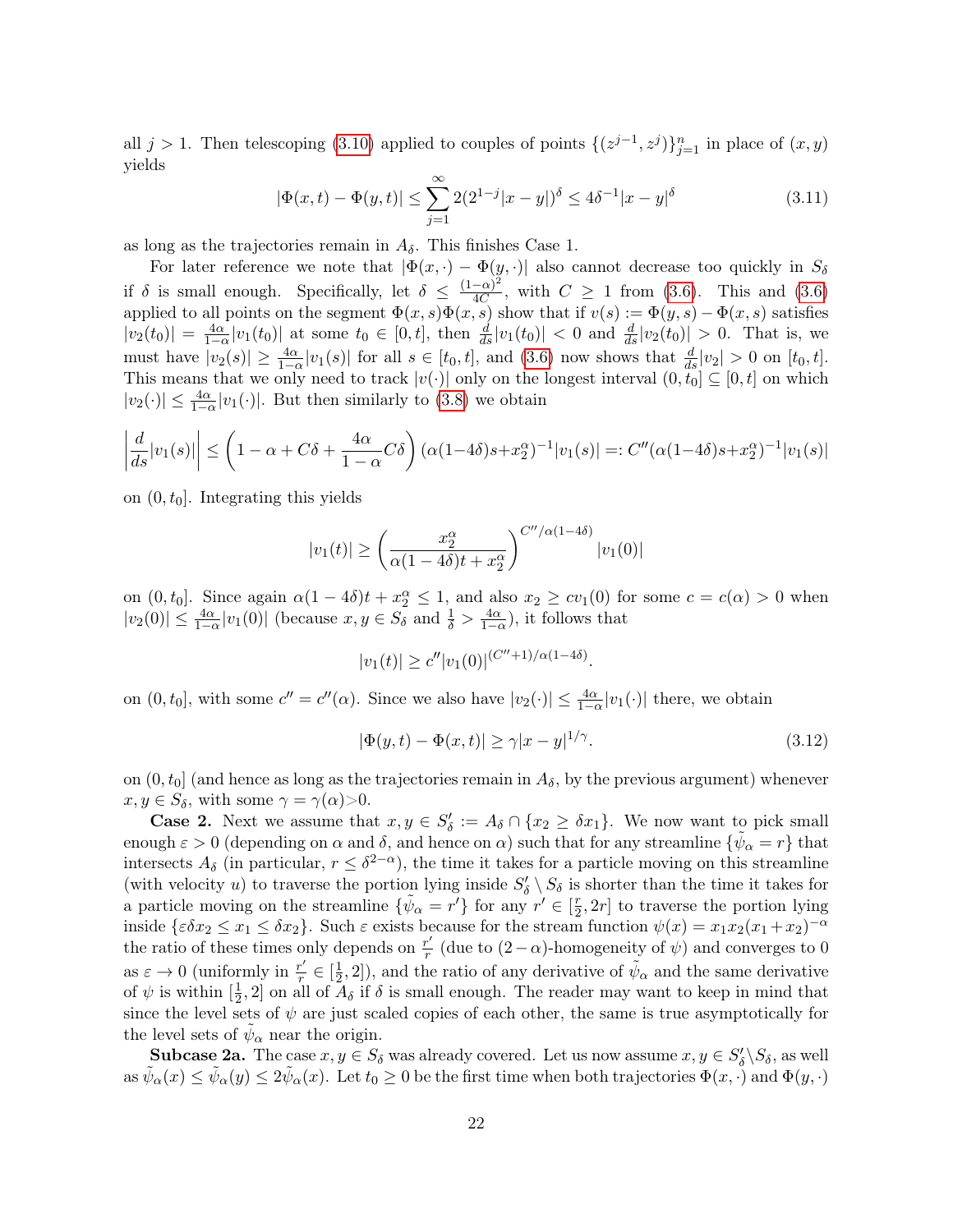have left  $S'_\delta \setminus S_\delta$ . Because of our choice of  $\varepsilon$ , we must have  $\Phi(x, t_0), \Phi(y, t_0) \in {\varepsilon} \delta x_2 \leq x_1 \leq \delta x_2$ , so [\(3.11\)](#page-21-0) shows that while both trajectories stay in  $A_{\delta}$ , we have

$$
|\Phi(x,t) - \Phi(y,t)| \le 4\delta^{-1} |\Phi(x,t_0) - \Phi(y,t_0)|^{\delta}
$$
\n(3.13)

for  $t \ge t_0$ . To estimate the last term, we notice that while either trajectory is within  $S'_\delta \setminus S_\delta$ , its velocity is bounded below by  $c|x|^{1-\alpha}$  for some  $c = c(\alpha)$ , which means that  $t_0 \leq C_1|x|^{\alpha}$  for some  $C_1 = C_1(\alpha)$ . Since we also have the bound  $|\nabla u| \leq C_2 |x|^{-\alpha}$  with  $C_2 = C_2(\alpha)$  on the portions of both trajectories lying in  $S_{\delta'} \cap \{x_1 \geq \varepsilon \delta x_2\}$  (recall that  $\delta, \varepsilon$  depend only on  $\alpha$ ), a simple integration shows that

<span id="page-22-0"></span>
$$
|\Phi(x,t) - \Phi(y,t)| \le e^{C_2|x|^{-\alpha}C_1|x|^{\alpha}}|x-y| = e^{C_2C_1}|x-y|
$$
\n(3.14)

for  $t \in [0, t_0]$ . It follows that

<span id="page-22-1"></span>
$$
|\Phi(x,t) - \Phi(y,t)| \le C|x-y|^\delta \tag{3.15}
$$

while both trajectories stay in  $A_{\delta}$ , with  $C = C(\alpha)$ .

**Subcase 2b.** Next assume  $x, y \in S'_\delta \setminus S_\delta$  (then without loss  $\tilde{\psi}_\alpha(x) \leq \tilde{\psi}_\alpha(y)$ ) and also that  $\tilde{\psi}_{\alpha}(x) < 2\tilde{\psi}_{\alpha}(y)$ . This last fact shows that the distance of any two points on the portions of the level sets of  $\tilde{\psi}_{\alpha}$  containing x and y that lie in  $S'_{\delta} \setminus S_{\delta}$  is at most  $C_3|x-y|$  for some  $C_3 = C_3(\alpha)$ . If now  $t_0$  is the first time when one of the trajectories exits  $S'_\delta \setminus S_\delta$ , we will have

$$
|\Phi(x, t_0) - \Phi(y, t_0)| \le C_3 |x - y|,
$$

which means we can finish this subcase by using the subcase in the next paragraph.

**Subcase 2c.** If now  $x \in S'_\delta \setminus S_\delta$  and  $y \in S_\delta$ , we let z be the point with  $\tilde{\psi}_\alpha(z) = \tilde{\psi}_\alpha(x)$  and  $z_1 = \delta z_2$ . Let also  $t_0$  be the first time when  $\Phi(x, \cdot)$  leaves  $S'_\delta \setminus S_\delta$ . Then the fact that the level sets of  $\tilde{\psi}_{\alpha}$  intersect the line  $\{x_1 = \delta x_2\}$  transversally (with angles uniformly bounded away from 0) shows that  $\max\{|x-z|, |y-z|\} \leq C_4|x-y|$  for some  $C_4 = C_4(\alpha)$ . If now  $t_0$  is the first time when  $\Phi(x, \cdot)$  leaves  $S'_\delta \setminus S_\delta$ , then the argument leading to [\(3.14\)](#page-22-0) shows that

$$
|\Phi(t_0, x) - \Phi(t_0, z)| \le e^{C_2 C_1} C_4 |x - y|,
$$

while [\(3.11\)](#page-21-0) shows

$$
|\Phi(t_0, y) - \Phi(t_0, z)| \le 4\delta^{-1} |y - z|^{\delta}.
$$

Adding these to estimate  $|\Phi(t_0, x) - \Phi(t_0, y)|$  and then applying [\(3.11\)](#page-21-0) on the interval [t<sub>0</sub>, t] yields

<span id="page-22-2"></span>
$$
|\Phi(t, x) - \Phi(t, y)| \le C|x - y|^{\delta^2}
$$
\n(3.16)

while both trajectories stay in  $A_{\delta}$ , with a new  $C = C(\alpha)$ . Since this bound can absorb the bounds in  $(3.11)$  and  $(3.15)$  by adjusting C, this finishes Case 2.

**Case 3.** It remains to consider the case  $x \in A_{\delta} \setminus S'_{\delta} = A_{\delta} \cap \{x_2 < \delta x_1\}.$ 

**Subcase 3a.** If  $y \in S'_\delta$ , let z be the point with  $\tilde{\psi}_\alpha(z) = \tilde{\psi}_\alpha(x)$  and  $z_2 = \delta z_1$ , and let  $t_0$  be the first time when  $\Phi(x, \cdot)$  enters  $S_{\delta}$  (and hence  $\Phi(x, t_0) = (z_2, z_1)$  due to symmetry of  $\tilde{\psi}_{\alpha}$  in its arguments). Just as in the last paragraph, it follows that  $\max\{|x-z|, |y-z|\} \leq C_4|x-y|$ , and therefore [\(3.16\)](#page-22-2) yields

$$
|\Phi(t_0, y) - \Phi(t_0, z)| \le C|x - y|^{\delta^2},
$$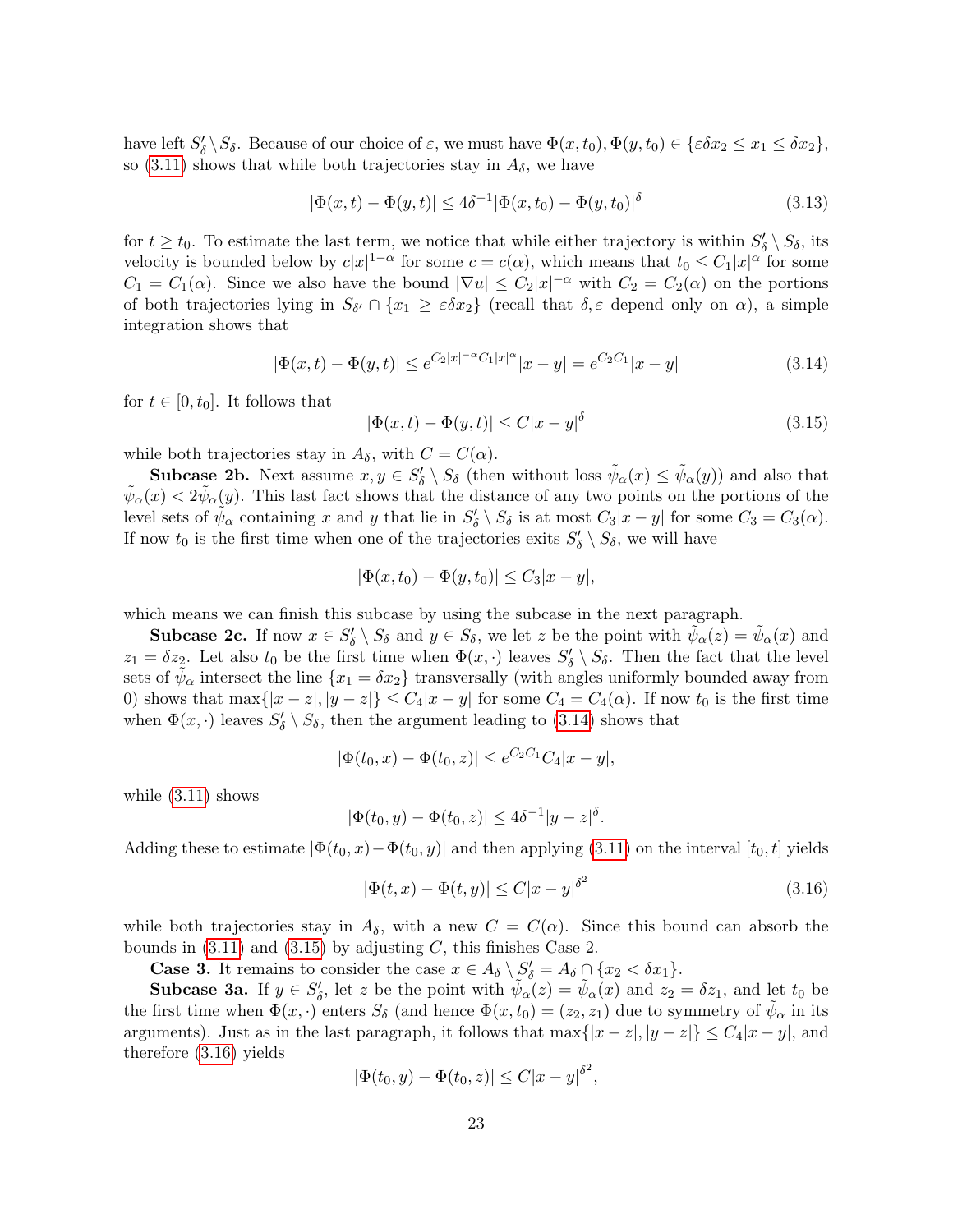with a new  $C = C(\alpha)$ . On the other hand, the same symmetry shows that  $\Phi(z, t_0) = (x_2, x_1)$ , so

$$
|\Phi(t_0, x) - \Phi(t_0, z)| = |x - z| \le C_4 |x - y|.
$$

Again, dding these to estimate  $|\Phi(t_0, x) - \Phi(t_0, y)|$  and then applying [\(3.11\)](#page-21-0) on the interval [t<sub>0</sub>, t] yields

<span id="page-23-0"></span>
$$
|\Phi(t, x) - \Phi(t, y)| \le C|x - y|^{\delta^3}
$$
\n(3.17)

while both trajectories stay in  $A_{\delta}$ , with a new  $C = C(\alpha)$ .

**Subcase 3b.** Finally, if both  $x, y \in A_{\delta} \setminus S'_{\delta}$ , let  $t_0$  be the first time when one of  $\Phi(x, \cdot)$  and  $\Phi(y, \cdot)$  enters  $S'_{\delta}$  (assume it is  $\Phi(y, t_0)$ ). We can now apply the argument leading to [\(3.12\)](#page-21-1) on the time interval  $[t_0, 0]$ , with time running in reverse and with the roles of the two coordinates reversed. This yields

$$
|x-y| \ge \gamma |\Phi(y, t_0) - \Phi(x, t_0)|^{1/\gamma},
$$

which together with  $(3.17)$  applied on the time interval  $[t_0, t]$  implies

$$
|\Phi(t, x) - \Phi(t, y)| \le C|x - y|^{\delta^3 \gamma}
$$

while both trajectories stay in  $A_{\delta}$ , with a new  $C = C(\alpha)$ . This finishes Case 3, and so also the proof for Φ.

**Back to**  $\Phi'$ **.** We now note that  $\Phi'(x,t) = \Phi(x, P_\alpha(x)t)$ , where  $P_\alpha(x) := T_{\psi_\alpha}(\psi_\alpha(x))$ , and so

$$
|\Phi'(x,t)-\Phi'(y,t)|\leq |\Phi(x,P_\alpha(x)t)-\Phi(y,P_\alpha(x)t)|+|\Phi(y,P_\alpha(x)t)-\Phi(y,P_\alpha(y)t)|
$$

Boundedness of  $P_{\alpha}$  and the result for u' now show that the first term on the right-hand side is bounded by multiple of some power of  $|x - y|$ , uniformly in  $t \in [0, 1]$ . The same is true for the second term because u' is bounded and  $P_{\alpha}$  is Hölder continuous due to boundedness of  $\nabla \psi_{\alpha}$ , Lemma [3.1\(](#page-12-0)iii), and the fact that  $\psi_{\alpha}$  has a quadratic critical point at the origin.  $\Box$ 

# 4 Appendix: Fractional derivatives and concavity of  $\log \psi_{\alpha}$

As above, we will again use the notation  $x = (x_1, x_2) \in \mathbb{R}^2$  in the next two results.

<span id="page-23-1"></span>**Lemma 4.1.** Let  $P_2 := (-1,1)^2$  and  $\Gamma := [\{0\} \times (-1,1)] \cup [(-1,1) \times \{0\}]$ . If  $f \in C^1_{loc}(P_2 \setminus \Gamma)$ and there are  $K \geq 0$  and  $\beta \in [0,1)$  such that

$$
|f(x_1, x_2)| \le K |x_1 x_2|^{-\beta},
$$
  

$$
|\nabla f(x_1, x_2)| \le K |x_1 x_2|^{-\beta - 1}
$$

for all  $(x_1, x_2) \in P_2$ , then for any  $\gamma \in (0, 1)$  and  $\epsilon > 0$  there is  $C_{\gamma, \beta, \epsilon} > 0$  such that

$$
|\Lambda^{\gamma}f(x_1, x_2)| \le C_{\gamma, \beta, \epsilon} K |x_1 x_2|^{-\beta - \gamma - \epsilon}
$$

for all  $(x_1, x_2) \in P_2$ .

This lemma can be trivially extended to the case where  $f$  is smooth away from finitely many lines, with a controlled blow-up near those lines. In particular, we have the following corollary.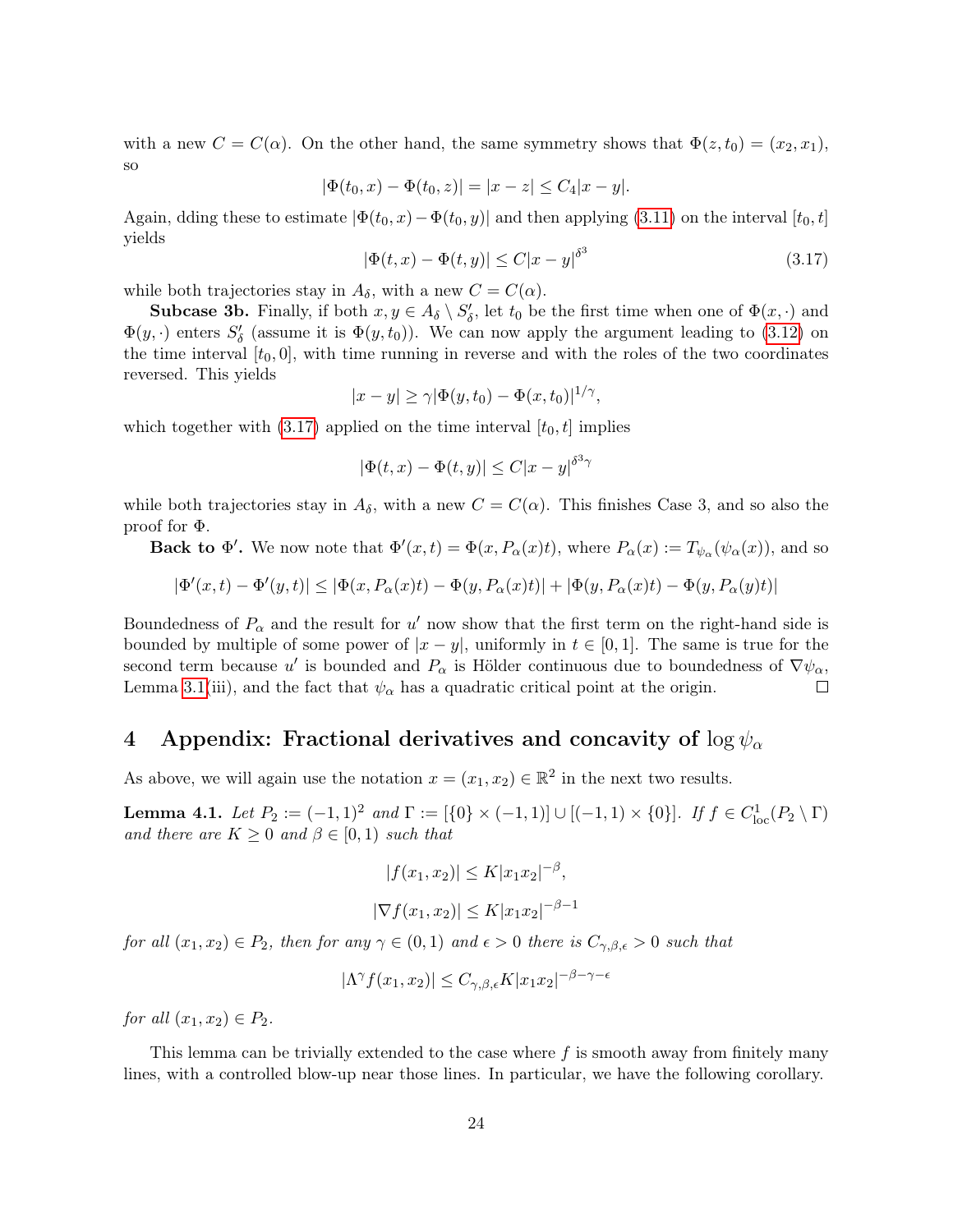<span id="page-24-0"></span>**Corollary 4.2.** If  $f \in C^1_{loc}(P_2 \setminus \Gamma)$  and there are  $K \geq 0$  and  $\beta \in [0,1)$  such that

$$
|f(x_1, x_2)| \le K |\sin(\pi x_1) \sin(\pi x_2)|^{-\beta},
$$
  

$$
|\nabla f(x_1, x_2)| \le K |\sin(\pi x_1) \sin(\pi x_2)|^{-\beta - 1}
$$

for all  $(x_1, x_2) \in P_2$ , then for any  $\gamma \in (0, 1)$  and  $\epsilon > 0$  there is  $C_{\gamma, \beta, \epsilon} > 0$  such that

$$
|\Lambda^{\gamma} f(x_1, x_2)| \le C_{\gamma, \beta, \epsilon} K |\sin(\pi x_1) \sin(\pi x_2)|^{-\beta - \gamma - \epsilon}
$$

for all  $(x_1, x_2) \in P_2$ .

*Proof of Lemma [4.1.](#page-23-1)* Without loss of generality, assume that  $0 < x_1 \le x_2$ . Then (with all integrals below having  $y \in P_2$ ),

$$
\Lambda^{\gamma} f(x) = \int_{|x-y| < \frac{1}{2}x_1} \frac{f(x) - f(y)}{|x-y|^{2+\gamma}} dy + \int_{|x-y| \ge \frac{1}{2}x_1} \frac{f(x) - f(y)}{|x-y|^{2+\gamma}} dy.
$$

To estimate the first integral, note that all  $y = (y_1, y_2)$  satisfying  $|x - y| < \frac{1}{2}$  $\frac{1}{2}x_1$  also satisfy  $y_1 \geq \frac{1}{2}$  $\frac{1}{2}x_1$  and  $y_2 \geq \frac{1}{2}$  $\frac{1}{2}x_2$ . Thus, if  $|x-y| < \frac{1}{2}$  $\frac{1}{2}x_1$ , we have

$$
|f(x)-f(y)| = |f(x)-f(y)|^{1-\gamma-\epsilon}|f(x)-f(y)|^{\gamma+\epsilon} \le 2K(x_1x_2)^{-\beta-\gamma-\epsilon}|x-y|^{\gamma+\epsilon},
$$

where in the last step we used the two assumed inequalities to estimate the two powers of  $|f(x) - f(y)|$ . We then get

$$
\int_{|x-y|<\frac{1}{2}x_1}\frac{|f(x)-f(y)|}{|x-y|^{2+\gamma}}dy\leq 2K(x_1x_2)^{-\beta-\gamma-\epsilon}\int_0^{x_1}r^{-1+\epsilon}dr\leq \frac{2K}{\epsilon}(x_1x_2)^{-\beta-\gamma-\frac{\epsilon}{2}}.
$$

It therefore suffices to consider the second integral. We split it into

$$
\int_{\frac{1}{2}x_1 \leq |x-y| < \frac{1}{2}x_2} \frac{|f(x) - f(y)|}{|x-y|^{2+\gamma}} dy + \int_{|x-y| \geq \frac{1}{2}x_2} \frac{|f(x) - f(y)|}{|x-y|^{2+\gamma}} dy = I + II.
$$

First we estimate II via

$$
|II| \leq C_{\gamma} K(x_1 x_2)^{-\beta} \int_{\frac{1}{2}x_2}^3 r^{-1-\gamma} dr + K \int_{|x-y| \geq \frac{1}{2}x_2} \frac{|y_1 y_2|^{-\beta}}{|x-y|^{2+\gamma}} dy.
$$

The first term is no more than  $C_{\gamma}K(x_1x_2)^{-\beta}x_2^{-\gamma} \leq C_{\gamma}K(x_1x_2)^{-\beta-\gamma}$  (with a new constant) and for the second we use Hölder's inequality to obtain

$$
\int_{|x-y|\geq \frac{1}{2}x_2} \frac{|y_1y_2|^{-\beta}}{|x-y|^{2+\gamma}} dy \leq \left(\int_{P_2} |y_1y_2|^{-(1-\delta)} dy\right)^{\frac{\beta}{1-\delta}} \left(\int_{|x-y|\geq \frac{1}{2}x_2} |x-y|^{-\frac{2+\gamma}{1-\frac{\beta}{1-\delta}}} dy\right)^{1-\frac{\beta}{1-\delta}}
$$
  

$$
\leq C_{\delta} x_2^{-(2+\gamma)+2(1-\frac{\beta}{1-\delta})} = C_{\delta} x_2^{-\gamma-\frac{2\beta}{1-\delta}},
$$

for any  $\delta \in (0, 1 - \beta)$ . We choose such  $\delta$  so that  $\frac{2\beta}{1-\delta} < 2\beta + \gamma$ , and then  $x_1 \le x_2$  yields

$$
|II| \le C_{\gamma,\beta} K(x_1 x_2)^{-\beta-\gamma}.
$$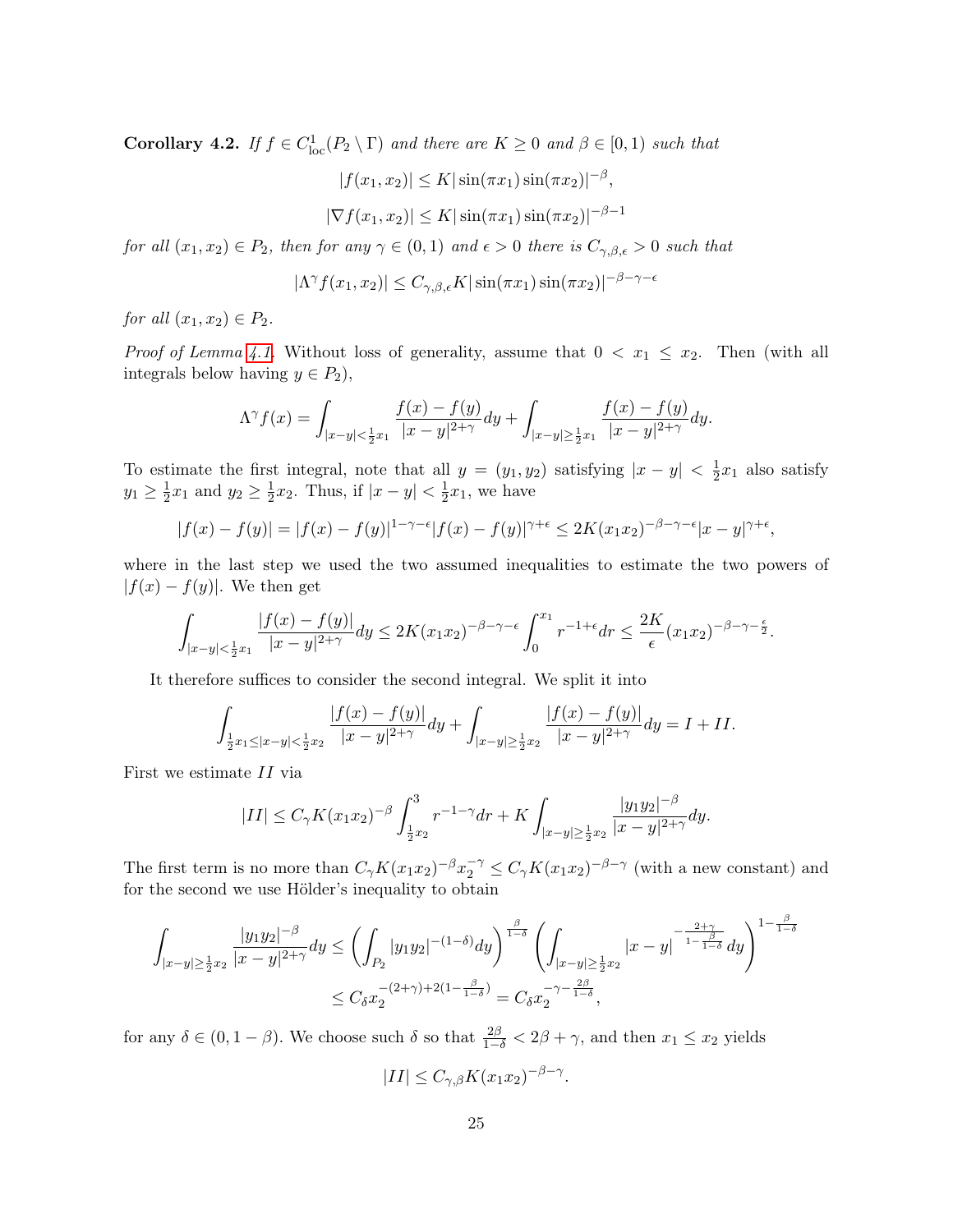We similarly estimate

$$
|I| \leq C_{\gamma} K(x_1 x_2)^{-\beta} \int_{\frac{1}{2}x_1}^{\frac{1}{2}x_2} r^{-1-\gamma} dr + C_{\beta} K x_2^{-\beta} \int_{\frac{1}{2}x_1 \leq |x-y| < \frac{1}{2}x_2} \frac{|y_1|^{-\beta}}{|x-y|^{2+\gamma}} dy.
$$

The first term is no more than  $C_{\gamma}K(x_1x_2)^{-\beta}x_1^{-\gamma} \leq C_{\gamma}K(x_1x_2)^{-\beta-\gamma}$  (with a new constant) and the second is no more than

$$
C_{\beta}Kx_2^{-\beta}\int_{|y_1|<\frac{1}{2}x_1}\frac{|y_1|^{-\beta}}{|x-y|^{2+\gamma}}dy+C_{\beta,\gamma}K(x_1x_2)^{-\beta}\int_{\frac{1}{2}x_1}^{\frac{1}{2}x_2}r^{-1-\gamma}dr.
$$

The second of these terms is again estimated by  $C_{\beta,\gamma}K(x_1x_2)^{-\beta}x_1^{-\gamma} \leq C_{\beta,\gamma}K(x_1x_2)^{-\beta-\gamma}$ , and the first by

$$
C_{\beta,\gamma} K x_2^{-\beta} \int_{|y_1| < \frac{1}{2}x_1} \frac{|y_1|^{-\beta}}{(x_1^2 + (x_2 - y_2)^2)^{1 + \frac{1}{2}\gamma}} dy \le C_{\beta,\gamma} K x_2^{-\beta} x_1^{1-\beta} \int_0^\infty \frac{dz}{(x_1^2 + z^2)^{1 + \frac{1}{2}\gamma}}.
$$

This is no more than  $C_{\beta,\gamma} K x_2^{-\beta} x_1^{1-\beta}$  $\int_1^{1-\beta} x_1^{-1-\gamma} \leq C_{\beta,\gamma} K(x_1 x_2)^{-\beta-\gamma}$ , concluding the proof.  $\Box$ **Lemma 4.3.** If  $\psi_{\alpha}$  is the function from Section [3,](#page-12-1) then  $\log \psi_{\alpha}$  is concave for any  $\alpha \in [0,1]$ . *Proof.* To simplify notation, let us instead consider the function  $f_{\alpha} := \log(2^{-\alpha} \psi_{\alpha}(\frac{1}{\pi}))$  $(\frac{1}{\pi}))$ , so that

$$
f_{\alpha}(x, y) = \log(\sin(x)) + \log(\sin(y)) - \alpha \log(\sin(x) + \sin(y)).
$$

We have

$$
\partial_{xx} \log(\sin(x)) = -\frac{1}{\sin^2(x)},
$$
  

$$
\partial_{xx} \log(\sin(x) + \sin(y)) = -\frac{1 + \sin(x)\sin(y)}{(\sin(x) + \sin(y))^2}
$$
  

$$
\partial_{yy} \log(\sin(x) + \sin(y)) = -\frac{1 + \sin(x)\sin(y)}{(\sin(x) + \sin(y))^2}
$$
  

$$
\partial_{xy} \log(\sin(x) + \sin(y)) = -\frac{\cos(x)\cos(y)}{(\sin(x) + \sin(y))^2}
$$

Now with  $a := \sin(x)$  and  $b := \sin(y)$  we obtain

$$
\partial_{xx} f_{\alpha} = -\frac{1}{a^2} + \alpha \frac{1+ab}{(a+b)^2} \le -\frac{1}{a^2} + \frac{1+ab}{(a+b)^2} \le -\frac{b^2}{(a+b)^2 a^2} \le 0
$$

because  $a, b, \alpha \in [0, 1]$ . Symmetry yields  $\partial_{yy} f_{\alpha} \leq -\frac{a^2}{(a+b)}$  $\frac{a^2}{(a+b)^2b^2} \leq 0$ , so

$$
\operatorname{tr} D^2 f_\alpha = \Delta f_\alpha \le 0.
$$

We also have

$$
\det D^2 f_{\alpha} = \partial_{xx} f_{\alpha} \partial_{yy} f_{\alpha} - (\partial_{xy} f_{\alpha})^2 \ge \frac{b^2}{(a+b)^2 a^2} \frac{a^2}{(a+b)^2 b^2} - \frac{(1-a^2)(1-b^2)}{(a+b)^4} \ge 0,
$$

and concavity of  $f_{\alpha}$  follows.

 $\Box$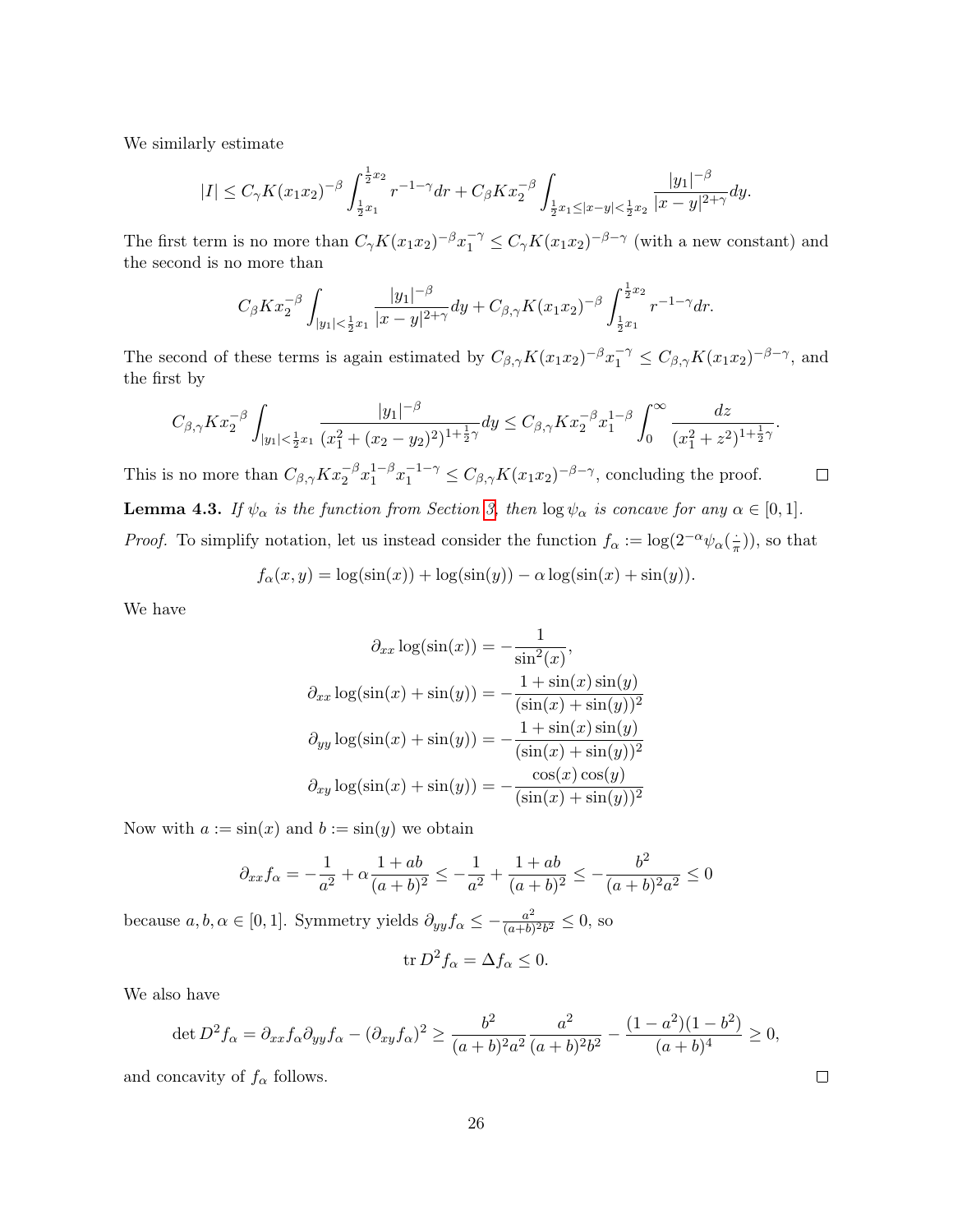## References

- <span id="page-26-9"></span>[1] G. Alberti, G. Crippa, and A.L. Mazzucato. Exponential self-similar mixing and loss of regularity for continuity equations. C. R. Acad. Sci. Paris, Ser. I, 352:901–906, 2014.
- <span id="page-26-3"></span>[2] G. Alberti, G. Crippa, and A.L. Mazzucato. Exponential self-similar mixing by incompressible flows. J. Amer. Math. Soc., 32:445–490, 2019.
- <span id="page-26-12"></span>[3] D. V. Anosov. Geodesic flows on closed Riemannian manifolds with negative curvature. Proc. Steklov Inst., 90, 1967.
- <span id="page-26-17"></span>[4] J. Bedrossian, A. Blumenthal, and S. Punshon-Smith. Almost-sure exponential mixing of passive scalars by the stochastic Navier-Stokes equations. Preprint, arXiv:1905.03869.
- <span id="page-26-5"></span>[5] Y. Brenier, F. Otto, and C. Seis. Upper bounds on the coarsening rates in demixing binary viscous fluids. SIAM J. Math. Anal., 43:114–134, 2011.
- <span id="page-26-2"></span>[6] A. Bressan. A lemma and a conjecture on the cost of rearrangements. Rend. Sem. Mat. Univ. Padova, 110:97–102, 2003.
- <span id="page-26-7"></span>[7] A. Bressan. Prize offered for the solution of a problem on mixing flows. http://www.math.psu.edu/bressan/PSPDF/prize1.pdf, 2006.
- <span id="page-26-0"></span>[8] P. Constantin, A. Kiselev, L. Ryzhik, and A. Zlatoš. Diffusion and mixing in fluid flow. Ann. of Math. (2), 168(2):643–674, 2008.
- <span id="page-26-11"></span>[9] I.P. Cornfeld, S.V. Fomin, and Y.G. Sinai. Ergodic Theory. Springer-Verlag, New York, 1982.
- <span id="page-26-6"></span>[10] M. Coti-Zelati, M.G. Delgadino, and T.M. Elgindi. On the relation between enhanced dissipation time-scales and mixing rates. Comm. Pure Appl. Math., to appear, arXiv:1806.03258.
- <span id="page-26-8"></span>[11] G. Crippa and C. De Lellis. Estimates and regularity results for the DiPerna-Lions flow. J. Reine Angew. Math., 616:15–46, 2008.
- <span id="page-26-1"></span>[12] C. R. Doering and J.-L. Thiffeault. Multiscale mixing efficiencies for steady sources. Phys. Rev. E, 74 (2), 025301(R), August 2006.
- <span id="page-26-13"></span>[13] D. Dolgopyat. On decay of correlations in Anosov flows. Ann. of Math. 147 (1998), 357-390.
- <span id="page-26-15"></span>[14] D. Dolgopyat. Personal communication.
- <span id="page-26-16"></span>[15] D. Dolgopyat, V. Kaloshin, and L. Koralov. Sample path properties of the stochastic flows. Ann. of Prob. 32 (2004), 1-27.
- <span id="page-26-10"></span>[16] Y. Feng and G. Iyer. Dissipation Enhancement by Mixing. Preprint, arXiv:1806.03699.
- <span id="page-26-4"></span>[17] G. Iyer, A. Kiselev, and X. Xu. Lower bounds on the mix norm of passive scalars advected by incompressible enstrophy-constrained flows. Nonlinearity, 27(5):973–985, 2014.
- <span id="page-26-14"></span>[18] A. Katok. Bernoulli diffeomorphisms on surfaces. Ann. of Math. **110** (1979), 529-547.